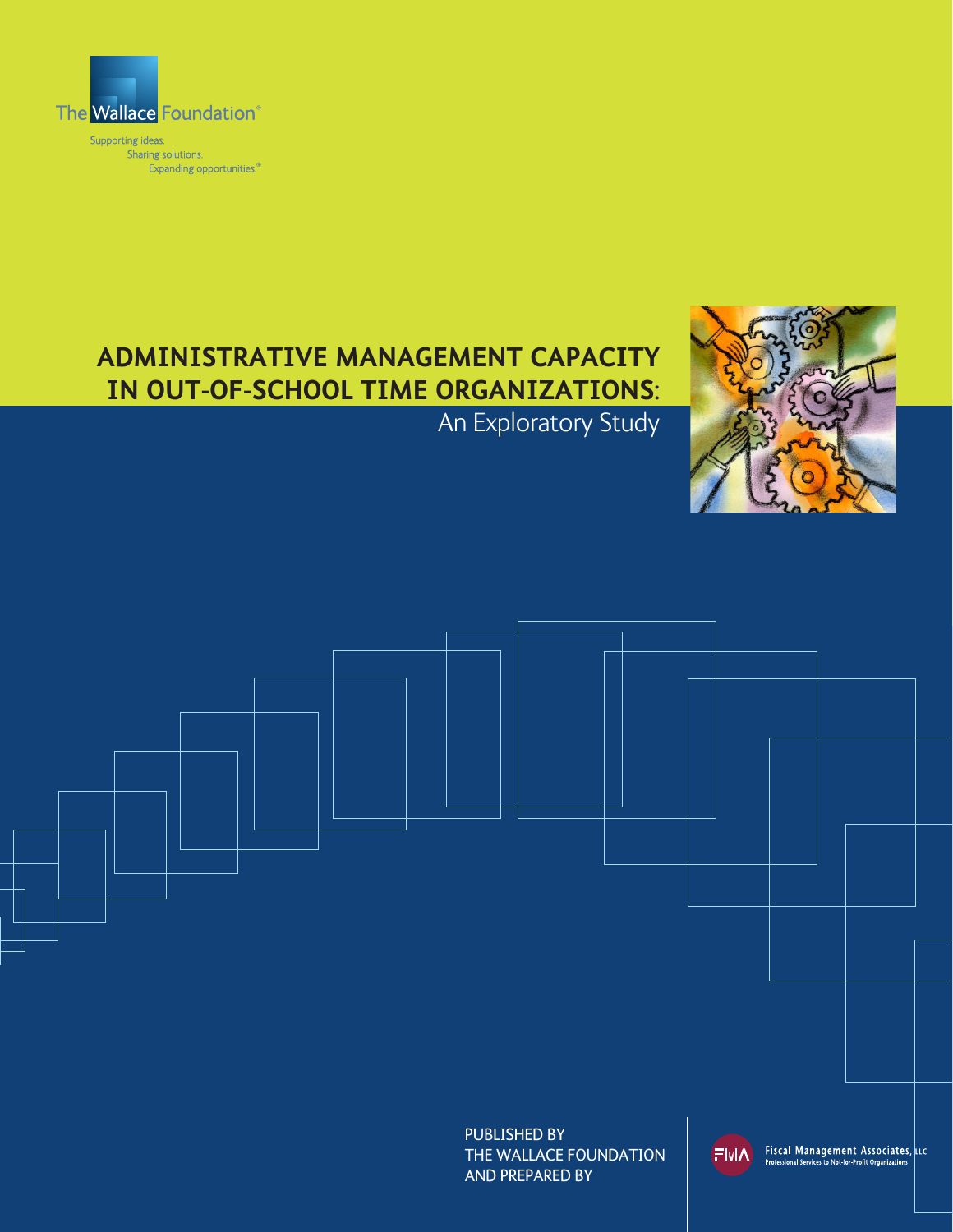## **About The Authors**

This report was primarily authored by John Summers and Lana Price. Additional FMA staff members involved in the design, fieldwork, analysis, and drafting of the study were Managing Director Hilda Polanco, Director Andrea Mills, Managers Jennifer Campayne, Stu Cohen, Russ Pomeranz, and Willie Vega, Senior Consultants Barbara Gerson, Dipty Jain, Wendy Pomeroy and Sue Southgate, Associate Consultant Sarah Walker, and Interns Cathryn Lumpp, Molly Merriman, and Dominique West.

## **About Fiscal Management Associates, LLC**

Since our founding in 1999, FMA's mission has been to empower not-for-profit organizations with the knowledge and skills they need to successfully serve their constituents and fulfill their missions. FMA provides consulting services and training programs designed to build the fiscal and other administrative management capacities of not-for-profit organizations. FMA has served more than 300 not-for-profits throughout and beyond the New York metropolitan area, empowering them to effectively manage their resources and position themselves for stable, long-term growth.

For more information on FMA and their services, visit their website at www.fmaonline.net.

## **About The Wallace Foundation**

The Wallace Foundation seeks to support and share effective ideas and practices that expand learning and enrichment opportunities for all people. Its three current objectives are:

- Strengthen education leadership to improve student achievement
- **IMPROVE after-school learning opportunities**
- Build appreciation and demand for the arts.

For more information and research on these and other related topics, please visit our Knowledge Center at www.wallacefoundation.org.

To fulfill its mission, The Wallace Foundation often commissions research and supports the creation of various publications. In all cases, the findings and recommendations of individual reports are solely those of their authors.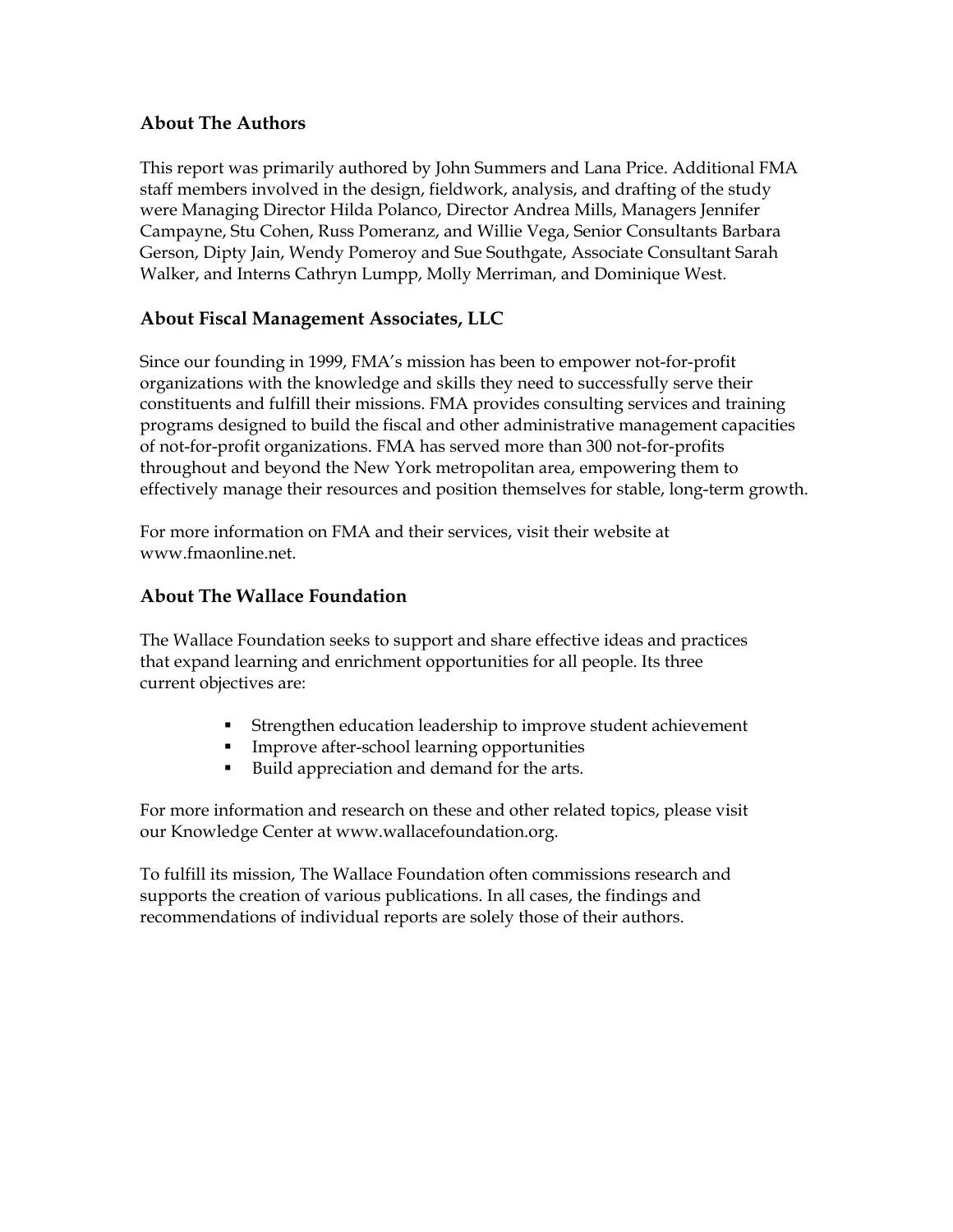## **Acknowledgements**

The authors would like to thank The Wallace Foundation for offering us the opportunity to conduct this study and for their strong support throughout its development. In particular, we thank Ed Pauly and Zakia Redd for working closely with us throughout the research process, and Nancy Devine, Pam Mendels, Lee Mitgang, and Sheila Murphy for their insightful feedback and comments at key points in the development of the study.

James Chesire at Chicago's Department of Children and Youth Services and Chris Caruso and Denice Williams at the Department of Youth and Community Development in New York gave us their valuable insight into the after-school environment in the two cities involved in our study. Jean Grossman from Public/Private Ventures and Christianne Lind from The Finance Project were exceptionally generous in sharing their time and the observations they gained from conducting a study of the costs of providing quality out-of-school time programs in cities across the country. Steven Blader at New York University's Stern School of Business made helpful comments on our research design and approach.

Finally, while their contributions must remain anonymous, we truly thank all of the after-school organization personnel who so generously shared their time and observations with us. We hope that this report contributes to a strengthening of the field in a way that benefits those and all organizations providing these vitally important programs.

Any errors of fact or analysis in this study are the sole responsibility of the authors.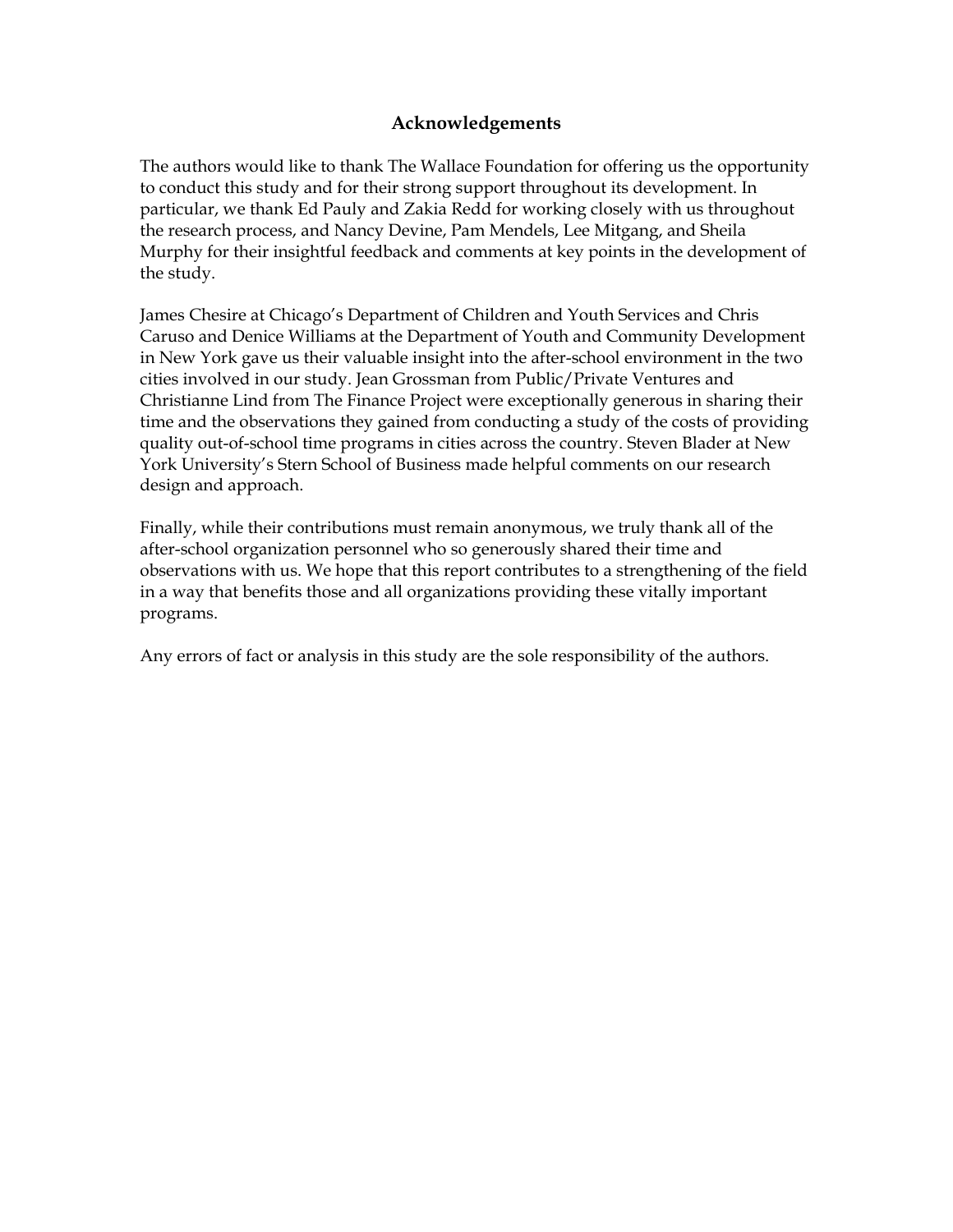## **TABLE OF CONTENTS**

| $\mathbf{I}$ . |  |
|----------------|--|
|                |  |
|                |  |
|                |  |
|                |  |
|                |  |
|                |  |
|                |  |
|                |  |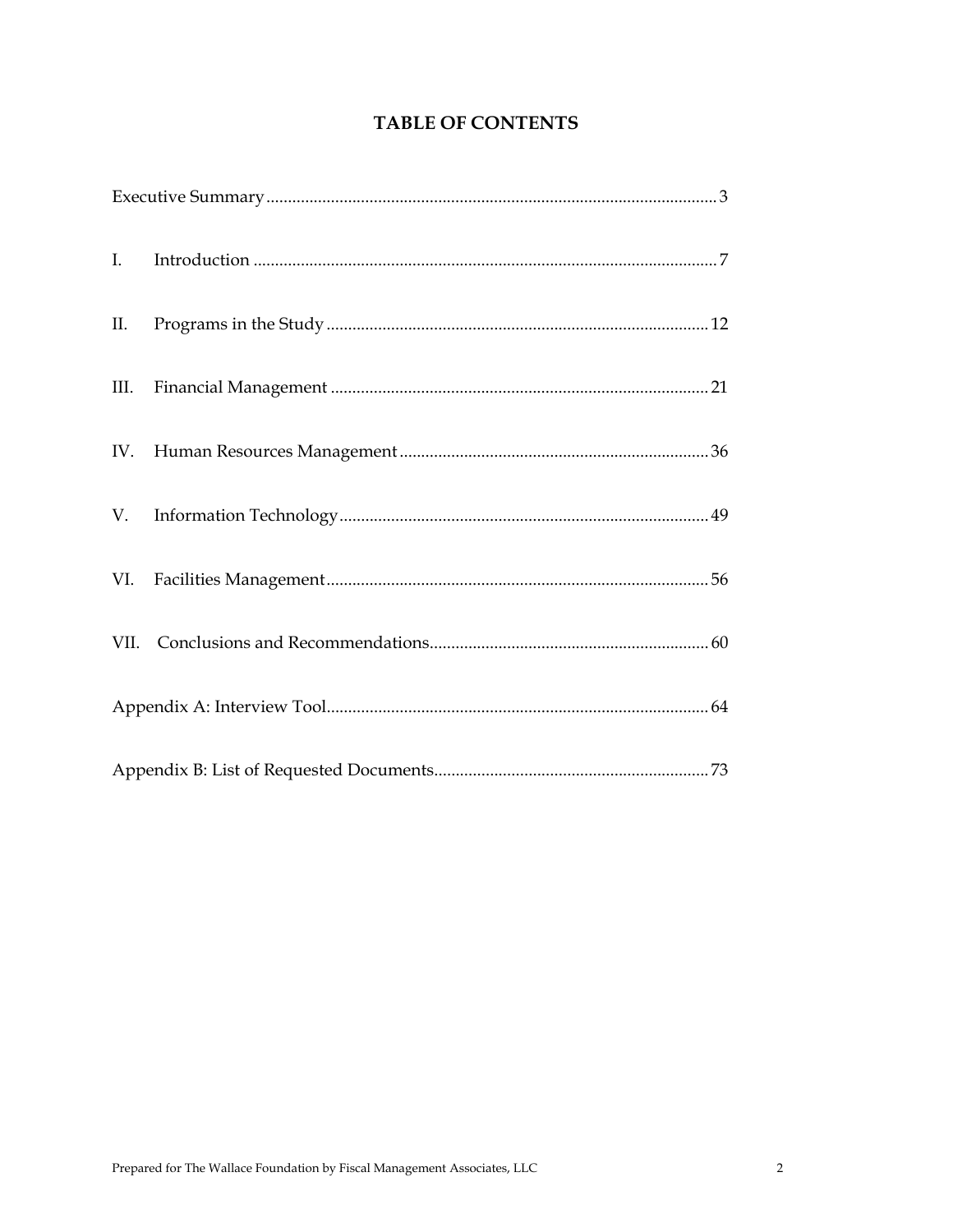## **Executive Summary**

Recent studies have indicated the importance of out-of-school time (OST) programs in providing development opportunities and enhancing quality of life not just for program participants but for their families and communities.1

Research and investments meant to understand and strengthen OST-providing organizations have generally focused directly on the programs and services these organizations offer, with less attention directed to the administrative *management* capacity of OST providers. While ensuring the quality of OST programming is no doubt of paramount concern, strong and proactive management practices enable agencies providing effective programs to enhance their effectiveness, expand their scope, and better serve greater numbers of young people.

To begin to address this under-explored subject, The Wallace Foundation commissioned Fiscal Management Associates (FMA) to conduct a study into the management capacity and needs of organizations providing OST services.

Our report outlines the results of a study of 16 organizations identified as providers of highquality OST programming in New York City and Chicago, in which we have attempted to identify common concerns and challenges in these organizations' capacity to manage themselves as the small to large businesses that they effectively are.

This study seeks to identify needs in the management capacity of OST-providing nonprofit organizations, including investigation of certain key operational areas: financial and human resources management, information technology, and (to a lesser extent) facilities management.

Our central research question, therefore, is a broad and open-ended one: What are the most critical management capacity needs being faced by organizations providing OST programs? And, by implication: Which investments in capacity-building could provide the greatest impact in enhancing organizations' abilities to manage, and ultimately even expand or replicate, their OST programs?

The study found that many organizations lack the financial resources to invest significantly in administrative staff, facilities needs, IT infrastructure and support, and transformational purchases such as improved space.

It should be noted that the study does not support the notion of OST-providing organizations on the *brink of collapse* from feeble administrative infrastructures. In fact we found that organizations can basically "muddle through" on thin margins and limited resources, although frequently being forced to operate in a crisis management mode. But there are prices to be paid for this type of operation.

We found that program staff are required to do more "administration" to make up the gaps in administrative infrastructure and support. A strong example of how this plays out is the high number of Program Managers who are responsible for recruiting and selection processes (and in some cases even site maintenance and cleaning). This diverts time from activities more directly focused on ensuring the quality of the programs themselves.

 $\overline{a}$ 

<sup>&</sup>lt;sup>1</sup> See, e.g., "Building and Sustaining After-School Programs: Successful Practices in School Board Leadership." National School Boards Association, 2005. Susan J. Bodilly, Megan K. Beckett, *Making Outof-School Time Matter: Evidence for an Action Agenda*. RAND, 2005.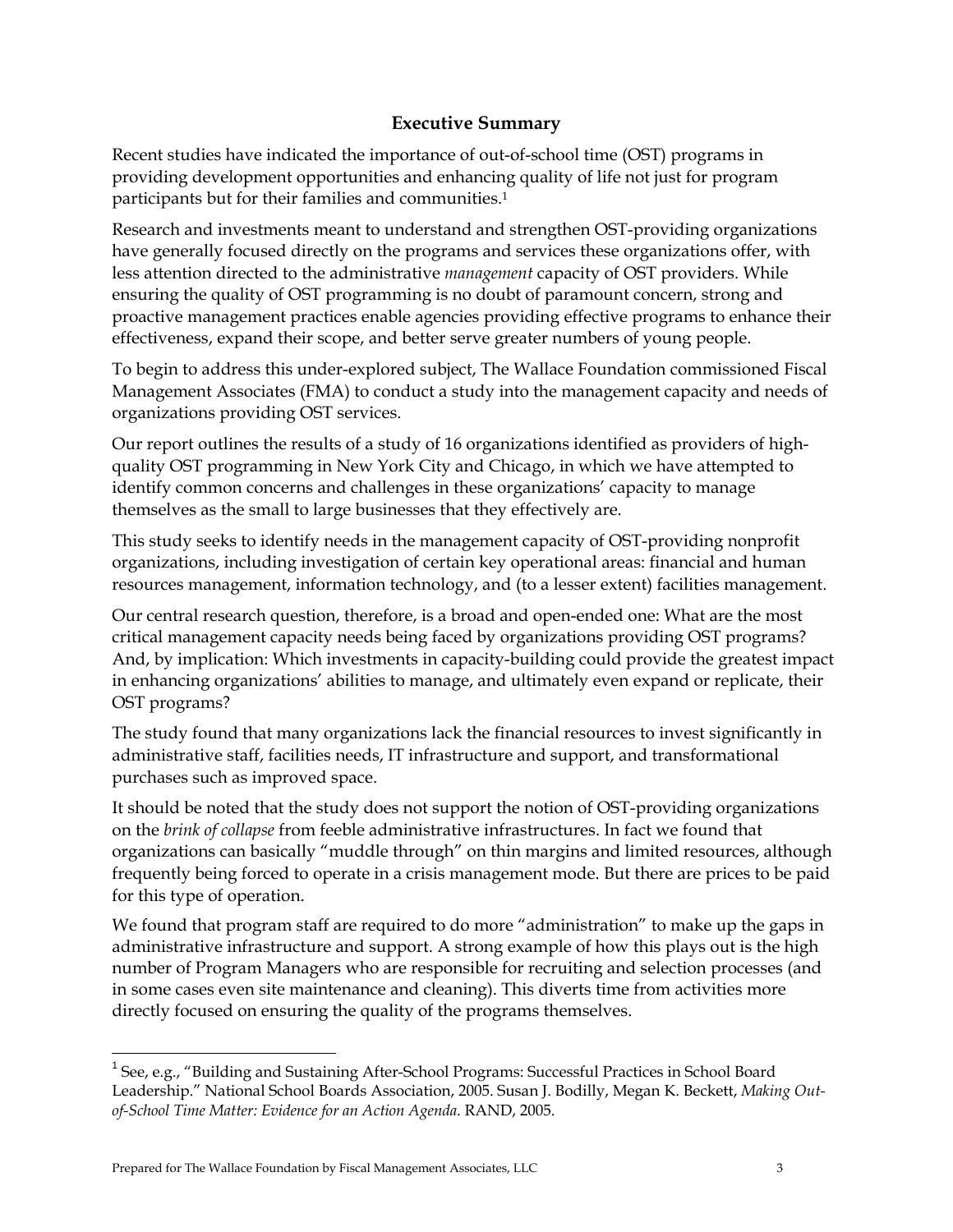Finally, we concluded that the larger impact from working within this under-resourced administrative management environment is the limits it places on organizations' leaders' ability to be forward-looking and truly strategic.

Our **key findings** are below, broken out by areas of focus (Financial Management, Human Resources, Information Technology and Facilities).

## **Financial Management**

- **Government contract compliance is a formidable challenge and requires significant time and effort to manage.** The intense focus required to maintain the volume of contract reporting obligations combined with low administrative reimbursement rates inhibits organizations' financial decision-makers from having the time to plan and act more strategically.
- **Many organizations are operating on a thin margin of cash and their ability to manage cash is critical.** For reasons including delays in the timing of contract payments, some organizations must closely and continually monitor their cash position in order to ensure their ability to meet their payroll obligations and make necessary purchases.
- **Not enough attention is being given to program-based budgeting and monitoring.**  Several of the organizations in our sample develop their overall budgets as an aggregation of *contracts* rather than a collection of *programs and services*. As a result, it is difficult for them to fully understand and act on the true costs of providing program services. This has the potential to impact ability to recoup costs on reimbursement-based contracts as well as limiting strategic capacity concerning the financial impact of program decisions.
- **Accounting software is not itself a concern, but data indicates that some systems are not being utilized to their full capacity.** In general, the organizations in our sample are equipped with adequate accounting software systems, but limitations in the budgeting process discussed above also limit the usefulness of financial reports produced regardless of the adequacy of the tools used to produce them.
- **Many organizations are experiencing a shortage of skilled finance department staff.**  Several organizations in the study expressed concerns over a chronic shortage of finance staff. Many point directly to funding issues and resource constraints on the ability to hire adequate numbers of skilled finance staff. Given that not-for-profit accounting is a specialized skill set that is not even widely distributed throughout the accounting profession nor a primary focus of most academic preparation for accountants, these staffing challenges are unsurprising.
- **Boards are structured to perform appropriate financial oversight of their organizations.** While we found that most organizations' boards are set up to provide appropriate governance and to exercise their fiduciary responsibilities, we recommend further investigation and possible investment into the board role in proactive and strategic planning, particularly given organizations' own challenges in reaching this level of financial management.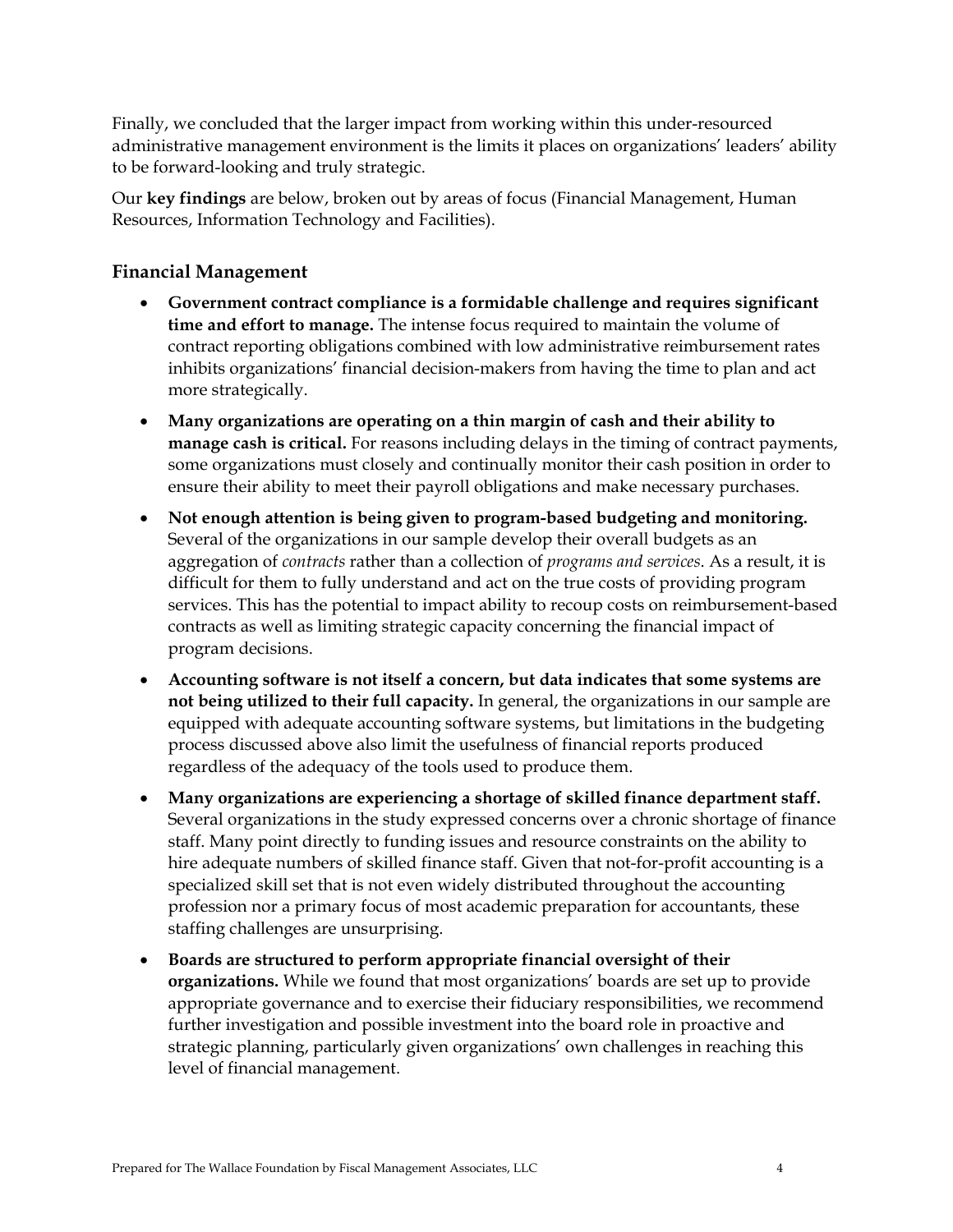#### **Human Resources**

- **There is often insufficient HR support due to lack of staff and staff working** *out of area* **performing HR responsibilities.** Many organizations cite lack of staff support as their critical challenge in effective HR management. Often, staff members from other administrative and even program areas are performing human resource tasks, which causes concern both because of their lack of training and specialization in this area as well as the diversion from their own administrative or program responsibilities.
- **There is a lack of effective systems and processes for HR data management in many organizations.** Many of the organizations in our study maintain manual systems of human resource record keeping, both decreasing efficiency in processing HR records as well as limiting the capacity for monitoring employment data for more strategic purposes.
- **Most organizations have developed orientation and "talent management" programs.** Most of the organizations in our sample have systems and programs in place to ease the entry process for new employees and to set and monitor goals for staff. In general, this appears to be an area of solid commitment and capacity for most of the OST-providing organizations in our sample.
- **Organization leaders express concern regarding the competitiveness of compensation levels.** While most are monitoring their salary structure and its relation to the broader labor market, and some have taken steps to mitigate internal salary inequities, many OST-providing organizations feel that resource constraints cause their own organizations' salary levels to remain uncompetitive.

## **Information Technology**

- **Organizations appear to have adequate capacity to provide for basic organizational IT needs, including access.** With a few exceptions, the organizations evaluated do provide staff with access to necessary software systems and maintain a level of IT centralization. Data indicate that the IT staff and consultants working for these organizations are largely successful in minimizing network downtime.
- **Many organizations cite a lack of resources for IT infrastructure and training needs.** Many of the organizations in our sample feel that they are not able to invest adequate resources to meet technology needs beyond a level of basic functionality. When asked to describe their most significant challenges in the IT area, staff of six of the organizations in our sample also mentioned the issue of training in IT.
- **Research reflects a lack of sufficient strategic and long-term planning around the IT function.** Data from our sample indicates that some organizations may not be devoting enough resources to proactive *planning* around the IT function, in terms of planning for equipment and software updates as well as the overall strategic role of information technology in the organization's program and administrative infrastructure.
- **Many organizations are limited in using IT to streamline internal data collection and external reporting processes.** Data indicate that the majority of organizations are not employing a fully centralized client tracking database, which could increase efficiencies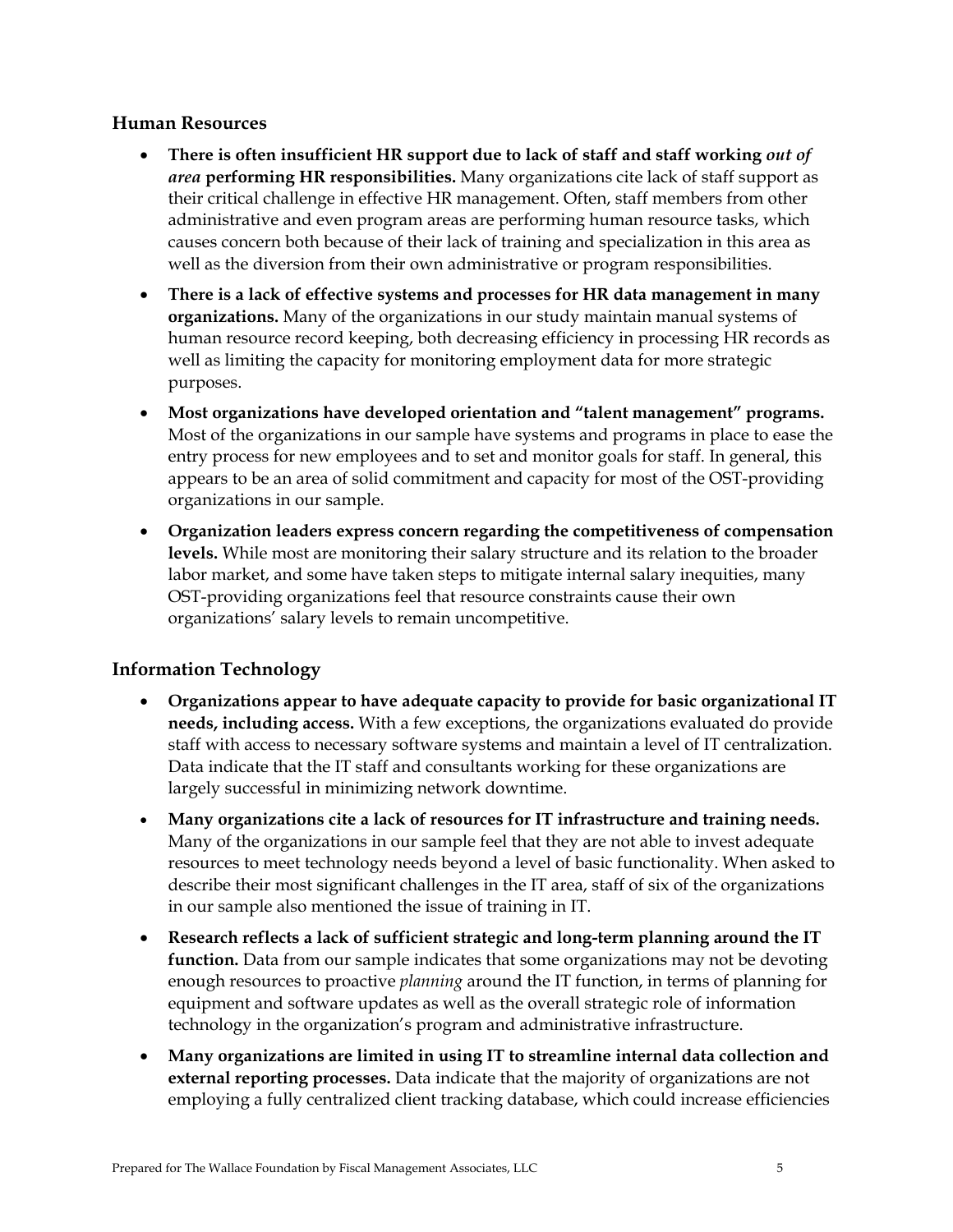in required program reporting as well as providing information about the organization's program services that could be used for strategic management purposes.

## **Facilities**

- **Space limitations are a challenge.** Representatives of seven organizations indicate that the space shortages are a concern for the programs currently operating, indicating the possibility of a *physical* limitation to further program development or expansion.
- **Providing adequate maintenance, including ensuring the security, safety, and cleanliness of program facilities, is a challenge.** Data indicate that each of the 16 organizations in our sample operates after-school programs in multiple locations. Especially for those organizations that operate programs in rented or donated space, lack of control over the maintenance of the facilities, adequate security and cleanliness are significant concerns.

The interaction and interdependence between administrative and program functions often defines organizational mission success, and our study leads us to conclude that improved administrative capacity is an important step in enhancing and expanding quality OST programs.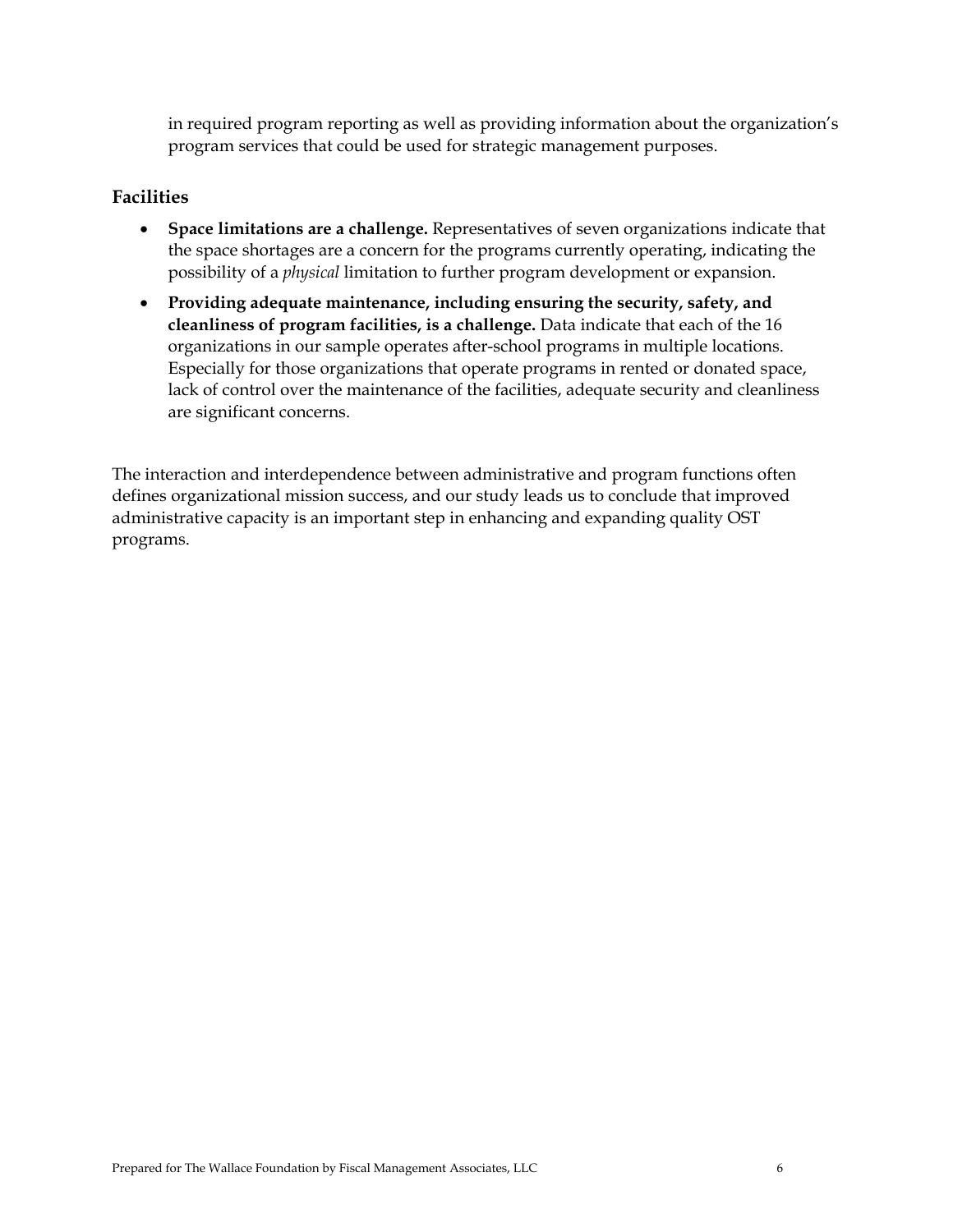## **I. Introduction**

Recent studies have indicated the importance of out-of-school time (OST) programs in providing development opportunities and enhancing quality of life, not just for program participants but for their families and communities.<sup>2</sup> Yet in an environment of increasing competition for private donations, tightly managed government investments, and the everpresent need for their services, providers of after-school programs, like other organizations throughout the nonprofit sector, are increasingly challenged to "do more with less."

Research and investments meant to understand and strengthen OST-providing organizations have generally focused directly on the programs and services these organizations offer, with rather less attention directed to the administrative *management* capacity of OST providers. But given the limited resources and high needs encountered by many programs in the after-school sector, effective "business management" practices are also a critical component of providing good OST programming that reaches the maximum number of young people. While ensuring the quality of OST programming is no doubt of paramount concern, strong and proactive management practices can enable those agencies providing effective programs to enhance their effectiveness, expand their scope, and better serve even more young people.

To begin to address this under-explored subject, The Wallace Foundation commissioned Fiscal Management Associates (FMA) to conduct a study into the management capacity and needs of organizations providing OST services. Our report is the result of a study of 16 organizations identified as providers of high-quality OST programming in New York City and Chicago, in which we attempt to identify common concerns and challenges in these organizations' capacity to manage themselves as the small to large businesses that they effectively are.

## **Background and Purpose of this Study**

<u>.</u>

This study seeks to identify needs in the management capacity of OST-providing nonprofit organizations, including investigation of certain key operational areas: financial and human resources management, information technology, and (to a lesser extent) facilities management.

The rationale for this project grows out of a study commissioned by The Wallace Foundation and conducted by Public/Private Ventures and The Finance Project.3 That study sought to assess and document the "unit cost," or the cost of serving one student every day that the program is open, of a sample of high-performing after-school programs in six cities (hereafter the "Cost Study").

The Cost Study research team collected their data by asking personnel at the participating organizations to complete a financial questionnaire that the research team would analyze to generate unit-cost estimates. Over the course of the project, the researchers encountered an unexpected amount of difficulty in collecting the data necessary to conduct their analysis. In many cases, numerous follow-up calls and extensive time and effort on the part of the

<sup>2</sup> See, e.g., "Building and Sustaining After-School Programs: Successful Practices in School Board Leadership." National School Boards Association, 2005. Susan J. Bodilly, Megan K. Beckett, Making Outof-School Time Matter: Evidence for an Action Agenda. RAND, 2005.

<sup>3</sup> Jean Grossman, Christianne Lind, Cheryl Hayes, Jennifer McMaken, and Andrew Gersick, "Cost of Quality Out-of-School-Time Programs." In draft.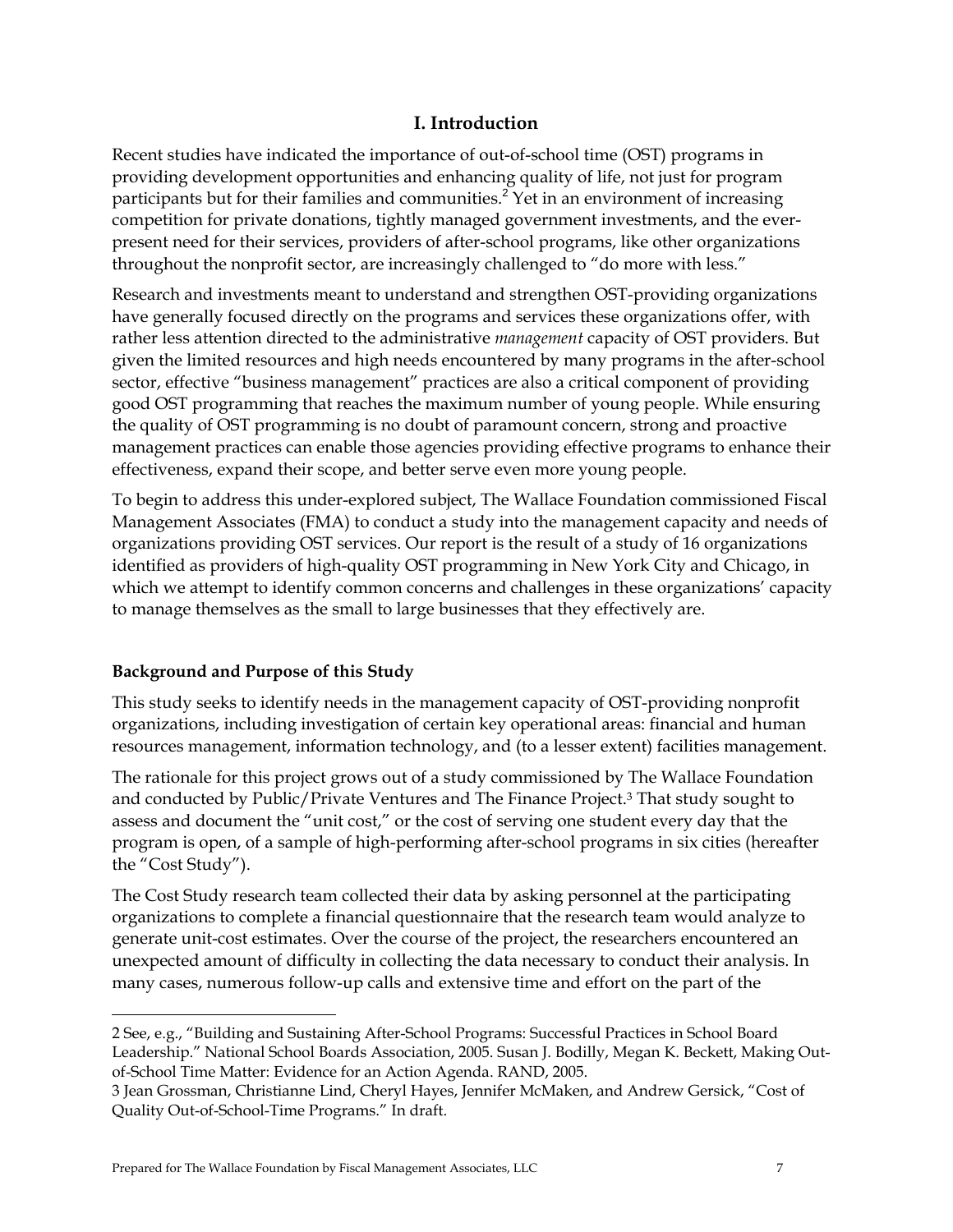researchers were required to complete these basic data collection efforts. As the researchers explained:

> *[T]he data systems, accounting systems and fiscal management capacity of programs in the study varied greatly. Some had the capacity to provide clear and comprehensive information on their income and expenditures, as well as the*  receipt and valuation of in-kind contributions. Others did not have systems that *track financial information in this detail…. It is worth noting that the size of the study sample was significantly reduced because so many programs lacked the capacity to provide the information our study team was seeking.*<sup>4</sup>

The Cost Study questionnaire asked for financial information that any business could reasonably be expected to collect and monitor as a normal course of managing its operations; indeed, the unit-cost of services provided could be considered the most critical financial planning metric for a nonprofit organization. However, even information at this basic level appeared to require extensive time and effort of the organizations to generate and compile. From this experience, the Cost Study researchers and The Wallace Foundation gained insight into some of the challenges many after-school providing nonprofit organizations face in carrying out basic management functions. That the organizations in question were part of a group of agencies pre-screened as providers of "high-performing" OST programs made the observed shortcomings in management capacity all the more striking.

As a result of this experience, senior members of The Wallace Foundation's staff began to develop an agenda to assess, with the goal of ultimately strengthening, the overall organizational health and management infrastructure of OST-providing nonprofits. In order to ensure that The Wallace Foundation's proposed "field strengthening" agenda would be in position to address those issues most relevant and critical to the organizational health of OSTproviding nonprofits, FMA was charged with conducting an assessment of a sample of such organizations' financial and other operating systems. Given that the Cost Study experience made at least a *prima facie* case that these organizations are challenged in managing the financial aspects of their operations (and quite probably other operational areas as well), we were asked to explore in more detail the question of *why* organizations face challenges in these areas, and how those challenges might be addressed.

## **Research Questions**

The nature of this project is "exploratory" rather than "confirmatory"; in other words, while our research team has experience-based insights regarding the proper functioning of management systems which have guided our project design, no hypotheses are being formally "tested." Rather, our aim is one of fact finding and interpretation, with the goal of developing a datadriven basis for an agenda to build the management capacity of after-school providers.

Our central research question, therefore, is a broad and open-ended one: What are the most critical management capacity needs being faced by organizations providing OST programs? And, by implication: Which investments in capacity-building could provide the greatest impact

 $\overline{a}$ 

<sup>4</sup> Ibid., p. 11.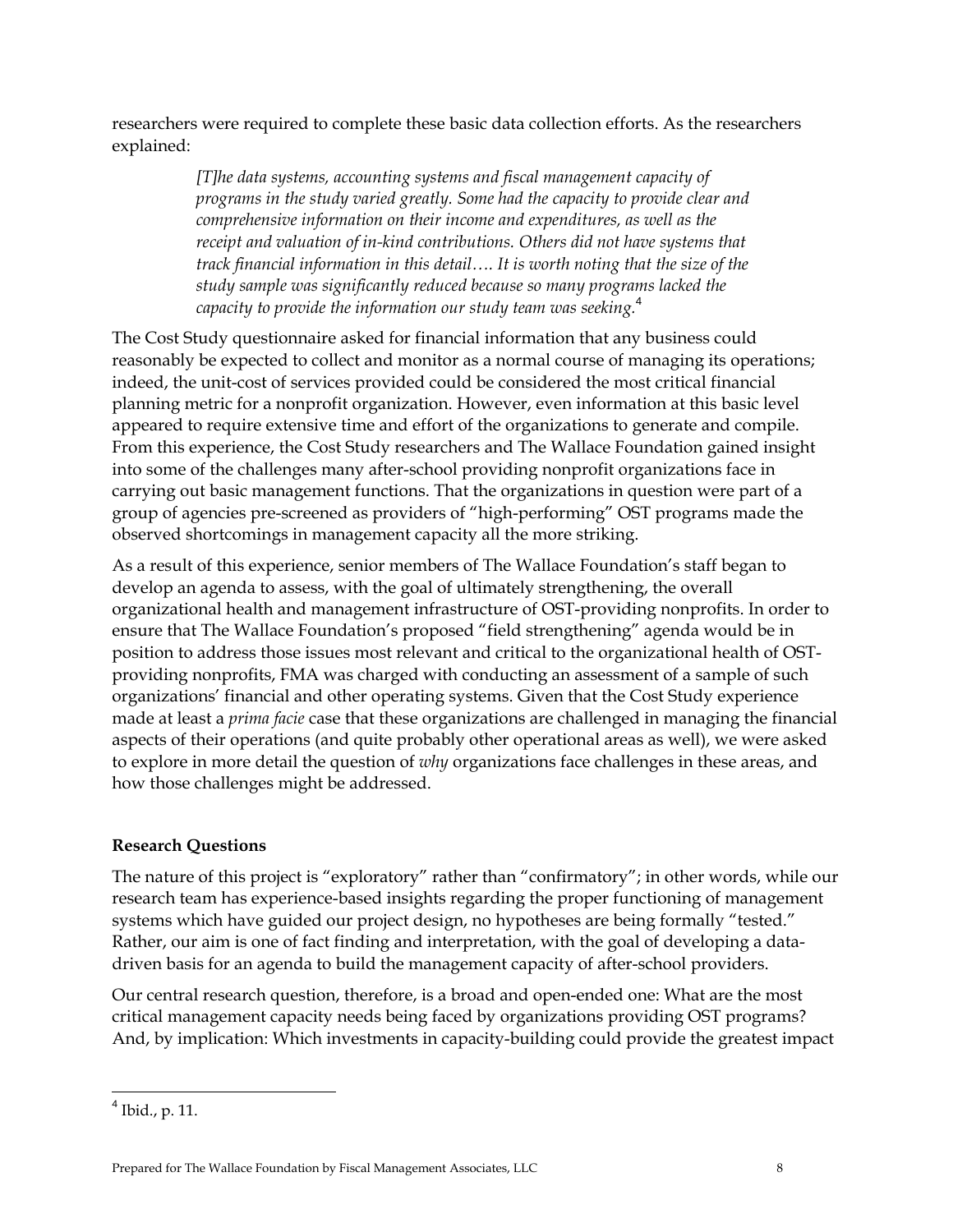in enhancing organizations' abilities to manage, and ultimately even expand or replicate, their OST programs?

## **Methodology**

FMA made every effort to develop and implement a sound research methodology that was appropriate for the "exploratory" nature of the research questions at hand.

### *Sample Selection*

Given the aggressive time frame for the execution of this study, as well as the study's "genealogy" in observations made during the Cost Study (see above), The Wallace Foundation requested that organizations sampled for this study represent a sub-set of those organizations that passed the "quality screener" used for the Cost Study. As that study notes, "The sample of programs included in the study does *not* represent the universe of OST programs across the country, nor is it intended to represent an average OST program. Our goal was to clarify the costs of *quality OST programs.*"<sup>5</sup> As such, the Cost Study researchers devised a "quality screener" to identify high-performing OST programs across the six cities included in the study. (For further details of that study's case selection strategy, see the discussion on pages 9 and 10 of the study.)

Our sample, therefore, derives from the set of OST programs which passed the "quality screener" used in the Cost Study. One necessary modification of our case selection procedures from those applied by the Cost Study researchers derives from the fact that the current study, by necessity of its focus on management/operational systems and capacity, considers OSTproviders at the *organization* level rather than at the *program* level. Management systems for finance, human resources, information technology, and facilities are typically centralized and organization-wide systems, and not something that can be properly investigated at the level of a single program within an organization (although we did explore the interaction of these systems with personnel at the program level). Therefore, we consider an organization to have "qualified" for participation if it had one or more programs that passed the quality screener used for the Cost Study.

Further parameters set for the sample by The Wallace Foundation included the restriction of the study to organizations providing after-school programs in two cities, New York City and Chicago; the exclusion of any organizations not funded by The Wallace Foundation's city-level OST grantees (the Department of Youth and Community Development in New York and the Department of Children and Youth Services and the After School Matters organization in Chicago); and the priority for organizations serving a larger number of students over those serving fewer.

Applying the selection procedures described above left us with a population of 10 organizations in Chicago and 16 in New York City. Given the time and resource constraints for the execution of this study, it was determined to cap the total number of participating organizations at 16: eight organizations each in New York City and Chicago. To further ensure that our study included input from the range of types of organizations providing after-school programs, it was determined to "split" each city's sample into two categories: multi-site, multi-service agencies

<u>.</u>

<sup>5</sup> Ibid., p. 9.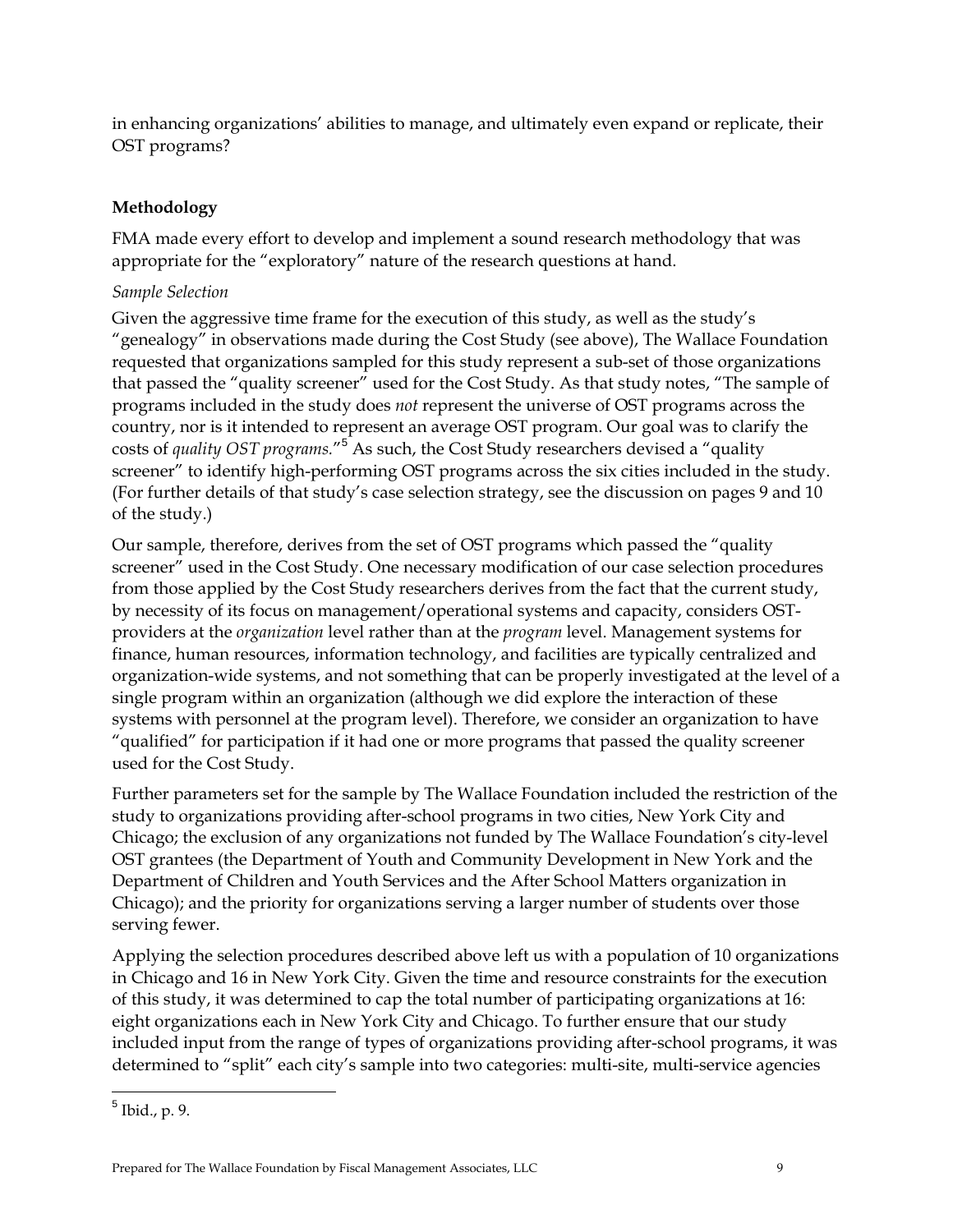whose programming includes OST within a mix of other types of programs, and communitybased organizations either wholly or primarily focused on providing after-school and other school-age-youth oriented programming. We sought to engage five organizations in each city in the multi-service category and three per city in the category of OST-oriented community-based organizations. While this was intended to ensure adequate representation of different types of OST-providers rather than to examine cross-group comparisons (impossible given the small sample sizes), we will note in the study specific instances where distinctions between the two groups could be significant.

In each city, we attempted to prioritize our sample based on the number of youth being served by an organization's after-school programs. This was accomplished by reviewing the Cost Study screener database as well as by researching organizations' websites and public documents (such as the IRS Form 990). In New York City, a further proxy for number of youth served was a database of grant amounts by organization provided to FMA by the city's Department of Youth and Community Development (DYCD). Once our target organizations in each city and category were established and ranked, we contacted the executive directors of each organization to describe our project and secure a commitment to participation.

All organizations were assured that not only their responses but also the fact of their participation in the study would remain anonymous to The Wallace Foundation and throughout this report. Participants were promised a copy of the final report as well as an individualized snapshot of their organization's responses and results in the context of the full sample.

Our outreach efforts were remarkably successful, with the first eight organizations we contacted in Chicago and eight of the first nine in New York City agreeing to participate. We believe that this is a strong indication of OST providers' own concerns regarding management infrastructure and their desire to articulate their needs to the sector's stakeholders.

#### **Data Collection Strategy**

A team of management consultants from FMA with expertise in various nonprofit operational areas devised a structured interview tool covering a range of topics within the four areas of management capacity under investigation: financial management, human resource management, information technology management, and facilities management (see Appendix A). Our interview tool included a variety of closed-ended questions used to gauge the adequacy and efficiency of organizations' management tools, processes, and systems. We also used numerous open-ended questions allowing sources to self-identify and prioritize what they themselves saw as their critical management capacities and challenges.

Data collection occurred in a one-day site visit to each participating organization, during which a series of structured one-on-one interviews took place between a team of two FMA consultants and the organization staff member with responsibility over the relevant operational area, as well as interviews with the organization's Executive Director or other appropriate senior management representative, and a representative OST program manager selected by the organization. To gain further insight into program activities and facilities conditions, all but one site visit also included a tour of a representative OST program site selected by the organization (generally a site overseen by the program manager interviewed). We also collected a sample of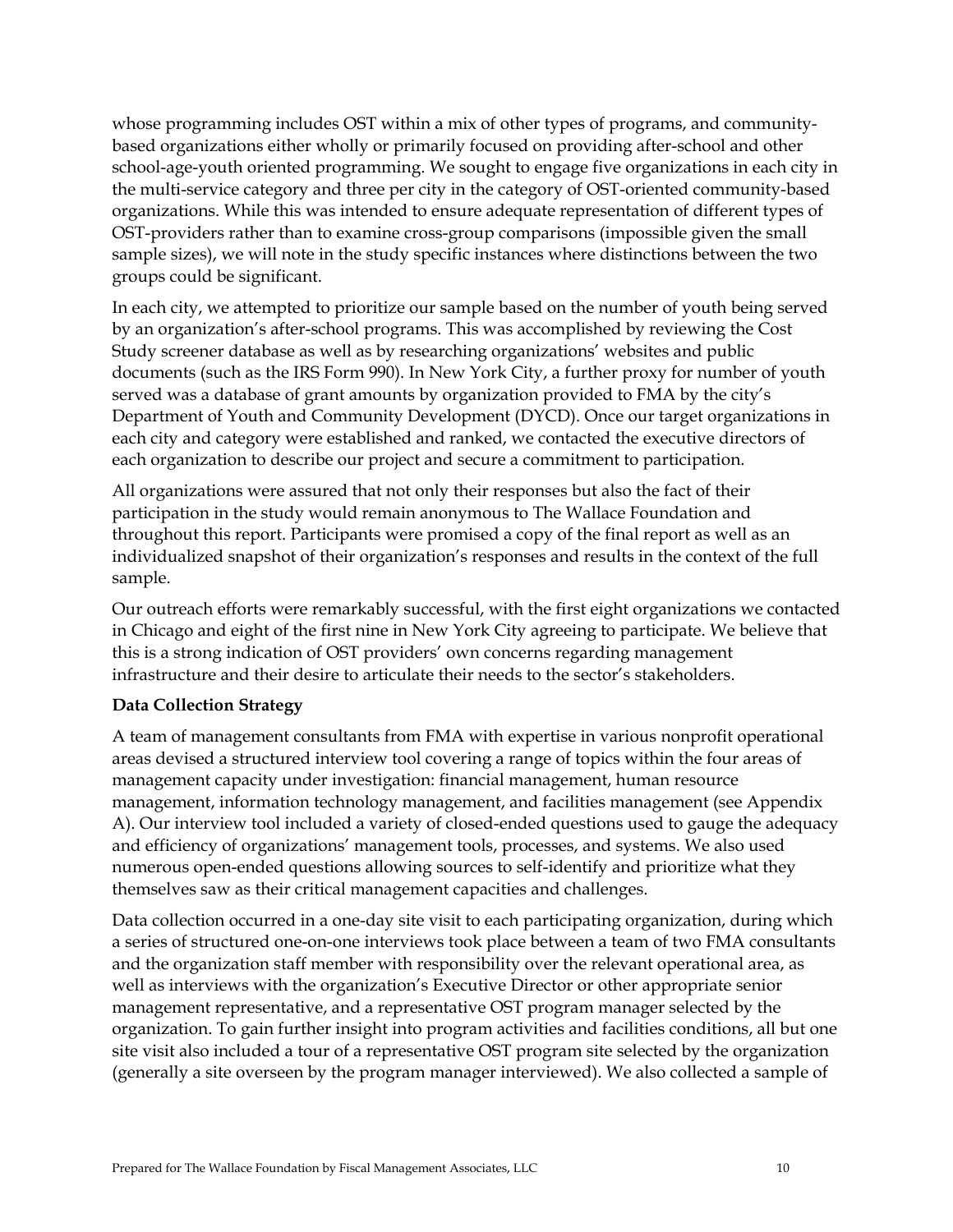documents from each organization which we felt would offer further insight into the financial health and management infrastructure of the organizations (see Appendix B).

To maximize the internal validity of the data collected, two FMA consultants participated in each organization's visit and interviews, established consensus on the results, and entered the data into a central database.

## **Research Challenges and Limitations**

The primary challenges associated with this project are related to the tight and aggressive time frame of the assignment. FMA was officially engaged to conduct this study in late December 2007, with an assigned date of delivery of a final report to The Wallace Foundation on February 29, 2008. Collecting and analyzing data from 16 organizations via on-site interviews in two cities within a two-month window is no small task. To take only the most obvious resulting challenge, the time frame left us unable to pilot our data collection protocol with one or more trial organizations and to revise our approach based on that testing. Consequently, our data in some areas is less complete than we would have liked, and some of our conclusions require a certain amount of conjecture based on our own understanding and experience. The results and conclusions of this study should be considered by no means definitive or indisputable.

A second challenge comes from the fact that our data collection efforts in most cases relied on our sources' self-reporting during in-person interviews. While some of our inquiries could be corroborated by materials provided by the organizations as well as publicly available documents, the full capacities and limitations of an organization's management infrastructure are of course impossible to verify over the course of a one-day site visit. Thus the accuracy of our data may in some cases be constrained by the limited knowledge and recollections of our informants. Furthermore, while we assured each of our sources that our aims were purely informational and that full candor was essential, we suspect that in some cases (particularly in response to the "closed-ended" questions in our protocol) participants may have overstated the performance of their management systems and processes in an effort to avoid shame or blame.<sup>6</sup> This suggests that, if anything, some of our evidence regarding the capacity needs of OST providers could be *understated*.

We should also note again that the participants in this study should not be considered a representative sample of *all* OST-providing organizations. Our sample size is much too small to allow for confidence as to its broader applicability. Moreover, as our case selection derived from the sample of organizations that passed the quality screener used for the Cost Study (see the discussion of sample selection above), any sampling limitations or errors of that study would also affect the current study.

Given the challenges and small sample size of our study, we should consider our results and conclusions to be *suggestive* of challenges being faced in the administrative management of OSTproviding organizations. Confirmation of any of these conclusions or their applicability throughout the OST-providing sector more broadly would require additional research.

-

 $6$  Responses to the more open-ended, qualitative inquiries in our interview (e.g. "What are your organization's biggest challenges in [relevant management area]?") in most cases tended to yield much more candid responses.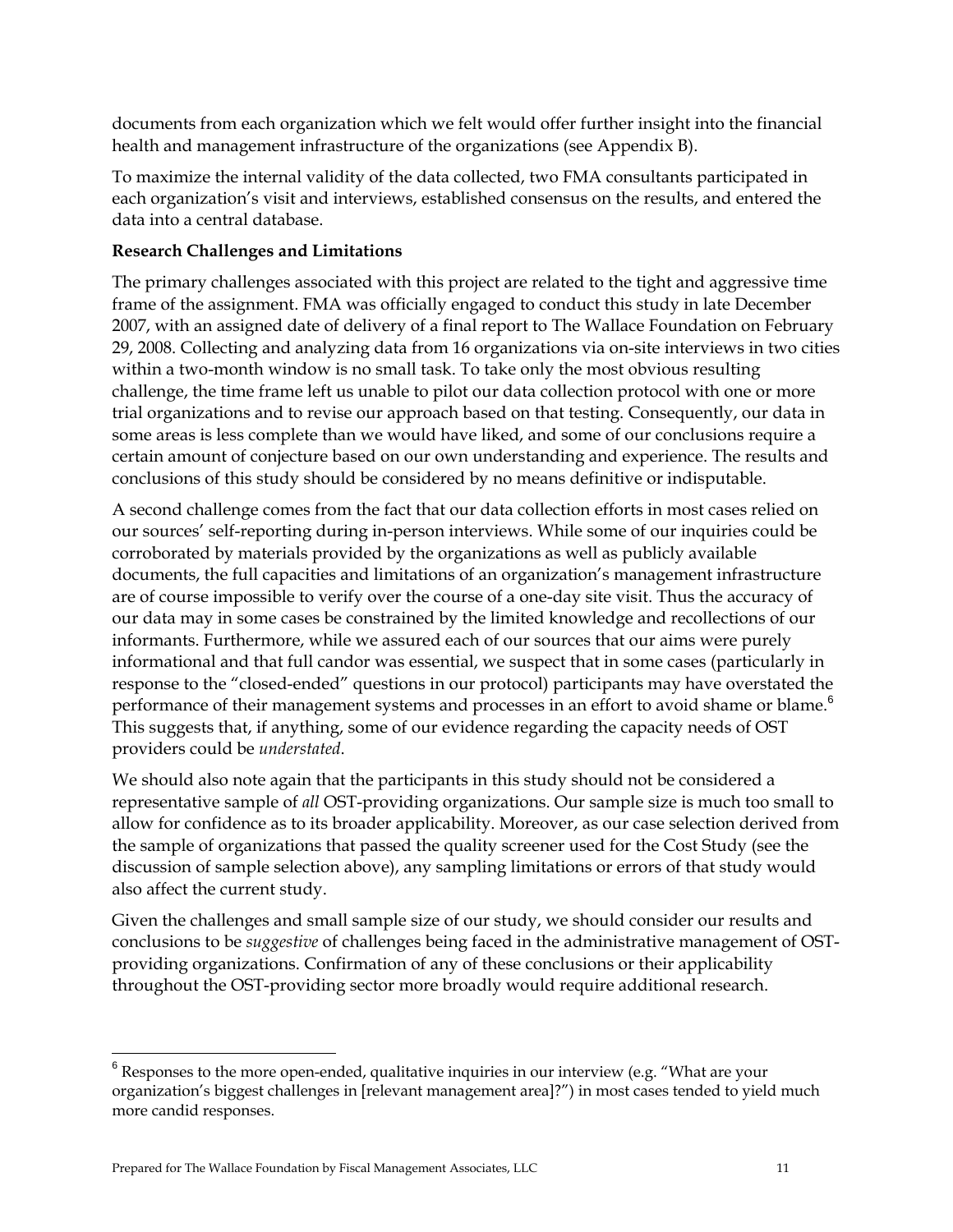Despite these challenges and limitations, we collected a wealth of interesting and insightful data directly from those who manage OST-providing organizations on a daily basis. We heard and saw firsthand the strengths of these organizations' programs and systems, as well as areas in which they are coping or struggling. We believe that this study is an important first step in understanding and addressing the management needs of OST-providing organizations.

### **II. Programs in the Study**

#### **Organization Demographics**

Eight OST-providing nonprofit organizations in New York City and eight such organizations in Chicago were considered in this study. The 16 organizations vary in size, structure, and mission; however, regardless of the differences in terminology or operational focus, all of the organizations have been identified as providers of enriching activities and exemplary learning opportunities for youth. The 16 organizations represented in our study include six stand-alone community-based providers of services primarily dedicated to school-age youth (three such organizations in each city) and 10 larger multi-service, multi-site nonprofit organizations that provide programs for an array of constituents, including youth. Our sample was segmented in this fashion to ensure adequate representation of both of these major "categories" of nonprofit organizations providing after-school services, on the assumption that management capacity needs could be substantially different between the two types of agencies.

#### *Stand-Alone After-School Organizations*

The six smaller stand-alone organizations in our study provide programming exclusively oriented toward school-age youth, with the provision of after-school programs being a major component of each organization's mission. These organizations are dedicated to providing quality programs to educate and support the young people in the community or neighborhood in which the organization is based. These providers vary in size, with annual budgets ranging from \$0.6 to \$5.3 million, with a median of \$2.2 million. Each of these organizations provides programming to at least 100 young people annually, with several serving many hundred at various programming sites. The organizations have been in operation for a median of 15 years, with the newest organization 6 years old and the oldest more than 70 years old. Total number of personnel of these agencies ranges from eight to 120 employees, with a median of 33 staff.

#### *Multi-Service Agencies*

From providing college preparatory counseling and homeless prevention programs to offering a gathering place for senior citizens and other social groups, the multi-service organizations in our study work to foster community development and support a broad range of individuals and groups. After-school programming is one among many services offered by these agencies, and these programs tend to be housed in multiple sites (including public schools) throughout their home community and, often, throughout the city as a whole. In general, because of the multiple OST programs the organizations run, these agencies tend to serve more total youth than do those in the category above.

The providers in our sample range in budget size from \$3.6 to over \$50 million, with an average and median of \$23.5 and \$9.8 million, respectively. Each of these organizations provides OST programming to at least 200 young people annually, with the largest organizations serving up to 6,000 at various program sites. These organizations have been in operation for a median of 51 years, ranging from a minimum of 17 years in operation to a maximum of over 100. Total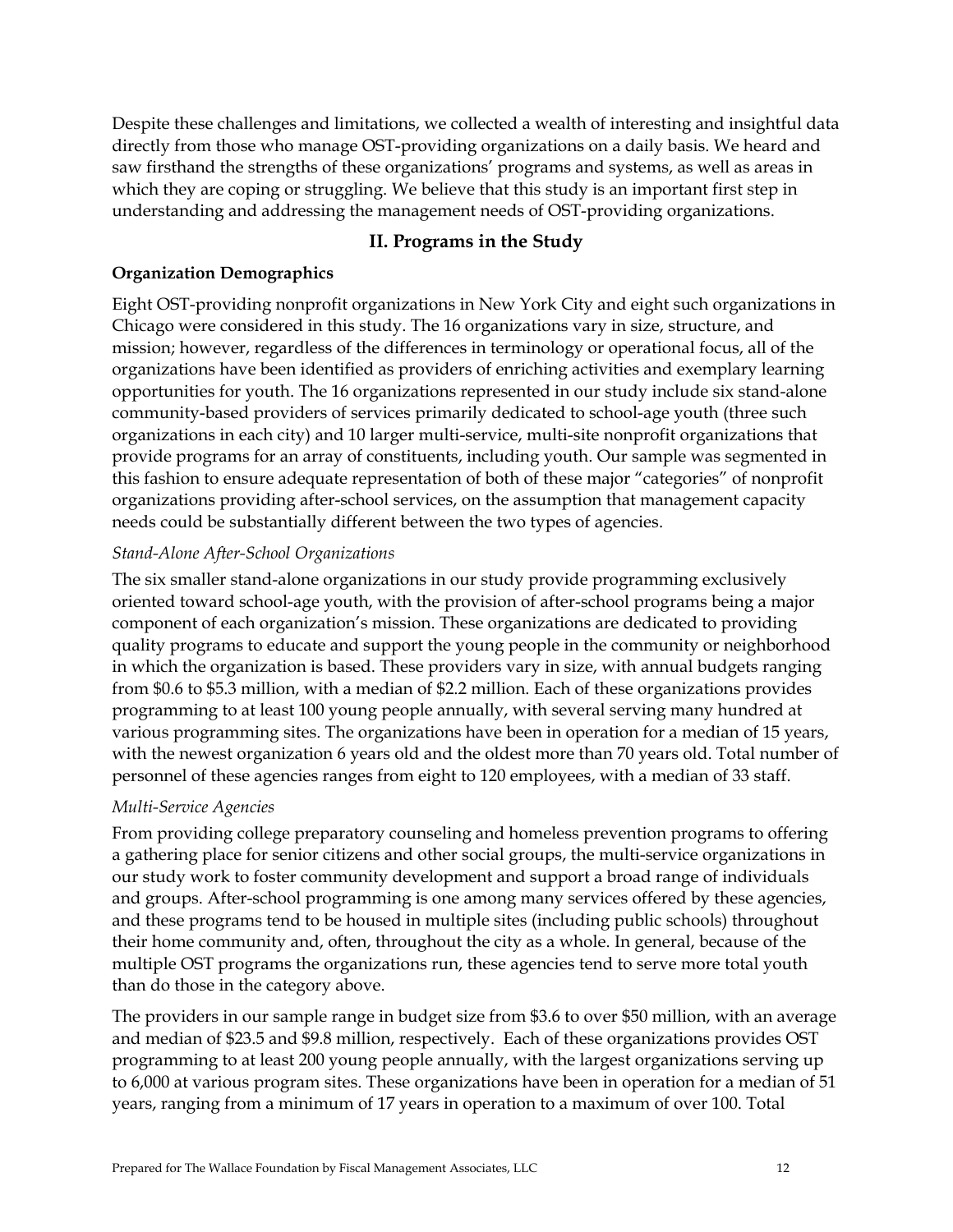number of personnel of these organizations ranges from 62 to more than 2,000 employees, with a median of 260 staff.

### *Program Characteristics*

While the community-based and multi-service agencies all serve young people, the organizations vary with regard to their mission and the primary goals of their after-school programs. A number of organizations are committed to the development of literacy and the improvement of attitudes towards reading among youth. Others are focused on providing young people with opportunities to work in teams, participate in collaborative problem solving, or enhance their social and leadership skills. Types of programs provided by the organizations in our sample include academic enrichment programs (providing after-school tutoring and homework help), teamwork-oriented sports programs, programs focusing on the creative arts including media production, and programs fostering community involvement and civic education among youth.

The organizations in our sample operate programs in school-provided classrooms and common spaces, the organizations' own headquarters or other site locations, and public parks and athletic fields and courts. Regardless of the differences in each organization's programmatic framework, all of the agencies are committed to creating a safe place where young people are comfortable, supported, and encouraged to be leaders in their community.

While we were not tasked with making an assessment or evaluation of these organizations' OST *programming*, our researchers' impressions based on our site visits, observations of program activities, and discussions with program and management staff, confirmed the characterization of these organizations as providers of high-quality OST services, with staff who were highly committed to the missions of the organizations.

## **Financial Characteristics**

In order to ascertain the financial composition of the organizations in our study, we performed detailed analyses of their most recent audited financial statements and Forms 990. Specifically, we examined the revenue, expense, and net asset composition of each organization as of the last fiscal year in order to better understand the financial environment in which each organization is operating. These trends help to contextualize the responses of the sources we interviewed in our fieldwork, particularly in regards to the organizations' financial systems and ongoing liquidity challenges.

#### *Revenue Composition*

The most recently reported total revenue for the sixteen organizations under analysis ranges from \$0.68 to over \$80 million, with an average of \$15.2 million and a median of \$6.1 million. This revenue is comprised primarily of government grants and contracts, and contributions from foundations and individuals.

As is the case with many social-service providing nonprofits, nine out of the sixteen organizations earn more than half of their revenue from government grants and contracts. Over all, 72.4% of the total revenue of the organizations in our study comes in the form of government funding.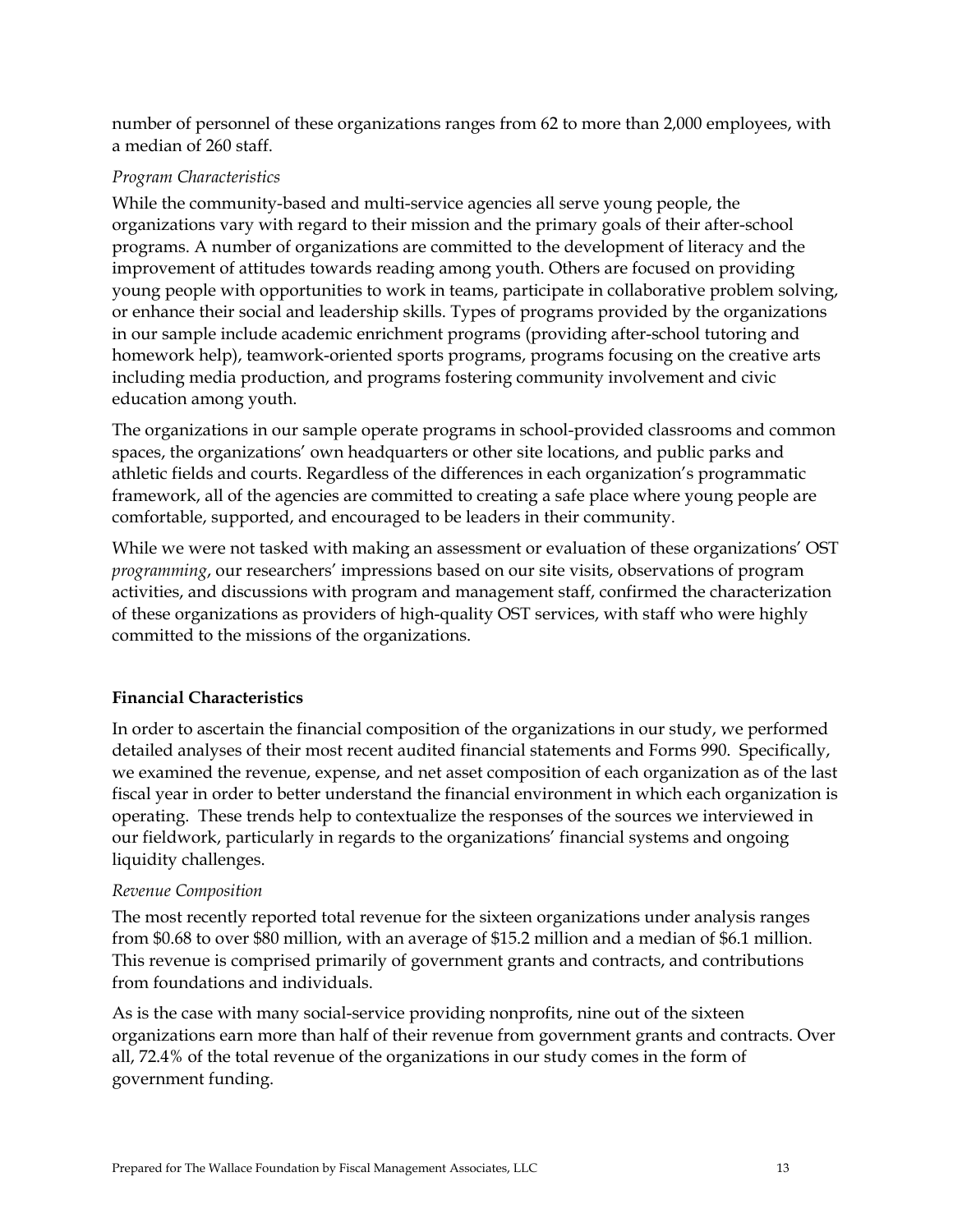Government grant revenues make up approximately 58.3% of the organizations' revenue streams, with direct contributions being the next most significant source of revenue at 37.2%. Earned revenue, consisting of fees for services, constitutes an average of 3.4% of revenue for the organizations (note: here and in other data, any earned income that was from government sources was reclassified into government grant revenues). Investment income and other sources of income is approximately 1% of these organizations' average income.

The most recent revenue reported for the OST stand-alone providers consisted, on average, of a greater proportion of foundation and individual contributions as compared to the multi-service agencies. Sixty-eight percent of the revenue for the standalone providers, on average, is attributable to contributions. Government contracts constituted an average of 28.4% of total income for these organizations. Earned revenue makes up 3.1% of their total revenue. Investment and other income sources make up less than 1% of total revenues.



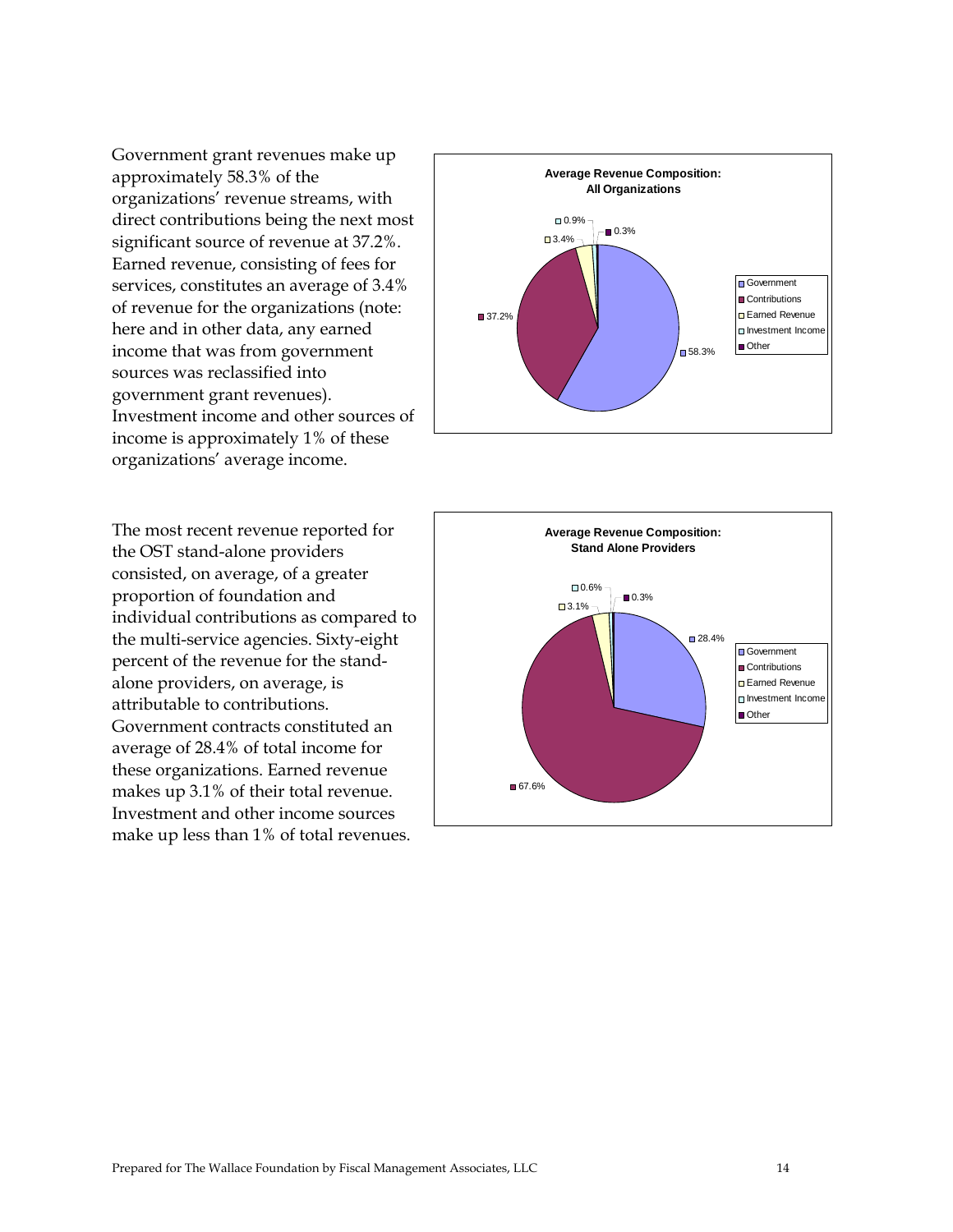In contrast to the smaller stand-alone providers, government contracts make up the vast majority of revenue earned by the multi-service organizations in our sample. During the most recent fiscal year, these providers earned on average 76.3% of their revenue from government grants and contracts. Contributions constituted an average of 19% and earned revenue 3.5% of total revenue. Investment and other income sources also represented a minor share of these multi-service organizations' earnings.



The prevalence of government funding as a key source of revenue, particularly among the larger multi-service organizations in our study, has strong implications for the management capacity of these organizations, especially in the area of financial management. Due to concerns over accountability and effectiveness in the expenditure of public monies, government funding necessarily comes with more "strings" than do donations from the general public or even foundation grants. Government grants and contracts often require quite extensive reporting back to the funding agency on the specific use of the funds under contract, requiring sophisticated mechanisms for tracing the linkages between expenditures and the funding source. Consequences for mistaken or late reporting can include delayed reimbursements, difficulties in securing additional renewals or additional contracts, and, in extreme cases, even loss of the funding contract itself. For these reasons, the presence and extent of government funding is often one of the key factors influencing the capacity of an organization's management infrastructure.

#### *Expense Composition*

 $\overline{a}$ 

Funders and "watchdog" groups such as Charity Navigator and the Better Business Bureau have developed guidelines for the distribution of a nonprofit's resources among the three "functional expense" categories of program expenses, management and administration expenses, and fundraising expenses. According to Charity Navigator, nonprofit organizations should have no less than 75% of their total expenses dedicated to programmatic operations, with no more than 25% dedicated to management and administration expenses and fundraising.<sup>7</sup> The Better Business Bureau advises that at least 65% of expenses be attributable to program service. These guidelines should very much be considered rules of thumb and the actual experience of nonprofits can vary widely due to a great many factors; in fact, the "watchdog" groups themselves have come under a great deal of criticism for their supposed

<sup>7 &</sup>quot;Top 10 Best Practices of Savvy Donors," Charity Navigator. http://www.charitynavigator.org/index.cfm?bay=content.view&cpid=419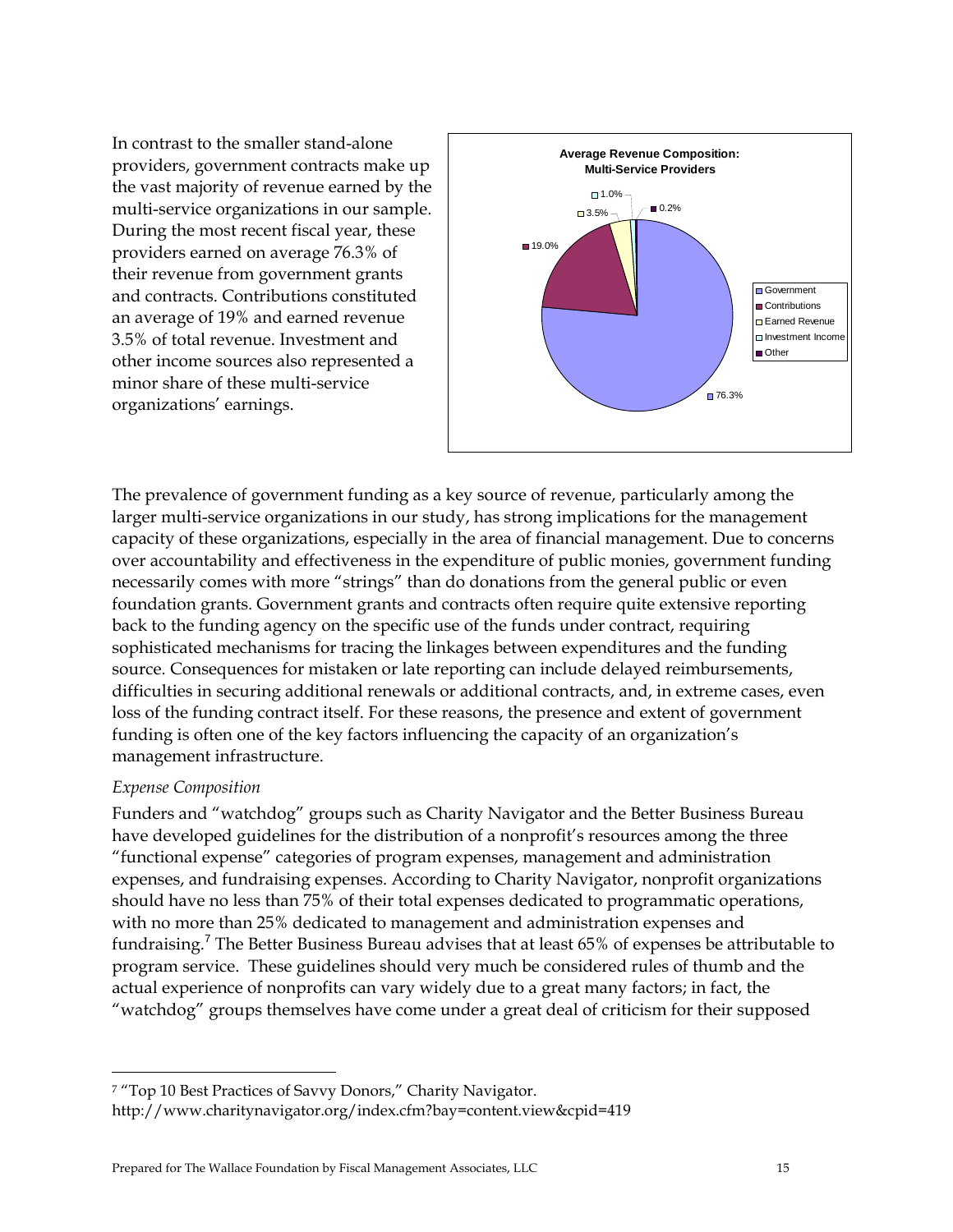adherence to a de-contextualized formula that attempts to subject all nonprofits to a set of "one size fits all" guidelines.<sup>8</sup>

Notwithstanding these often valid criticisms, we make mention of these guidelines as a way of understanding the data that follows. While the guidelines are typically used as a way of holding nonprofits accountable for dedicating an adequate amount of resources to their programmatic activities, we (with our focus on organizations' management infrastructure) will use the guidelines as a way of investigating the adequacy of organizations' funding for management and administration expenses.

The following table displays the average expense composition for: 1) the organizations overall; 2) multi-service providers; and 3) stand-alone OST providers. The average percentage of program expenses among multi-service providers, 88.2%, is greater than the average percentage of expenses spent on programs by stand-alone service providers, which totals 78.8%.



The organizations as a whole invest an average of only 10.9 and 4.5% in management and administration and fundraising expenses, respectively, far less than the benchmark of 25 to 35% that they are "allowed" under the guidelines set by many funders and watchdog groups. Among the sixteen organizations, M&G spending ranges from 2 to 21.4% of total expenses, with only two organizations in our sample spending at least 20% on management and administration expenses.

Fundraising expenses among the organizations range from zero to 18.9% of total expenses. As indicated in the above table, multi-service organizations spend only an average of 1.6% of total

<u>.</u>

<sup>&</sup>lt;sup>8</sup> "Why Ratios Aren't the Last Word," GuideStar.org

http://www.guidestar.org/DisplayArticle.do?articleId=850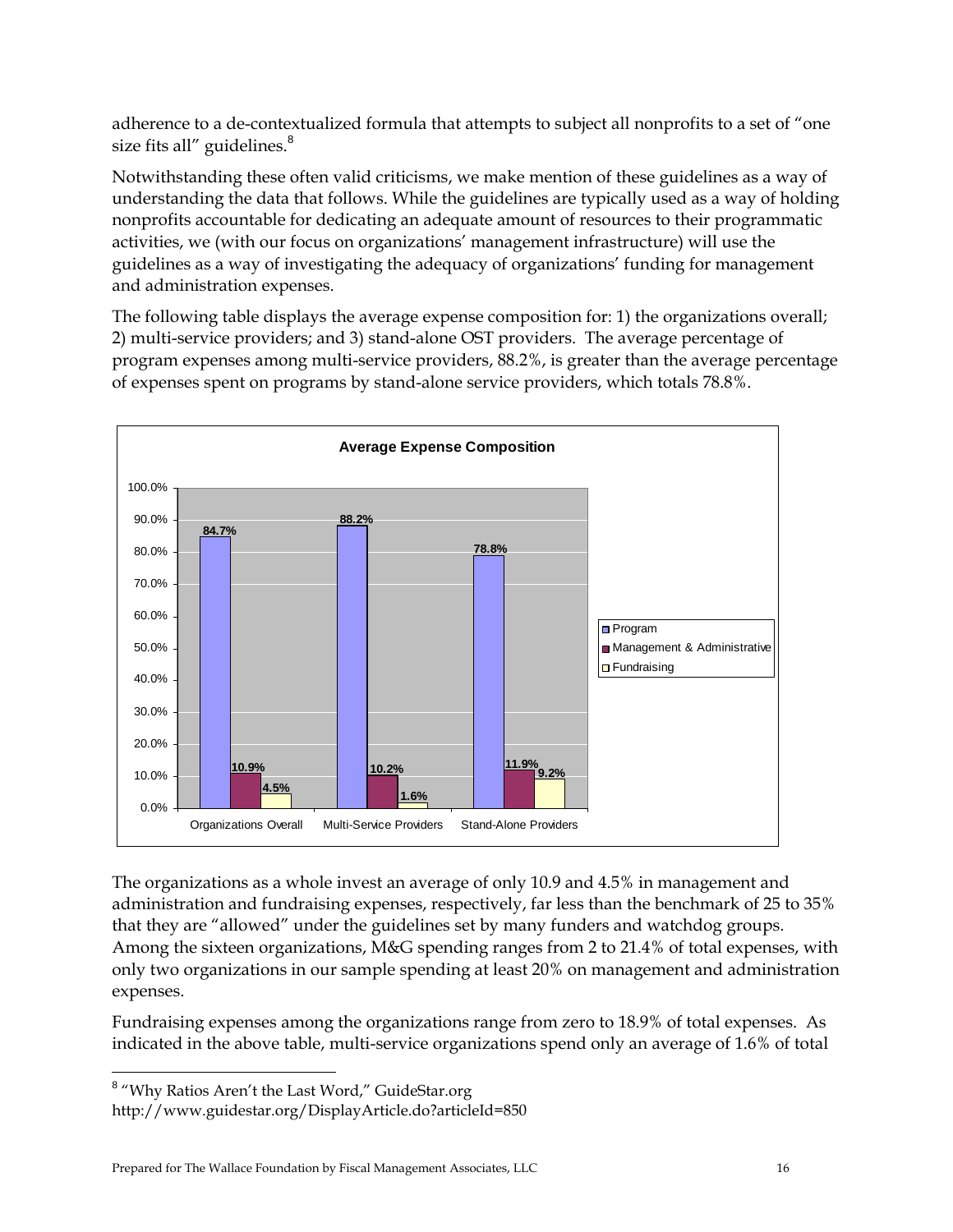expenses on fundraising, much lower than the 9.2% spent by the stand-alone providers. As previously discussed, multi-service providers depend much more heavily on government funding than their stand-alone counterparts. This fact, coupled with their low fundraising capacity, suggests that multi-service providers may have to invest additional funds in order to expand their funding mix.

Again, it is easily possible to make too much of these kinds of ratios, especially given that opinions vary widely even among experienced nonprofit auditors as to what can accurately be characterized as one type of expense rather than another. Furthermore, with the increasing public pressure for nonprofits to be seen as translating donated dollars into direct services, organizations have something of an incentive to under spend (or at least understate their spending) on the management and other expenses that actually keep the organization running. All that being said, the data compiled from the organizations in our study show no evidence of exceptionally strong investment in the organizations' management capacity. These low levels of overhead spending help to substantiate the difficulty many of our sources voiced regarding their organizations' management capacity.

#### *Net Asset Composition*

A nonprofit organization's *net assets* can be classified as either unrestricted (available for use at the discretion of the organization), temporarily restricted (available for use only for a specific purpose, such as a designated program or project, or within a designated time frame, in the case of "out" years of multi-year grants), or permanently restricted (i.e. an endowment fund).

A large percentage of temporarily restricted net assets sends a few possible signals about the organization's operations. Unless saving for a future program or specific purchase, a ratio of temporarily restricted net assets in excess of 40% of total net assets may indicate that expenses are not being allocated to programs in a way proper to satisfy restrictions. A high percentage of temporarily restricted net assets may also indicate that the organization is having difficulty satisfying specific restrictions because it may have accepted a restricted grant without fully evaluating its ability to deliver services. A high percentage of permanently restricted net assets may indicate a healthy endowment.

The following table details the average percentage of unrestricted, temporarily restricted, and permanently restricted net assets of the organizations overall, multi-service, and stand-alone OST providers as of end of the last fiscal year. On average, stand-alone OST providers tend to have a greater percentage of unrestricted net assets and a very small amount of permanently restricted net assets while having a comparable percentage of temporarily restricted net assets.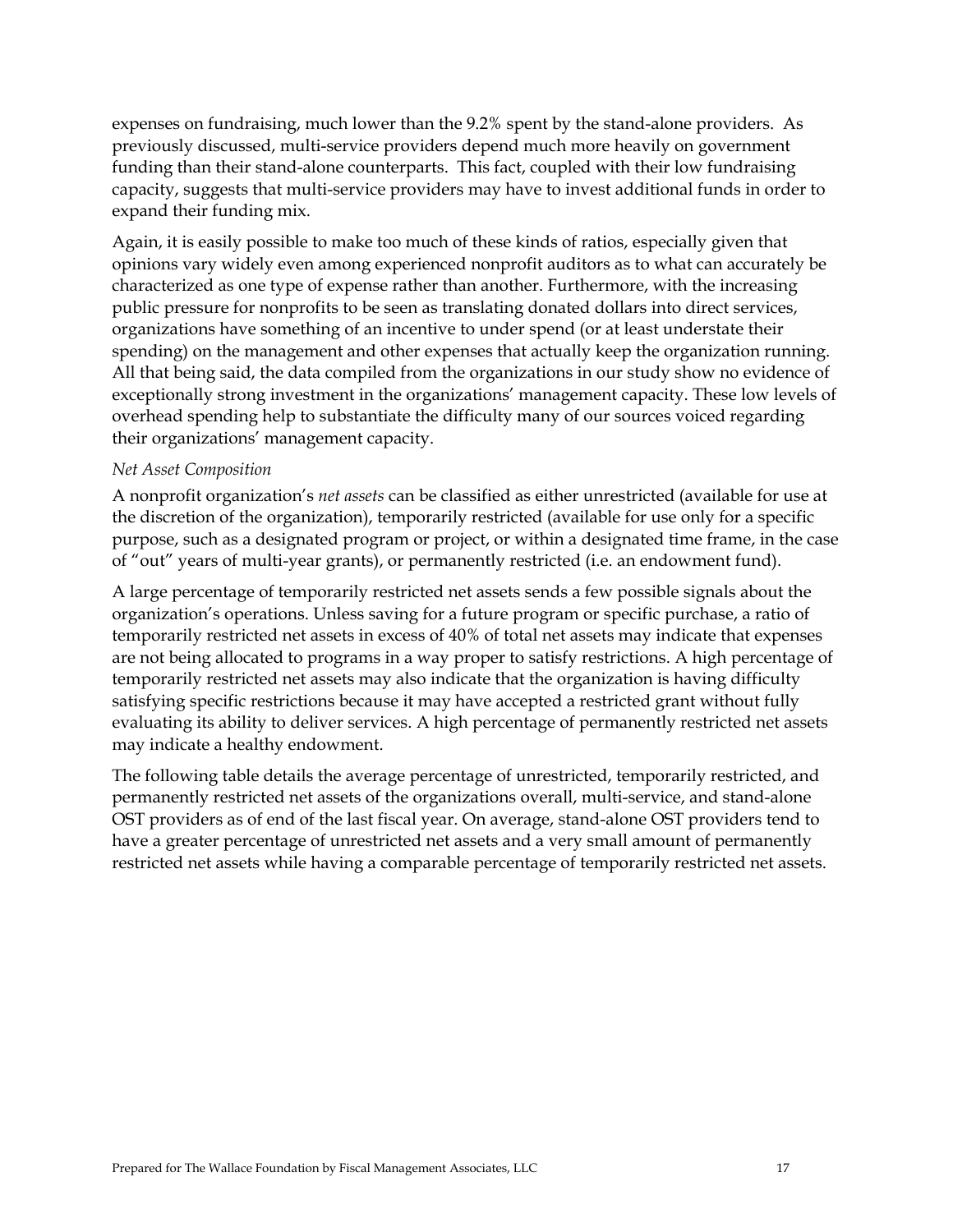

## *Liquidity*

Liquidity, meaning assets held in cash or in a form that can quickly be converted into cash, can be measured in two ways: months of cash on hand and liquidity of unrestricted reserves.

Industry standards suggest that organizations have at least three months of cash on hand at all times in order to satisfy general operating expenses. An analysis of the most recently audited financial statements of the 16 organizations was performed in order to ascertain the number of months of cash each provider had on hand at the end of the last fiscal year. The number of months of cash on hand is calculated based on the following equation:

> (Cash + Cash equivalents) (Total expenses / 12)

Unrestricted reserves are the liquid portion of an organization's unrestricted net assets – the portion not tied up in buildings or other fixed assets. Months of operating expenses covered by unrestricted reserves is calculated based on the following equation:

## (Total unrestricted net assets – Fixed assets net of mortgages) (Total expenses / 12)

Unlike months of cash, which is measured as of a certain point in time and includes only cash and cash equivalents, liquidity of unrestricted reserves incorporates all liquid assets. This includes not only cash, but all investments and other assets net of liabilities and thus provides a more holistic view of liquidity on an accrual basis of accounting.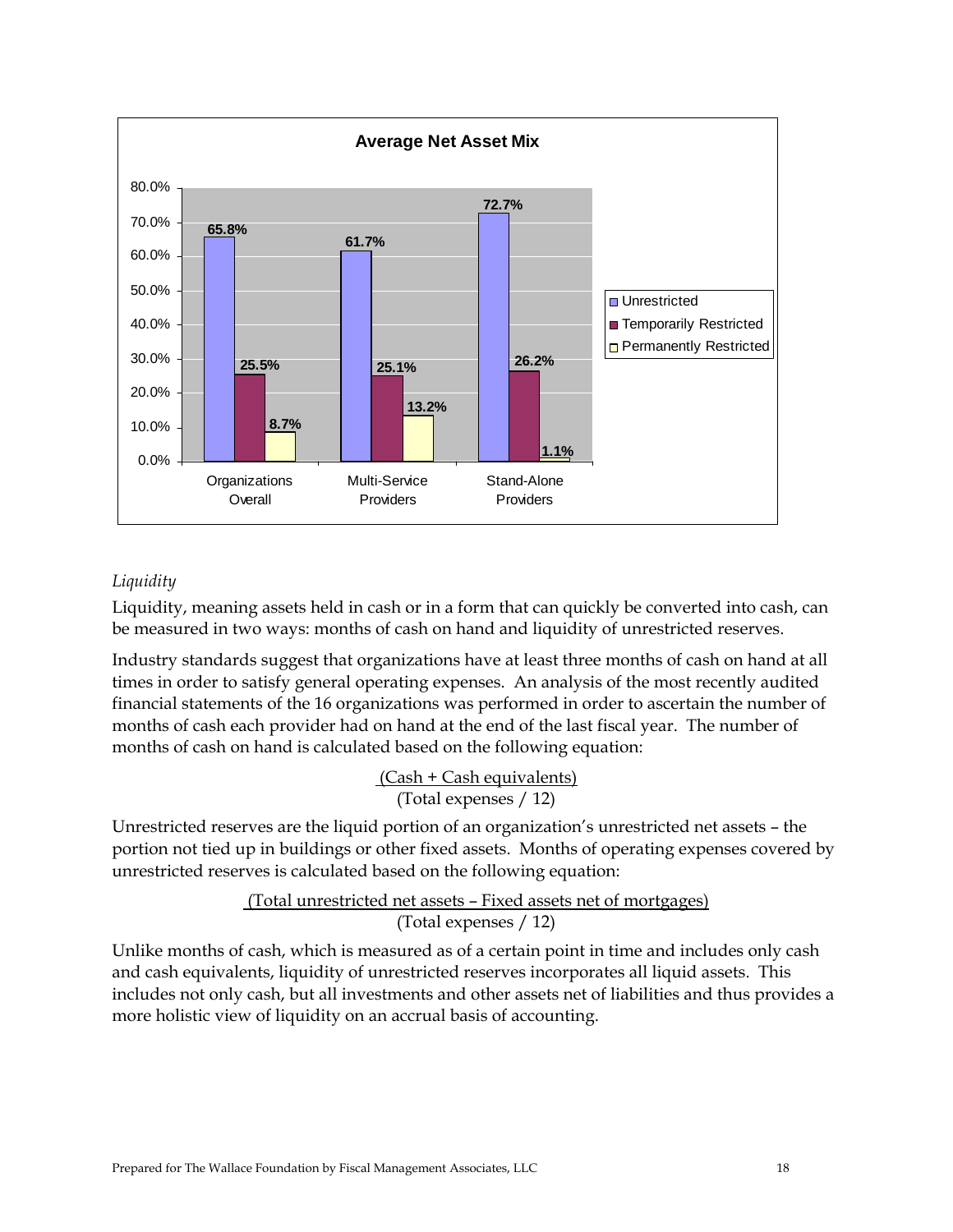#### *Months of Cash*



Although the analysis of the organizations' cash on hand presents a picture of the overall liquidity situation at only one point in time, the results are significant in that the majority of organizations fell below the standard three month benchmark at the close of the last fiscal year. As detailed above, all ten of the multi-service providers and half of the six stand-alone organizations reported less than three months of cash on hand. Moreover, eight of the ten multi-service organizations reported less than one month of cash on hand as of the end of the last reported fiscal year.

*Liquidity of Unrestricted Reserves* 

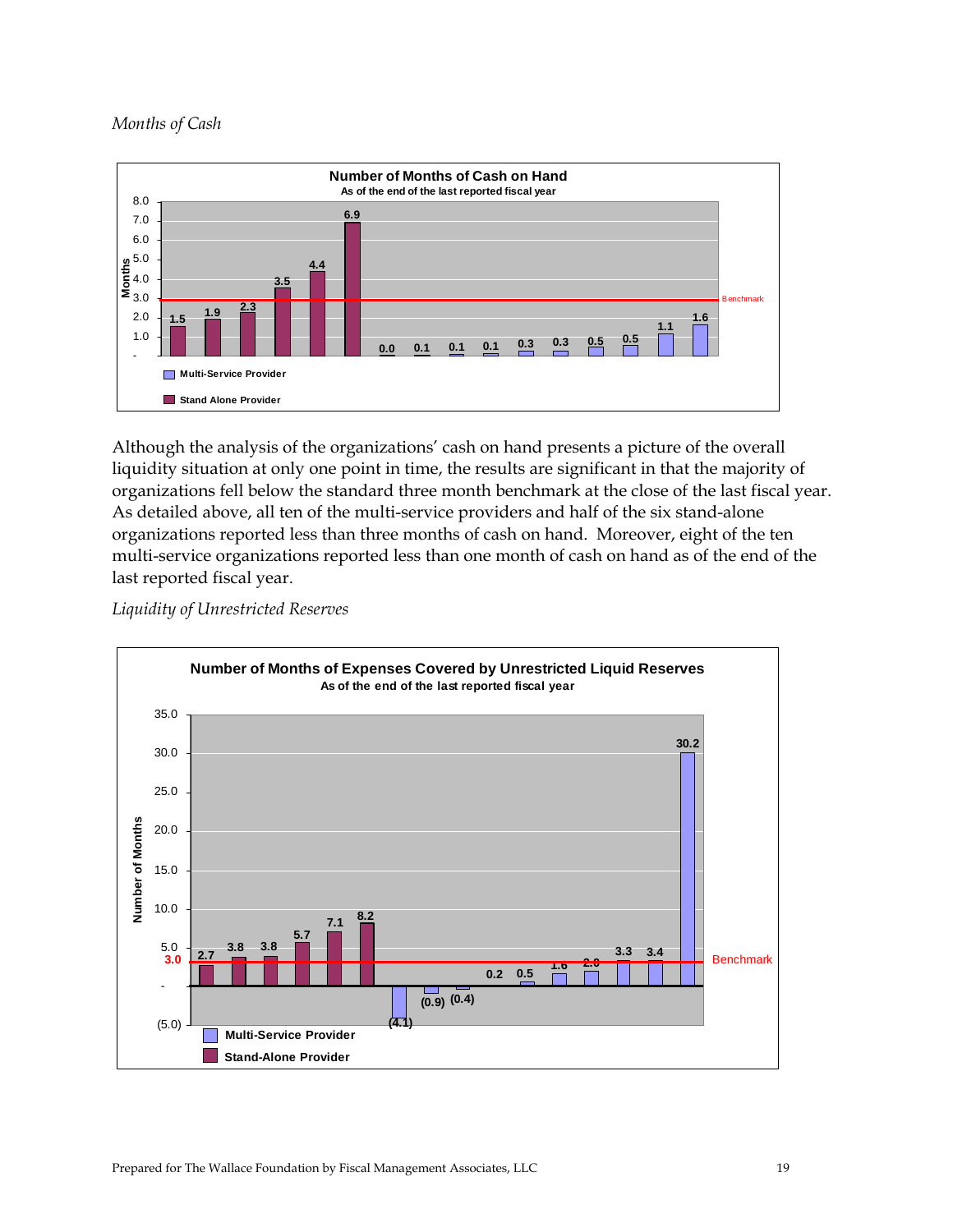An organization's ability to manage ongoing financial demands is highly dependent on the availability of *liquid* reserves to cover ongoing operating expenses as well as significant capital investments. Data indicate that eight of the 16 organizations have liquid reserves with the capacity to cover less than three months of operating expenses. Three of these organizations have zero liquidity. Another four organizations have just over three months of liquid unrestricted reserves. As a result, these organizations may potentially have trouble covering near-term operating expenses, as well as replacing aging capital assets.

### *Age of Capital Assets*



The percentages shown in the above chart represent the age of the organizations' fixed assets. Data indicate that seven of the 16 organizations own assets that are, as a whole, over 50% depreciated. Four of the organizations have assets that are over 70% depreciated, indicating that the need for asset replacement or repair in these organizations may be great. Yet, according to liquidity data, the capital needed to finance asset replacement or repair may not be available.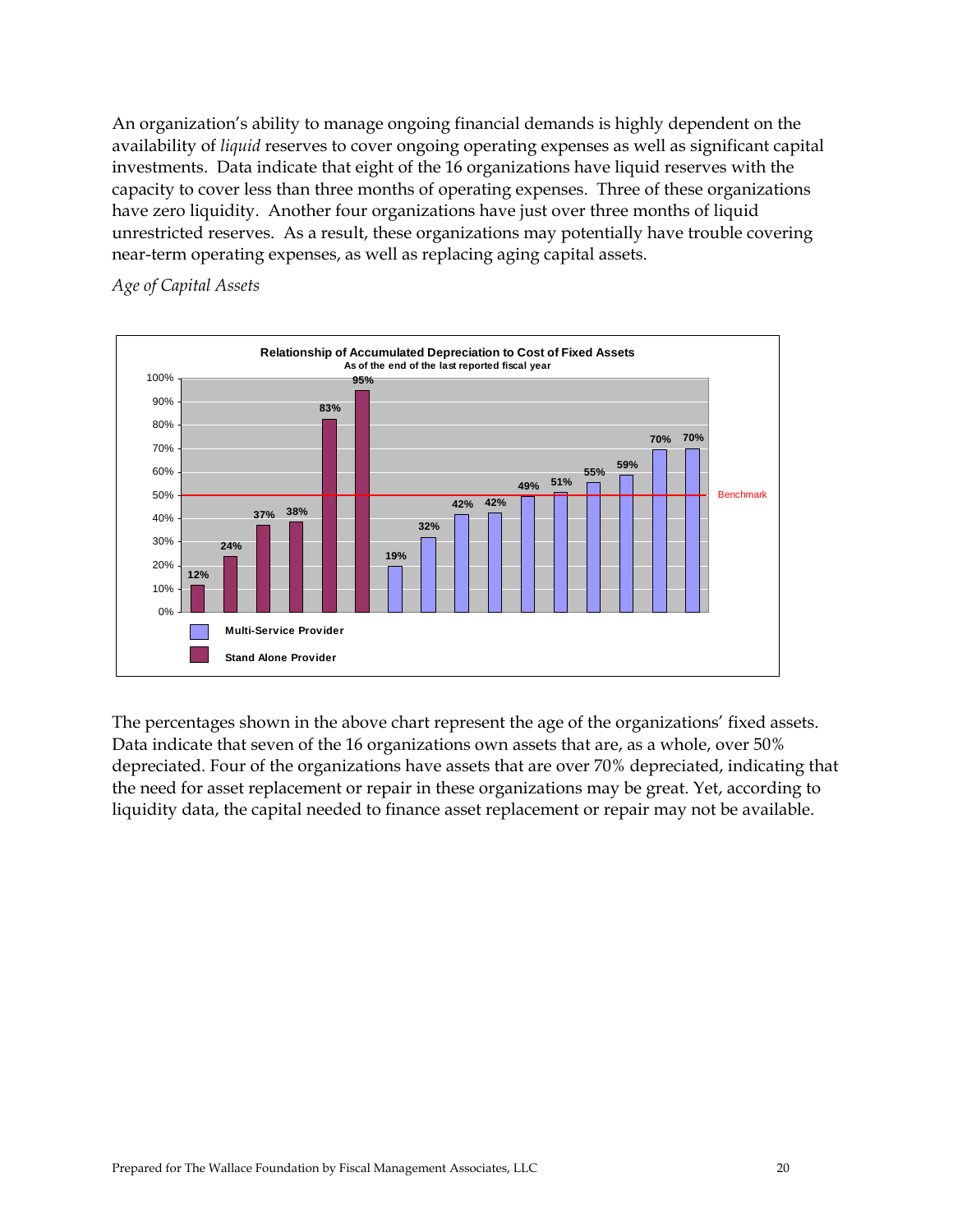## **III. Financial Management**

Effective and efficient financial management is composed of three basic elements: staff with financial expertise, a properly configured accounting system, and processes that engage all of the various stakeholders. Integrated throughout is a strong internal control framework, which manages the risks faced by the organization and safeguards assets. Sound financial management is connected with every facet of the organization's operations and is essential to its success.

As part of this study we investigated the capacity of organizations to provide effective and efficient financial management. We asked questions on specific processes, such as budget development and monitoring, surveyed stakeholders on financial reporting and the communication between finance and other departments, and observed the challenging environment of government contract compliance and limited accessibility of funds, especially their effects on the workloads of already stretched financial staff.

To contextualize our central finding, we identify two "levels" of financial management function for any business enterprise:**<sup>9</sup>**

| <b>Type of Function</b> | <b>Description</b>                                                                                                                                                                             |
|-------------------------|------------------------------------------------------------------------------------------------------------------------------------------------------------------------------------------------|
| Operational             | Performing the day-to-day financial management activities<br>such as paying bills, invoicing contracts, and processing<br>payroll.                                                             |
| Strategic               | Performing the planning and oversight role of the finance<br>department, e.g., developing a cost allocation framework,<br>analyzing financial reports, and monitoring financial<br>activities. |

The central challenge that we observed regarding the financial function among the OSTproviding organizations in our sample was the inability for some to move financial management from the level of day-to-day operational management toward the higher level of the strategic planning and monitoring around the organization's core business activities. This is due to a combination of the time and energy demands of "operational" level activities in OSTproviding organizations, often with constrained staff and resources, and processes often designed more to *react* to the requirements of funders than to proactively address the organization's own business and potential growth plans.

Our particular key findings, which are detailed in the following sections, include:

- 1. Government contract compliance is a formidable challenge and requires significant time and effort to manage.
- 2. Many of the organizations are operating on a thin margin of cash and their ability to manage cash is critical.

 $\overline{a}$ 

<sup>9</sup> This chart was adapted from Jeanne Bell Peters and Elizabeth Schaffer, *Financial Leadership for Nonprofit Executives*. CompassPoint Nonprofit Services, 2005.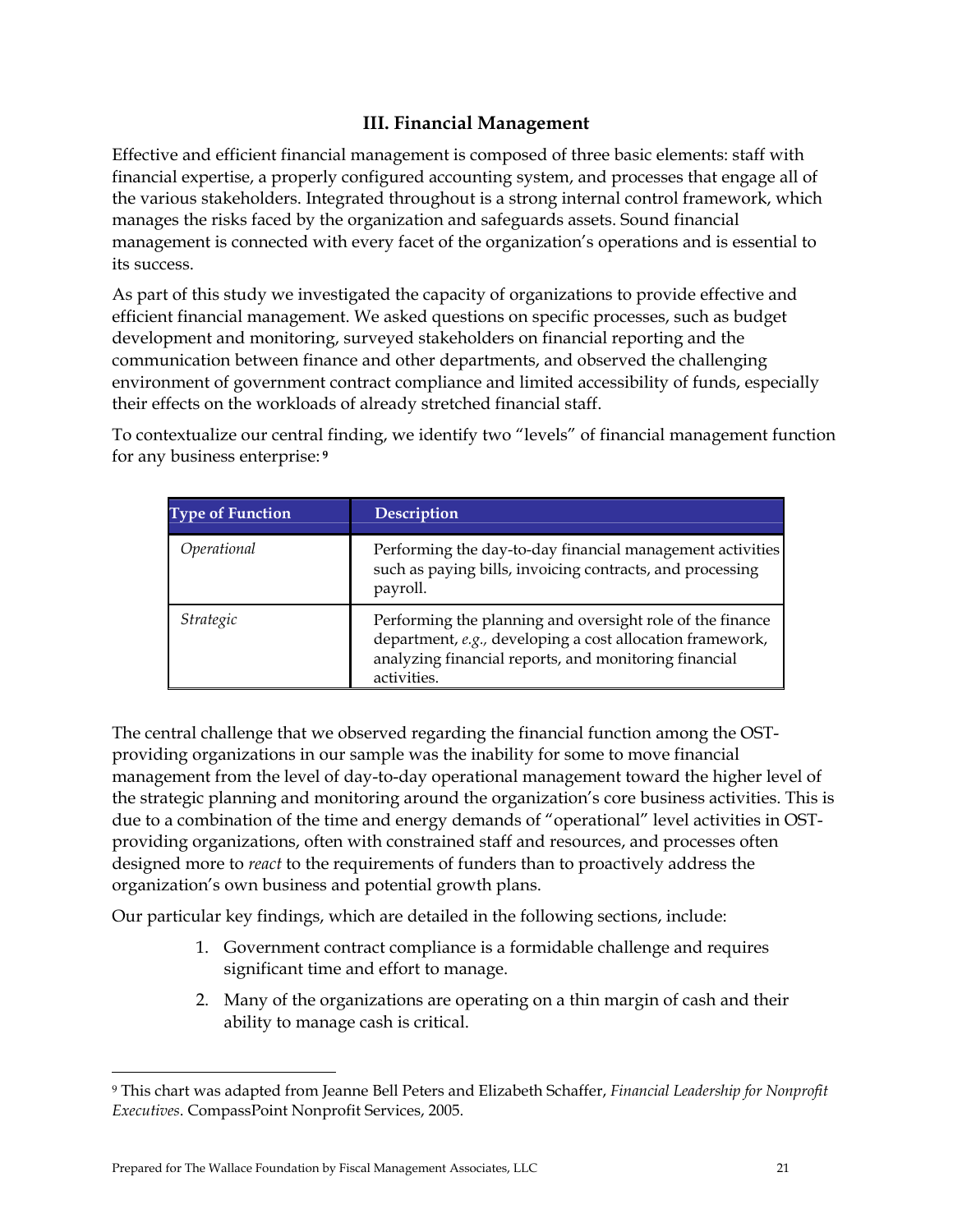- 3. Not enough attention is being given to program-based budgeting and monitoring.
- 4. Accounting software is not reported to be a concern, but data indicates that some systems are not being utilized to their full capacity.
- 5. Many organizations are experiencing a shortage of skilled finance department staff.
- 6. Most boards are structured to perform appropriate financial oversight of their organizations.

## **1. Government contract compliance is a formidable challenge and requires significant time and effort to manage.**

City, state and federal governments subcontract many public services through nonprofit organizations—the Independent Sector states that government provides 31% of revenue to charities (including money appropriated for Medicare and Medicaid) and that number increases to 52% for organizations that provide social services.10 Though government contracts provide significant funding for nonprofits, such funding comes with a cost. Most of the organizations in our sample reported challenges related to contracts management and compliance, which in turn affects many other aspects of their financial management capacity.

## *Volume and complexity of reporting requirements*

Contracts vary widely from government agency to agency—different contracts may have different funding structures (e.g. cost reimbursement or performance-based contracts), alternative types and frequency of reporting, and varying start and end dates. An organization's ability to negotiate, monitor and comply with contract expectations is essential to sustainability in a demanding funding environment.

Finance managers from nine organizations in our sample stated that their biggest challenge in contract compliance is staying on top of changing reporting demands and necessary paperwork. When asked about contract compliance challenges, finance managers speak of unrealistic reporting deadlines and the complexity in managing a large number of contracts:<sup>11</sup>

> o *Funders constantly change reporting requirements without providing necessary training.*

> > ~ Director of Finance, Multi-Service Agency

- o *Invoicing is time consuming. Our government funders recently changed from requiring quarterly reports to monthly reporting.* 
	- ~ Executive Director, Stand-Alone OST Organization

 $\overline{a}$ 

<sup>&</sup>lt;sup>10</sup> "Facts and Figures about Charitable Organizations," Independent Sector,

http://www.independentsector.org/programs/research/Charitable\_Fact\_Sheet.pdf

 $11$  Here and throughout the report, italicized bullets represent comments from study participants in response to open-ended, qualitative items in our questionnaire. Following each comment is an attribution indicating the respondent's position within the organization and the type of organization the respondent represents (i.e. multi-service agency or stand-alone OST provider).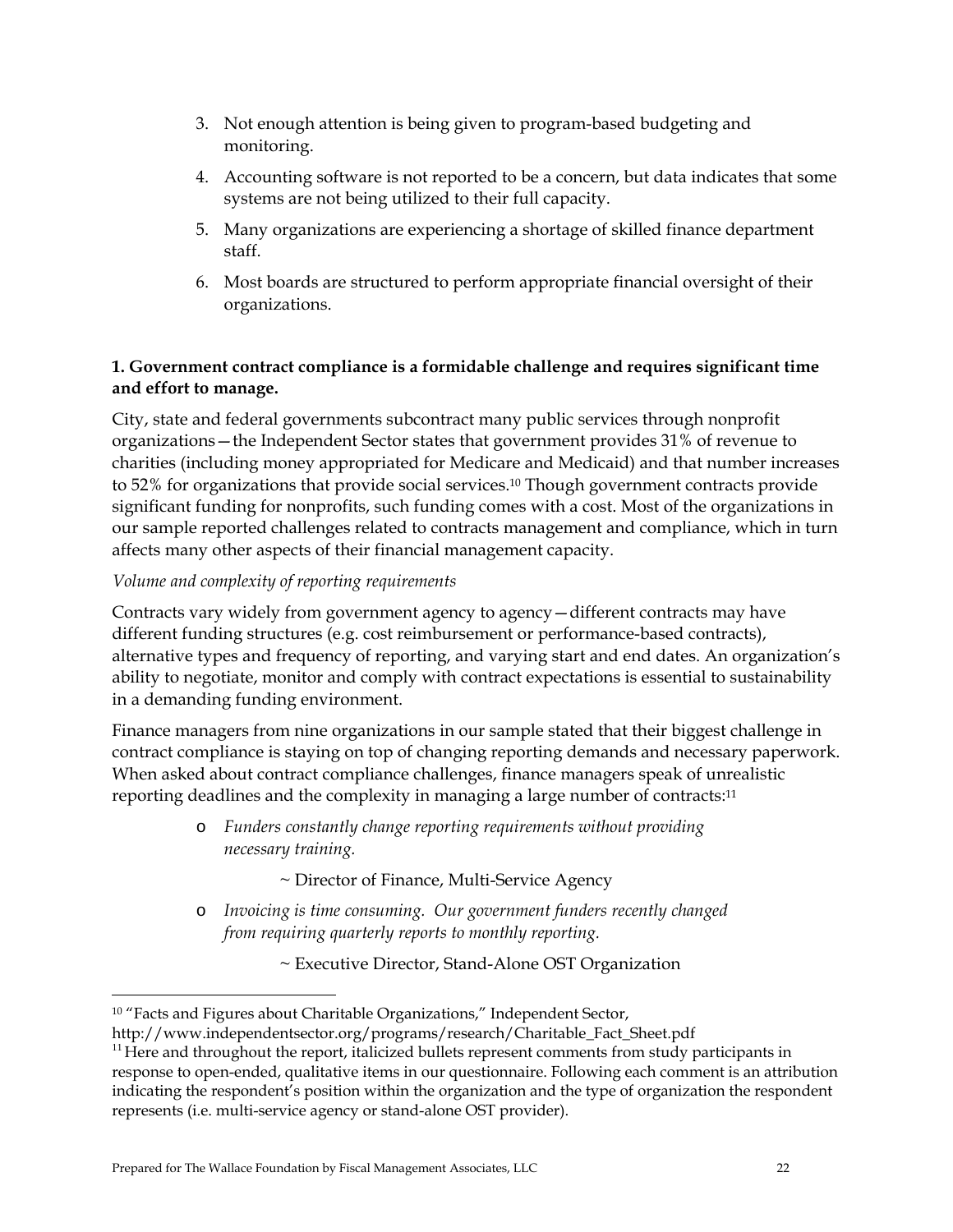o *Figuring out conflicting grant calendar years is one of our biggest challenges.* 

~ Executive Director, Stand-Alone OST Organization

Each contract has its own budget, and an allocation methodology must be established to allocate staff and expense items across multiple contracts. The multi-service organizations in our sample seemed particularly challenged in this regard:

- o *We are very diverse, with many different programs, and it is quite a challenge to handle the diversity. How do we manage 160 contracts?* 
	- ~ Director of Finance and Operations, Multi-Service Agency
- o *Indirect cost allocation is one of the biggest challenges in contract compliance.* 
	- ~ Executive Director, Multi-Service Agency
- o *We have more than 120 cost centers, so it's hard to keep on top of them.*

#### ~ Executive Director, Multi-Service Agency

Several of the OST provider organizations in New York City expressed high levels of concern about the rigorous reporting requirements that they experience. One organization based in New York City reported that one of their major funders requires reports "*to be in before the organization has even closed its books for the month; so we get a warning every month*." The organization added that this reporting requirement is "*very labor intensive*." Among the other "hidden" costs of government contracts are the audit requirements associated with many such contracts. Harvard researchers found that:

> The burden of these audits on nonprofits is substantial, measured both in terms of the preparation of documentation that is required and the managerial attention that is needed for months at a time…Often they must be staffed and monitored by senior executives since the costs of having an unsuccessful audit are high: the potential loss of future public funding. 12

#### *Low overhead reimbursement rates*

 $\overline{a}$ 

Government contracts provide a low rate of reimbursement for administrative (or overhead) expenses. The typical rate is about 10%; whereas benchmark administrative rates for nonprofits can range from 25 to 35%. This has multiple implications for organizations, most notably the responsibility to raise private funds to make up the gap. The more contracts the organization takes on, the wider the gap is. Some of the organizations in our study understood this as a limitation on their ability to properly manage their programs:

o *There is a lack of funding to cover all management/ administrative expenses.* 

~ Executive Director, Stand-Alone OST Organization

<sup>12</sup> Peter Frumkin and Mark T. Kim "The Effect of Government Funding on Nonprofit Administrative Efficiency: An Empirical Test." http://www.ashinstitute.harvard.edu/Ash/PAQ.pdf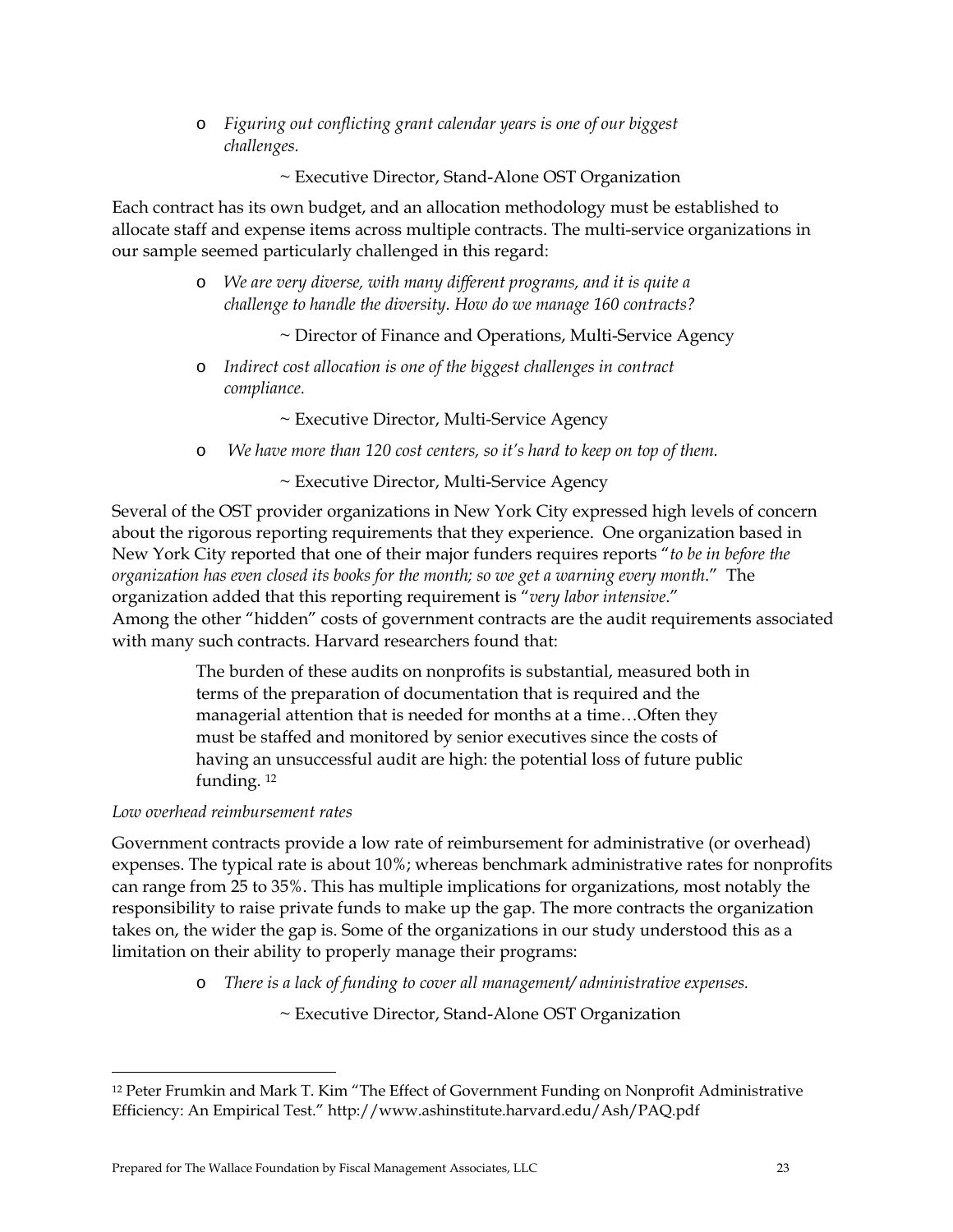o *There is a lack of general operating support, which is necessary to support the organization's administration. There is lack of grant funding for fiscal staff.* 

#### ~ Executive Director, Multi-Service Agency

o *Trying to find the rest of the funds to make up what is not covered by government contracts is challenging.* 

~ Executive Director, Stand-Alone OST Organization

This also has the potential to directly affect the administrative workload of program staff – in at least one organization, program managers are also responsible for finding and applying for private funding for their own programs. As noted in the analysis of organizations' Financial Characteristics (See Section II of the report), organizations with more government contracts also have very low fundraising expenses. The combination of high government revenues and low private fundraising is a vicious cycle that has consequences for administrative capacity.

Contracts are signed and renewed for years at a time, and a few organizations cited the challenges with meeting expenses in programs funded by contracts that do not raise reimbursement amounts or cover staff salary increases in pace with inflation.

#### *Communication on government contracts management and compliance*

When much of its funding comes from government sources, the presence of effective communication channels around contracts management becomes essential to an organization's financial sustainability. In deciding whether to apply for a government contract, multiple stakeholders from the organization should convene to discuss the Request for Proposal (RFP) and to delegate responsibilities for preparation of the proposal and budget. This would be the first of many meetings of this core group of senior management, program managers, finance staff, and development (fundraising) staff. That is to say, ideally, the communication among stakeholders would start from the beginning and continue throughout the process for a deliberate and well-organized contracts management system.

Based on the responses from our sample, some organizations do not have a formalized system of contracts management and often have difficulties communicating among departments. One organization stated outright that communication between departments was its key concern.

Communication between departments—particularly between finance and program staff—is especially critical once the contract is awarded. Contract reporting often requires both programmatic and fiscal data, and, depending on the funder, reimbursement vouchers may be due on a monthly basis. Some organizations cited specific examples of when communication delays affected vouchering ability: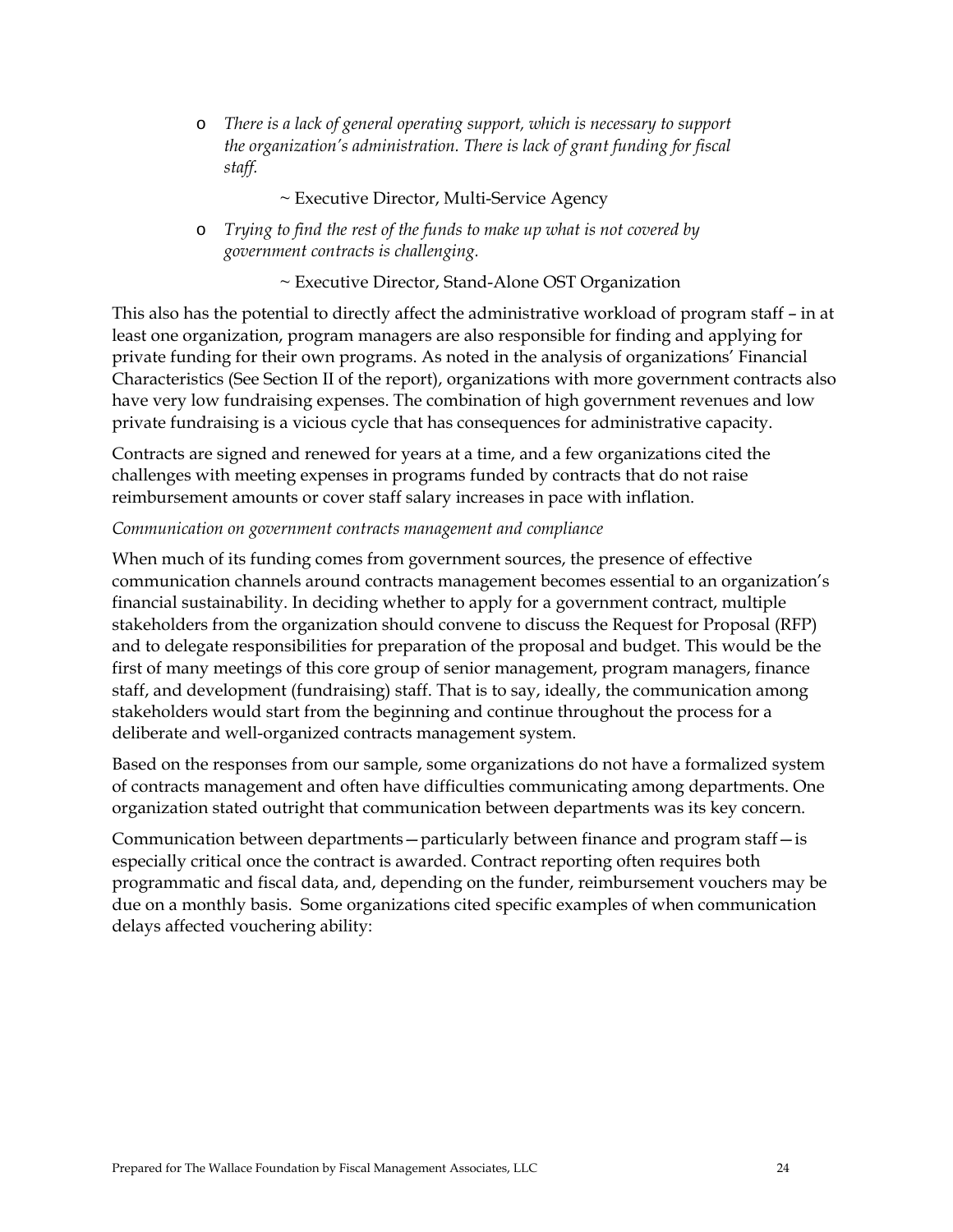o *Not receiving purchase documentation from program directors delays vouchering and ultimately payments, affecting cash flow.* 

~ Finance Manager, Multi-Service Agency

o *Our biggest challenge in contract management is getting program numbers to match finance numbers for vouchering purposes.* 

| ~ Finance Manager, Multi-Service Agency |  |
|-----------------------------------------|--|
|-----------------------------------------|--|

| <b>Contract Compliance</b>                         |     |    |          |                                                                                                                                                 |  |  |  |
|----------------------------------------------------|-----|----|----------|-------------------------------------------------------------------------------------------------------------------------------------------------|--|--|--|
|                                                    |     |    | Don't    |                                                                                                                                                 |  |  |  |
| Question                                           | Yes | No | Know     | <b>Notes</b>                                                                                                                                    |  |  |  |
| Does your finance and                              |     |    |          |                                                                                                                                                 |  |  |  |
| program staff share<br>information with each other | 12  | 4  | $\Omega$ | An example of program indicators may be enrollment<br>figures, which is a programmatic outcome but ties to<br>spending and contract compliance. |  |  |  |
| on program indicators of                           |     |    |          |                                                                                                                                                 |  |  |  |
| contract compliance?                               |     |    |          |                                                                                                                                                 |  |  |  |
| Do you have a 'tickler' or                         |     |    |          |                                                                                                                                                 |  |  |  |
| calendar system to track                           | 11  | 5  | $\Omega$ | A calendar system is essential to keep pace with                                                                                                |  |  |  |
| grant reporting and other                          |     |    |          | multiple contract deadlines.                                                                                                                    |  |  |  |
| deadlines?                                         |     |    |          |                                                                                                                                                 |  |  |  |

With some exceptions, however, the organizations in our sample are developing mechanisms to communicate critical indicators of contract compliance. Twelve organizations have a mechanism through which finance and program staff can share program indicators of contract compliance, and eleven organizations maintain a "tickler" or calendar system to track grant reporting and other deadlines. Overall, program staff are involved in satisfying funder requirements, and judging from answers to our inquiries, more information is shared between the finance office and program staff surrounding contract compliance than any other type of financial communication.

Because contracts management relies on cooperation between multiple departments, responsibilities are often distributed throughout the organization. There is no overall "standard" among the organizations in our sample regarding the role or position that is ultimately responsible for contract management. From the Executive Director and the Chief Financial Officer to Program Managers and the Director of Development, the roles charged with ultimate responsibility for contract compliance vary. Regardless of who bears the responsibility, the organizations we surveyed do manage to satisfy their reporting requirements and, ultimately, ensure the maintenance of this critical revenue source. Indeed, only two organizations in our sample reported that at any time during the last two years contract payments had been delayed or any contracts themselves threatened due to financial reporting issues.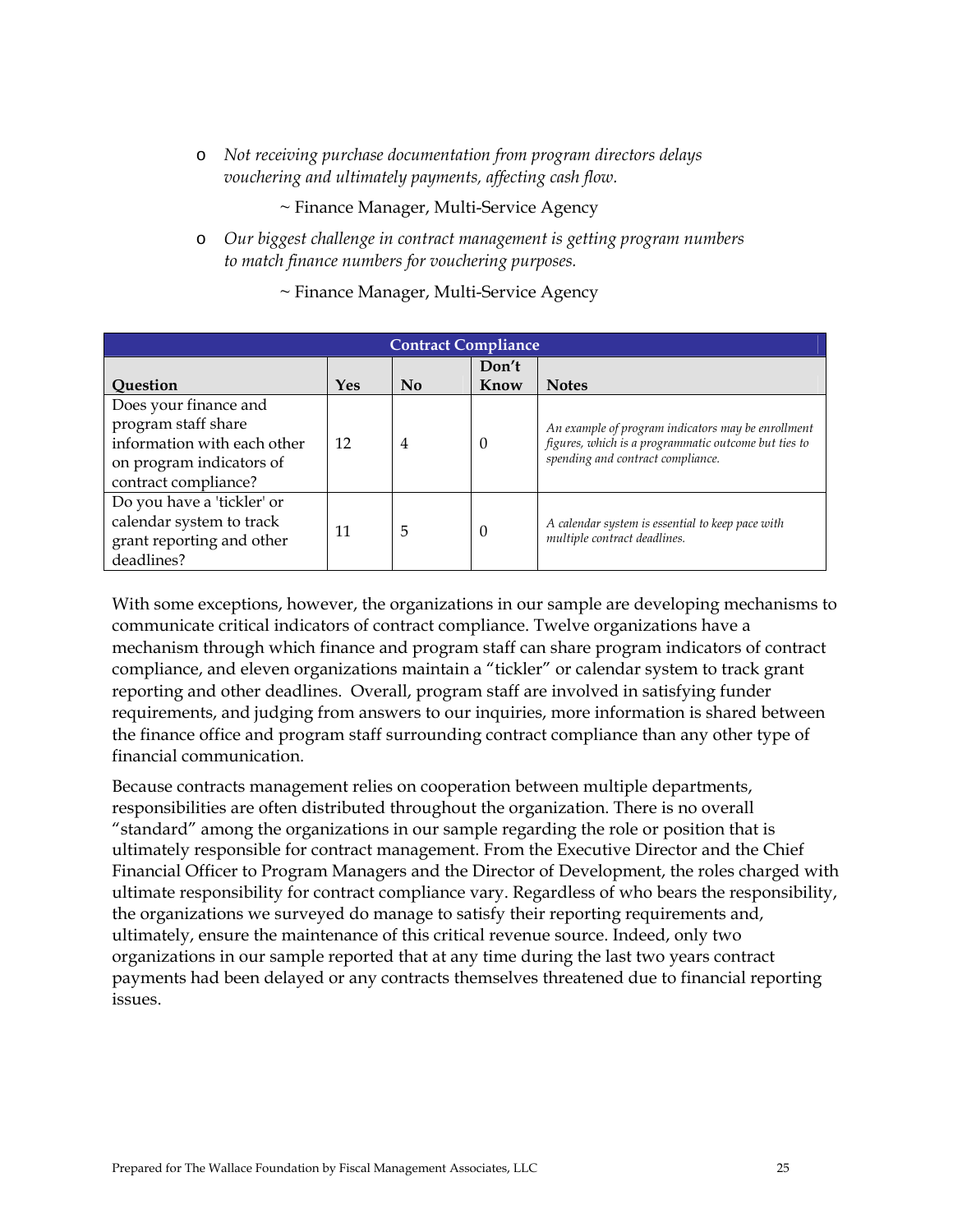## **2. Many organizations are operating on a thin margin of cash and their ability to manage cash is critical.**

Executive Directors and Fiscal Managers noted the effect that timing of payments from funders had on their cash flow and subsequently their programmatic activities.

> o *There is often a payment delay from city contracts, which causes a huge burden on the organization's cash flow.*

> > ~ Executive Director, Multi-Service Agency

o *We are having difficulty in dealing with different government agencies and their inability to turn things around in a timely manner.* 

~ Executive Director, Stand-Alone OST Organization

The environment of thin margins of cash has left many of the organizations with less than one month of cash on hand and anxiety in their ability to make payroll. The inability to have the necessary cash at the right time also potentially impacts OST programs' ability to deliver services.

#### *Cash Flow Forecasts*

The cash flow forecast is an important tool in the financial planning and monitoring process. It can be used to predict cash in-flows and out-flows and evaluate whether revenues will cover costs during certain periods of time.

| <b>Cash Flow: Forecasting</b>     |     |                           |               |                                                                                               |  |  |  |
|-----------------------------------|-----|---------------------------|---------------|-----------------------------------------------------------------------------------------------|--|--|--|
| <b>Ouestion</b>                   | Yes | $\mathbf{N}$ <sub>0</sub> | Don't<br>Know | Significance                                                                                  |  |  |  |
|                                   |     |                           |               |                                                                                               |  |  |  |
| Do you have a cash flow forecast? | -11 | 5                         | U             | Revenues and expenses in the operating budget                                                 |  |  |  |
| If so, how many months does       |     |                           |               | do not necessarily correspond to the receipt of or                                            |  |  |  |
| it project?                       |     |                           |               | expenditure of cash. A long-term cash flow<br>forecast helps managers anticipate the ebbs and |  |  |  |
| 8<br>One year                     |     |                           |               | flows of available cash.                                                                      |  |  |  |
| Four months                       |     |                           |               |                                                                                               |  |  |  |
| One month                         |     |                           |               |                                                                                               |  |  |  |

Eight of the 16 organizations in our sample report that they have a cash flow forecast that extends 12 months. One organization reported projecting cash flow for four months, and two organizations forecast cash one month in advance. The rest of the organizations do not use a cash flow forecast. Not forecasting cash flow or making a projection only over a short period (e.g. one to four months) limits the ability of organizations to anticipate and plan for possible cash shortages. Some of these organizations mentioned their uncertainty as to the timing of funds (due, for example, to delays in budget approvals at the government level itself) as the cause of their inability to effectively forecast revenues.

As outlined in the introduction, many organizations are operating in an environment of tight cash margins. Salaries and benefits constitute the largest expenses of organizations, making up approximately 70% of operating budgets, and these payments must happen on a regular and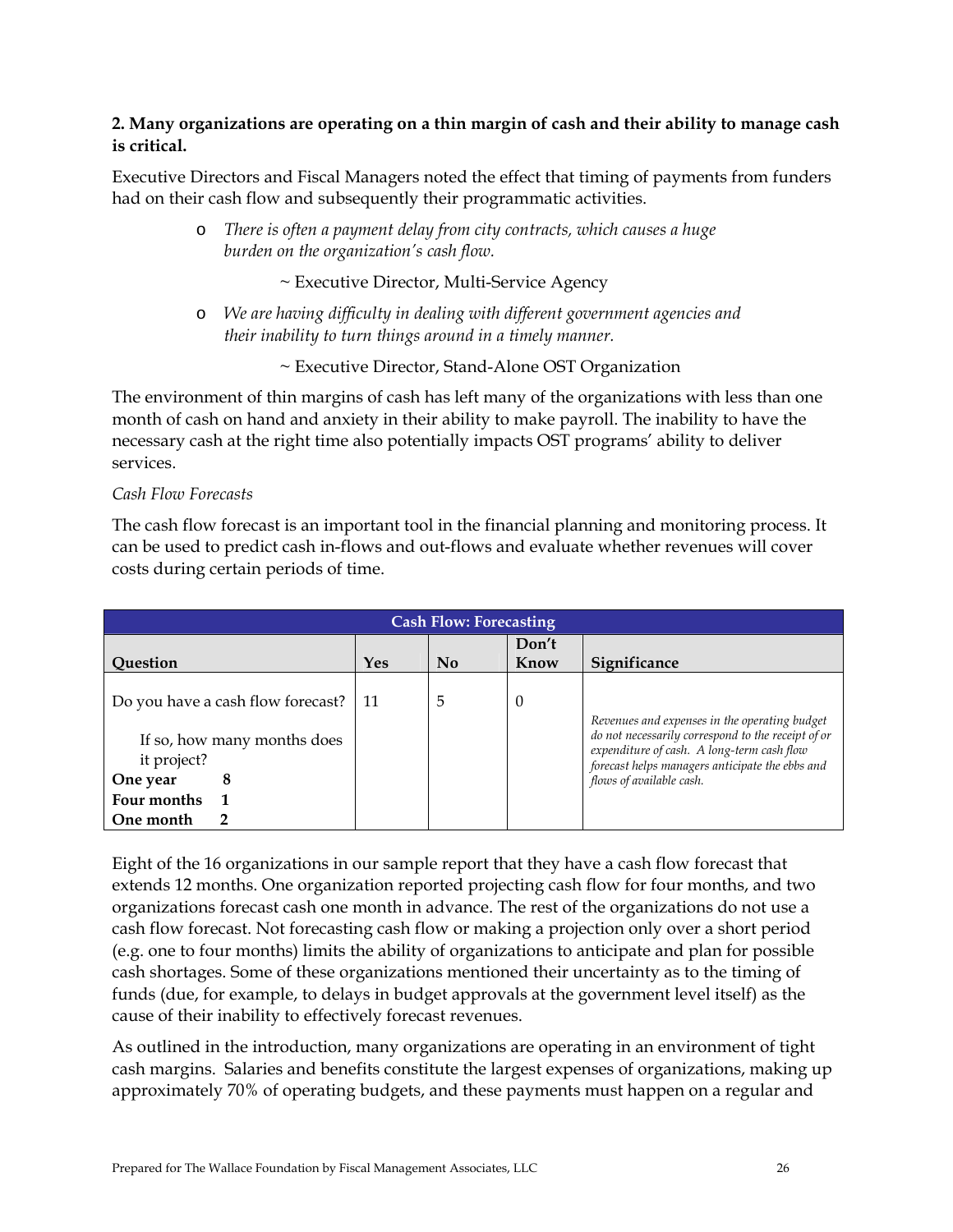recurring basis. Half of the organizations in our sample report that making payroll is either always (two organizations) or sometimes (six organizations) a concern for them.

| <b>Management of Cash Flow</b>               |                         |                                         |                 |                                                 |  |  |  |  |
|----------------------------------------------|-------------------------|-----------------------------------------|-----------------|-------------------------------------------------|--|--|--|--|
| Months of<br>cash on hand<br>(self-reported) | Payroll is a<br>concern | Cash flow<br>forecast:<br>no. of months | Line of credit? | How often do you<br>use your line of<br>credit? |  |  |  |  |
| $\leq 1$                                     | Always                  | 12                                      | Yes             | Often                                           |  |  |  |  |
| $\leq$ 1                                     | Always                  | 1                                       | Yes             | Often                                           |  |  |  |  |
| $\leq$ 1                                     | Sometimes               | 12                                      | Yes             | Often                                           |  |  |  |  |
| $\leq$ 1                                     | Sometimes               | 12                                      | No              | N/A                                             |  |  |  |  |
| $\leq$ 1                                     | Sometimes               | $\mathbf{1}$                            | Yes             | Rarely                                          |  |  |  |  |
| $\leq$ 1                                     | Sometimes               | $\theta$                                | Yes             | Often                                           |  |  |  |  |
| <1                                           | Never                   | 12                                      | Yes             | As needed                                       |  |  |  |  |
| $\leq$ 1                                     | Never                   | 0                                       | Yes             | Often                                           |  |  |  |  |
| $2$ to $3$                                   | Sometimes               | $\overline{4}$                          | Yes             | Rarely                                          |  |  |  |  |
| $2$ to $3$                                   | Sometimes               | 12                                      | Yes             | Rarely                                          |  |  |  |  |
| $4$ to $6$                                   | Never                   | 12                                      | Yes             | Never                                           |  |  |  |  |
| $4$ to $6$                                   | Never                   | 12                                      | Yes             | Never                                           |  |  |  |  |
| $4$ to $6$                                   | <b>Never</b>            | $\theta$                                | No              | N/A                                             |  |  |  |  |
| 6 to 9                                       | Never                   | $\boldsymbol{0}$                        | No              | N/A                                             |  |  |  |  |
| 6 to 9                                       | Never                   | $\mathbf{0}$                            | No              | N/A                                             |  |  |  |  |
| $12+$                                        | Never                   | 12                                      | No              | N/A                                             |  |  |  |  |

An analysis of organizations' cash margins and their ability to manage cash shows mixed results.

Fifty percent of organizations with less than one month of cash on hand produce a 12-month cash flow forecast. But almost all (seven of eight) have access to a line of credit.

Access to a line of credit is a financial management tool, and organizations with little cash on hand are using their line of credit often.<sup>13</sup> A cost to that, of course, is interest expense. While this was outside the scope of our study, further investigation could show how organizations are also managing the cost of interest, and whether lines of credit are being used more as a proactive cash management strategy or as an emergency "life raft."

Not surprisingly, organizations with at least four months of cash reserves are not concerned about making payroll, and may or may not forecast cash or have a line of credit.

<u>.</u>

<sup>&</sup>lt;sup>13</sup> As payroll is the typical nonprofit organization's most immediate and important expense, we have found that organizations that draw on their line of credit typically do so in order to meet payroll. This generally happens because the timing of payments from government and other funders does not always correspond with the timing of expenses, often due to circumstances beyond the organization's control; the credit line is used, therefore, as a kind of "float" to meet necessary expenses while awaiting grant and contract payments. We did not, however, specifically ask respondents in the current study whether this is the primary factor in their use of a credit line.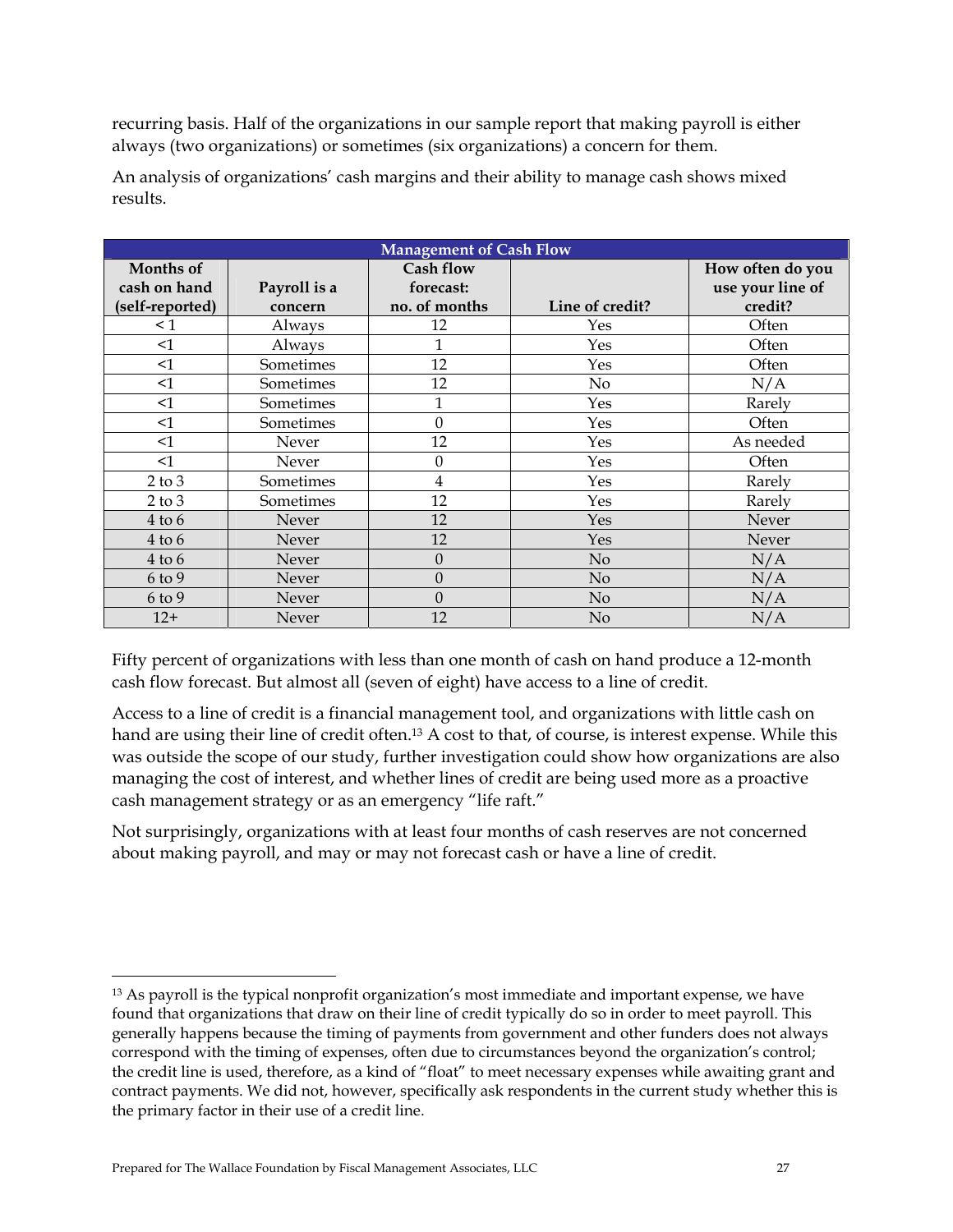### **3. Not enough attention is being given to program-based budgeting and monitoring.**

The budgeting process and product are critical opportunities to connect line item revenues and expenses with programmatic goals, and thereby enable finance and program staff to "speak the same language." The inclusion of a variety of stakeholders in budget development is critical to producing a plan that accurately and appropriately reflects the agency's operations, and one that can be monitored and managed throughout the year. The formulation of the budget is an opportunity for senior management, the finance department, program staff, and other stakeholders to explore the impact of decisions that have been made and implemented as well as the expected impact of those being considered.

In order for an organization's leaders to be able to make effective financial decisions and to ensure full cost recovery in accepting and managing contracts for services, it is essential to develop and monitor budgets that appropriately account for the organization's costs of providing its programs and services to clients. In the language of nonprofit accounting, the best practice is for organizations to develop a "program-based budget" that includes not only direct activity costs, but also the indirect administrative expenses that should be appropriately allocated to each program. In addition to improving organizations' ability to recover their true program costs provided under reimbursement contracts, program based budgeting is a proactive financial management tool that allows organizations to assess the financial health of each of their programs and make the best decisions about how to advance the organization's mission through its program make-up.

As part of our assessment, FMA requested that the organizations in our sample supply us with their most recent consolidated operating budget by program. Based on our review of these documents, it appears that as many as eight organizations in the sample are not effectively developing true *program*-based budgets. In several cases, especially among primarily government-funded agencies, the organization-wide budget was really an aggregation of the organization's various government contracts. In other words, these organizations build their budgets from funder/contract stipulations (e.g. what is allowed for salaries, fringe benefits, and other program expenses under each contract) as opposed to developing a consolidated budget based on anticipated costs of providing each program. As a result, these organizations are not in a position to approach the financial planning and management process with a true sense of their program-by-program cost of doing business, including those portions of program operations left "unfunded" by any grant or contract.

A major challenge to accurately estimating the full cost of program activities is the allocation of indirect costs, such as rent, utilities and other administrative costs, to programs. While 13 organizations responded that they do have a method for allocation of indirect costs, seven of those 13 do not have a documented basis for the allocation. This suggests that, at the least, the method is not communicated across the organization—and also provides some doubt that the methodology itself has been "tested" to determine whether it is an adequate representation of the organization's indirect cost structure.

In addition, ten of the 16 organizations report following a formal budget development process. Lack of a formalized budget development process in these agencies limits the ability of stakeholders outside of the finance office, such as program or development staff, to contribute to financial planning.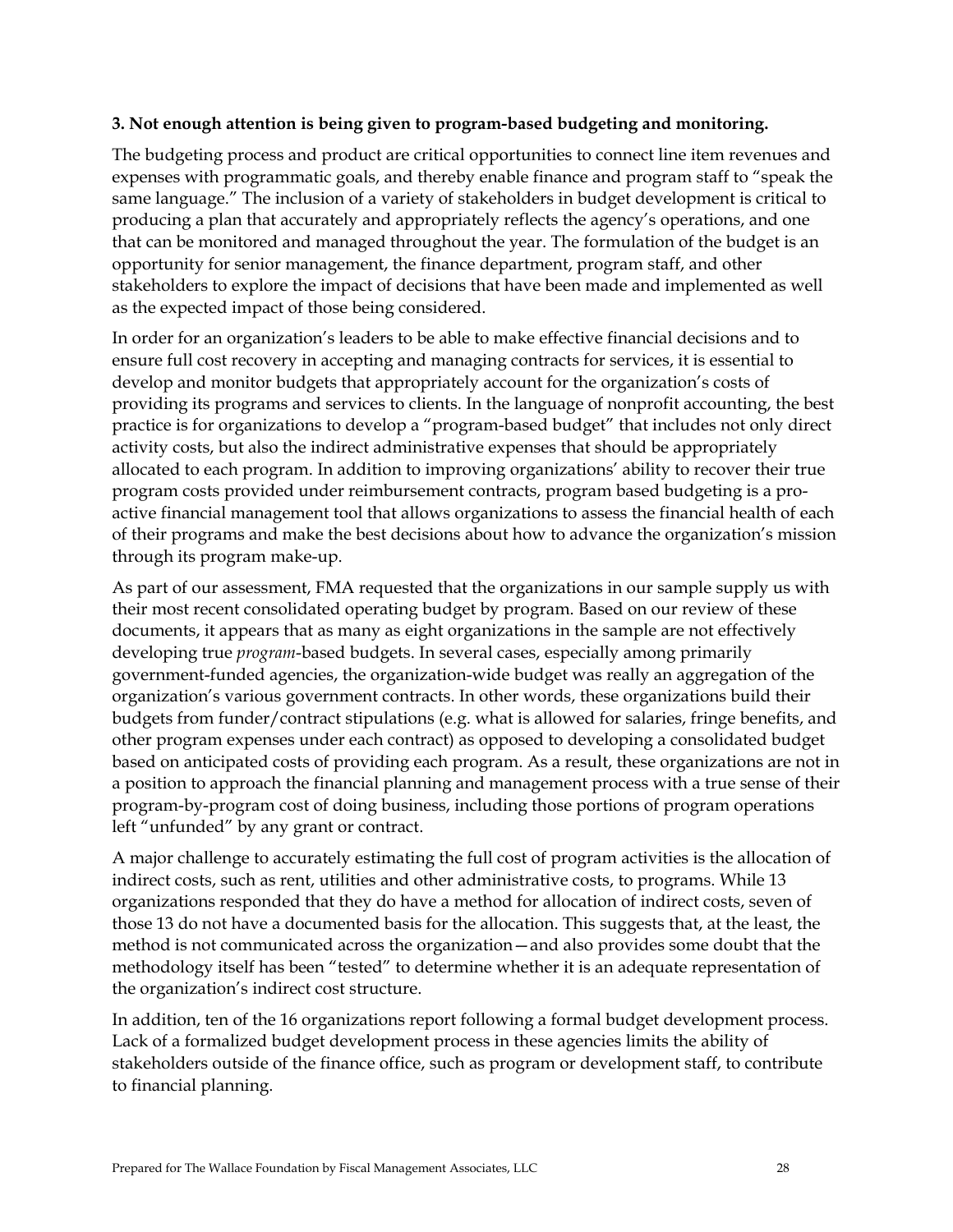When asked if there is anything in the budget development process that could be improved, three respondents specifically noted the absence of program-oriented budgeting and wished for more proactive, strategic planning between the finance office and program staff to improve the budget development process. Their comments included:

> o *I would like to better align budget process with future program developments.*

> > ~ Executive Director, Stand-Alone OST Organization

o *Program directors seem constrained by 'what is' and proactive planning does not take place between fiscal and program staff.* 

~ Executive Director, Multi-Service Agency

o *It would be beneficial to start over and create the budget process from the ground up, instead of having it be contract-based. That is, to look at the program staffing needs and the program supplies needs first.* 

~ Director of Finance and Administration, Stand-Alone OST Organization

It appears from the data that it is in particular the very large (budgets of \$20 million and greater) and very small (budgets of \$5 million and smaller) who are particularly challenged in developing budgets at the program level. In the case of the smaller organizations, this could be attributed to a lack of training or knowledge of effective budget management practices, while in the larger organizations the sheer number and complexity of the programs themselves tend to inhibit the ability to assess overall program costs.

As a result, many of the organizations in our sample are unlikely to be able to calculate the actual "unit-costs" of their programs, limiting their ability to accurately estimate program expenses for the purposes of grant and contract applications.14

Once approved and adopted, the budget becomes an essential financial management tool that can help an organization to monitor and manage its activities throughout the year. To be most effective, budget monitoring activities should take place regularly, be inclusive of all relevant stakeholders, and be based on accurate and current information.

The strength of the communication between the finance office and program staff directly affects the value that organizations obtain from the budget-to-actual report. In some of the cases in our sample, Finance Managers believe variance reports are regularly delivered to program staff, but Program Managers in three of those cases indicated that budget-to-actual reports are either not received regularly or are not meaningful to them (perhaps due to lack of training on how to interpret and manage them).

 $\ddot{\phantom{a}}$ 

<sup>&</sup>lt;sup>14</sup> This finding corresponds with the observation of the researchers of The Finance Project and Public/Private Ventures' Cost Study (discussed in the Introduction section of this document) that many organizations in their study had a great deal of difficulty in producing the information required for the researchers to calculate unit costs.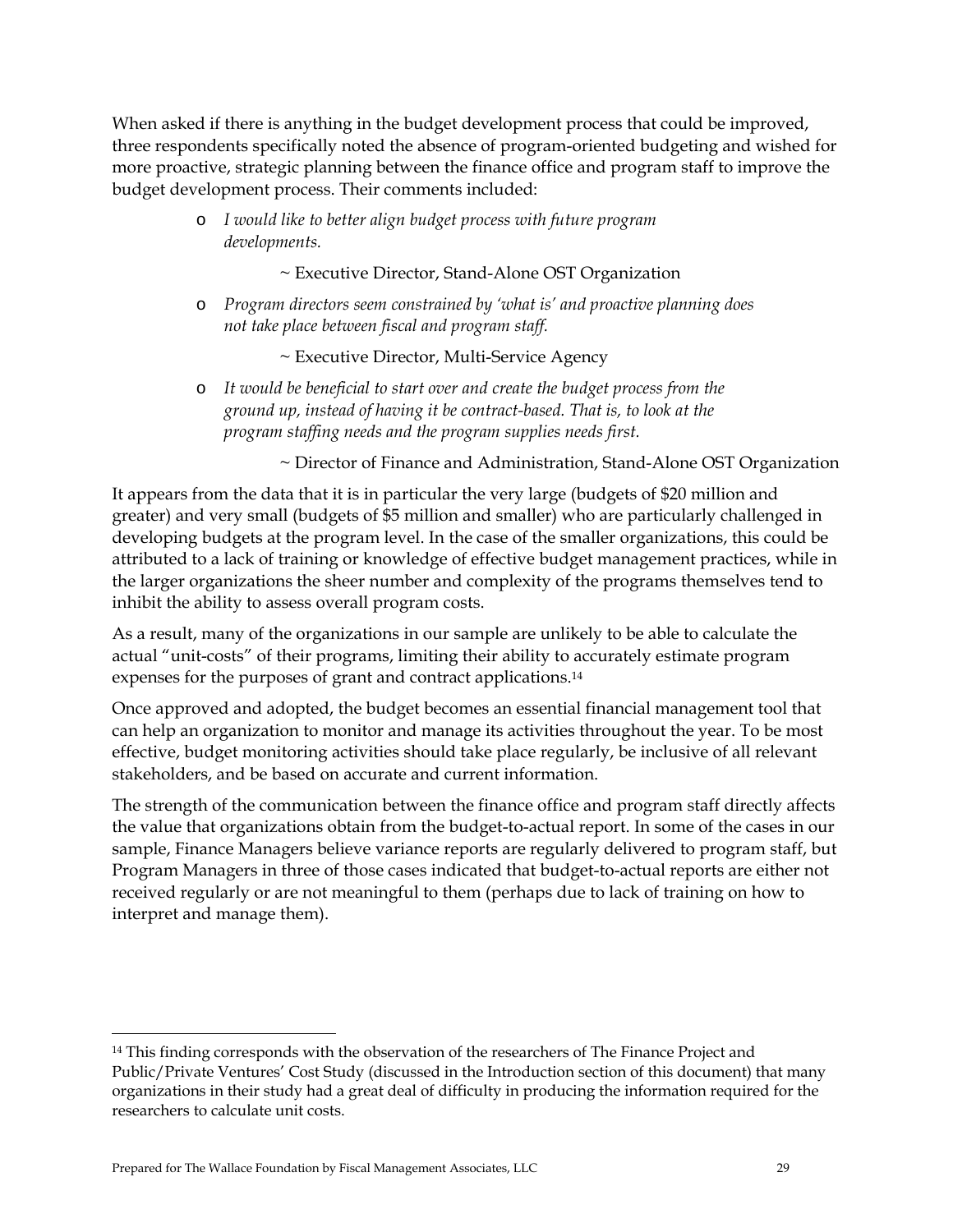| <b>Budget Monitoring: Communication</b> |                        |                |       |  |                 |                           |       |                                    |
|-----------------------------------------|------------------------|----------------|-------|--|-----------------|---------------------------|-------|------------------------------------|
|                                         | <b>Finance Manager</b> |                |       |  | Program Manager |                           |       |                                    |
|                                         |                        |                | Don't |  |                 |                           | Don't |                                    |
| Question                                | Yes                    | No             | Know  |  | Yes             | $\mathbf{N}$ <sub>0</sub> | Know  | Significance                       |
| Do program                              |                        |                |       |  |                 |                           |       | Budget to actual reports guide the |
| managers receive                        | 12                     | $\overline{4}$ | 0     |  | 9               | $\mathbf{b}$              |       | communication between finance      |
| budget-to-actual                        |                        |                |       |  |                 |                           |       |                                    |
| reports by program?                     |                        |                |       |  |                 |                           |       | and program staff.                 |

 These inconsistent responses regarding the delivery and use of budget-to-actual reports become even more significant when financial responsibilities of program managers are explored. The Executive Directors of 13 organizations indicated that Program Managers are wholly (in nine organizations) or partially (in four organizations) responsible for program financial goals. Although most Program Managers are held responsible for the budgetary results of their program, 10 of 16 Program Managers cite challenges in receiving regular variance reports or difficulty correlating the relevance of the information contained in such reports to day-to-day operations.

An overwhelming challenge noted by many Finance Managers is that budget monitoring at the program-level is often overpowered by contract management requirements. Significant resources are spent on vouchering, contract compliance, and reporting, and thus shift the focus away from the kind of budget monitoring more oriented to actually managing the organization's programs and overall *business*. When asked about the biggest challenge in monitoring budgetary results, respondents stated:

o *There is a significant volume of reports that budget managers have to review.* 

~ Executive Director, Multi-Service Agency

o *There are multiple funding sources for different programs, all with different methodologies.* 

~ Executive Director, Multi-Service Agency

o *Those responsible for programs do not understand the importance of monitoring budgets and its potential impacts.* 

~ Director of Finance, Multi-Service Agency

The quality of the budget monitoring process is dependent on the quality of the developed budget itself as well as the capacity and training of both finance and program staff. In many cases, budget development and monitoring is an auxiliary skill set for program staff. In response to questions about challenges in budget monitoring, at least half of the Finance Managers in our sample referred to the need for more financial training for program staff.

### **4. Accounting software is not reported to be a concern, but data indicates that systems are not being utilized to their full capacity.**

The accounting software is the system by which all financial data are entered, organized, processed, analyzed, and then drawn from to produce financial reports. The accounting needs of nonprofits are unique—organizations must track categories of funding and allocate costs to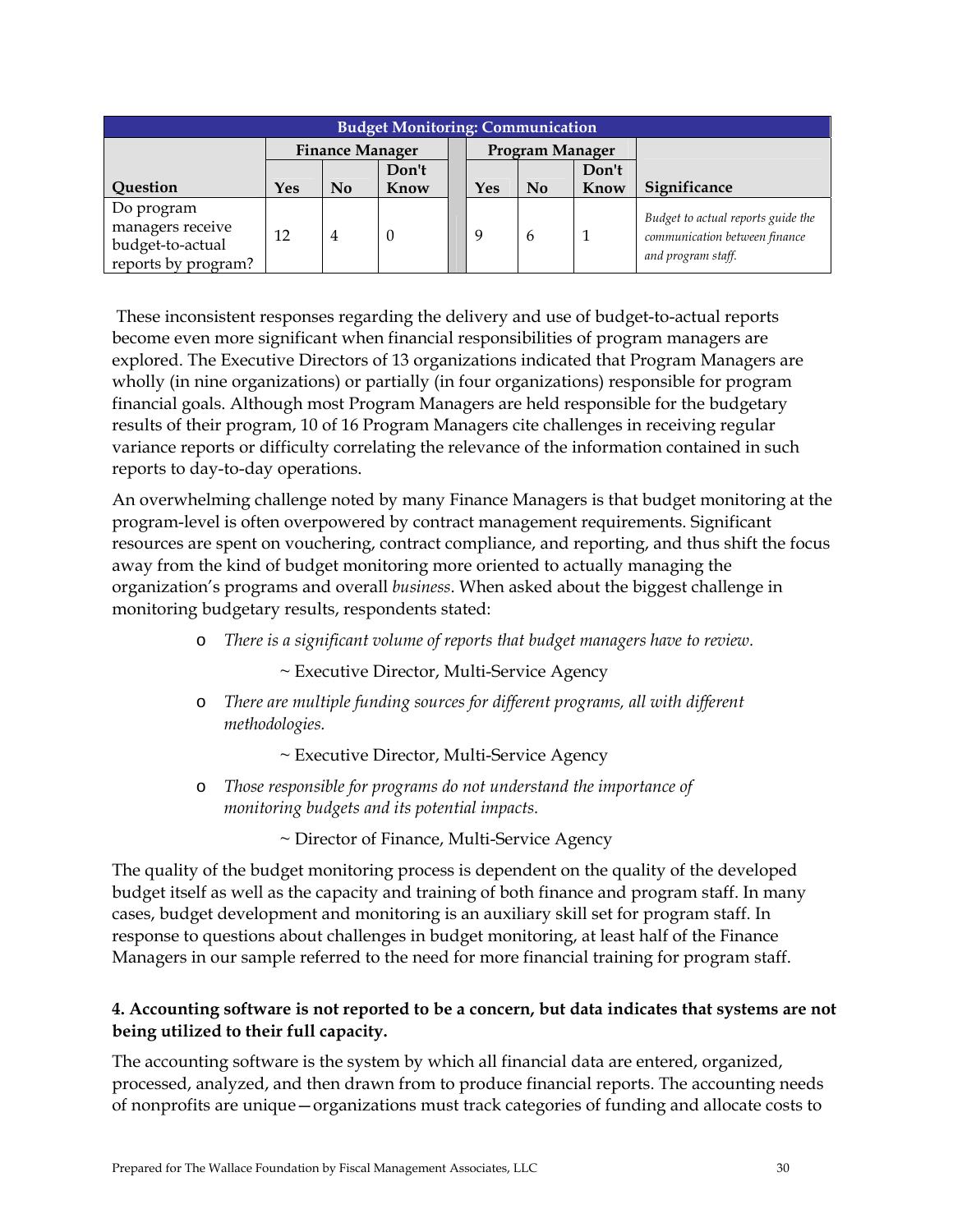specific programs and contracts. As an organization grows and its revenue streams and reporting needs become more complex, so does its need for a fund-accounting software package that can track the unrestricted, temporarily restricted, and permanently restricted funding categories that are peculiar to nonprofit organizations. A properly configured fund-based system can also track multiple dimensions of revenue and expense information (including revenue sources, expense categories, locations, etc.), and allocate "shared" overhead costs consistently and accurately.

Overall, the access to and utilization of accounting software was not reported to be a significant challenge among the organizations in our sample:

| <b>FINANCIAL REPORTING: SOFTWARE</b>                                                                                                      |     |                           |               |                                                                                                                            |  |  |  |
|-------------------------------------------------------------------------------------------------------------------------------------------|-----|---------------------------|---------------|----------------------------------------------------------------------------------------------------------------------------|--|--|--|
| Question                                                                                                                                  | Yes | $\mathbf{N}$ <sub>0</sub> | Don't<br>Know | Significance                                                                                                               |  |  |  |
| Is your accounting software<br>fund-based?                                                                                                | 10  | 6                         | $\Omega$      | Fund-based software is designed to<br>effectively account for unrestricted,<br>temporary, or permanently restricted funds. |  |  |  |
| Does your organization have<br>an updated chart of accounts<br>with categories that are<br>consistent with the reporting<br>requirements? | 14  | 2                         | $\Omega$      | A well-designed chart of accounts eases the<br>process of financial reporting.                                             |  |  |  |
| Is the budget entered into the<br>software?                                                                                               | 12  | 4                         | $\Omega$      | Entering the budget into accounting                                                                                        |  |  |  |
| If so, do budget-to-actual<br>results come directly from<br>the software?                                                                 | 10  | 2                         | 0             | software minimizes errors and allows for the<br>creation of valuable planning and analysis<br>tools.                       |  |  |  |

- Ten organizations utilize fund-based accounting systems, and of the six that did not three are small organizations (with budgets of less than \$1 million), for whom use of a more basic commercial software package is generally the most reasonable option. Two others are larger organizations using powerful commercial-based software that can be configured to do fund-accounting. In sum, nearly every organization in our sample is using an accounting software package that has the capacity to manage its accounting and financial reporting needs.
- Fourteen finance managers report that their chart of accounts is up-to-date with categories that are consistent with the organization's reporting requirements. The chart of accounts is the "heart" of the accounting software, and a well-designed and up-todate chart of accounts enables an organization to easily capture information and translate it into financial reports.
- Twelve finance managers indicate that their organization budget is entered into their accounting software, allowing for budget-to-actual reports to be produced by the system itself (ten of the organizations in our sample make use of this capacity).

While the systems in use appear to be generally capable of the tasks for which these organizations need them, an accounting software system like any other tool is only valuable to the extent that it is being used properly. As we noted in the section above, many organizations in our sample are challenged to develop effective budgets at the program level, making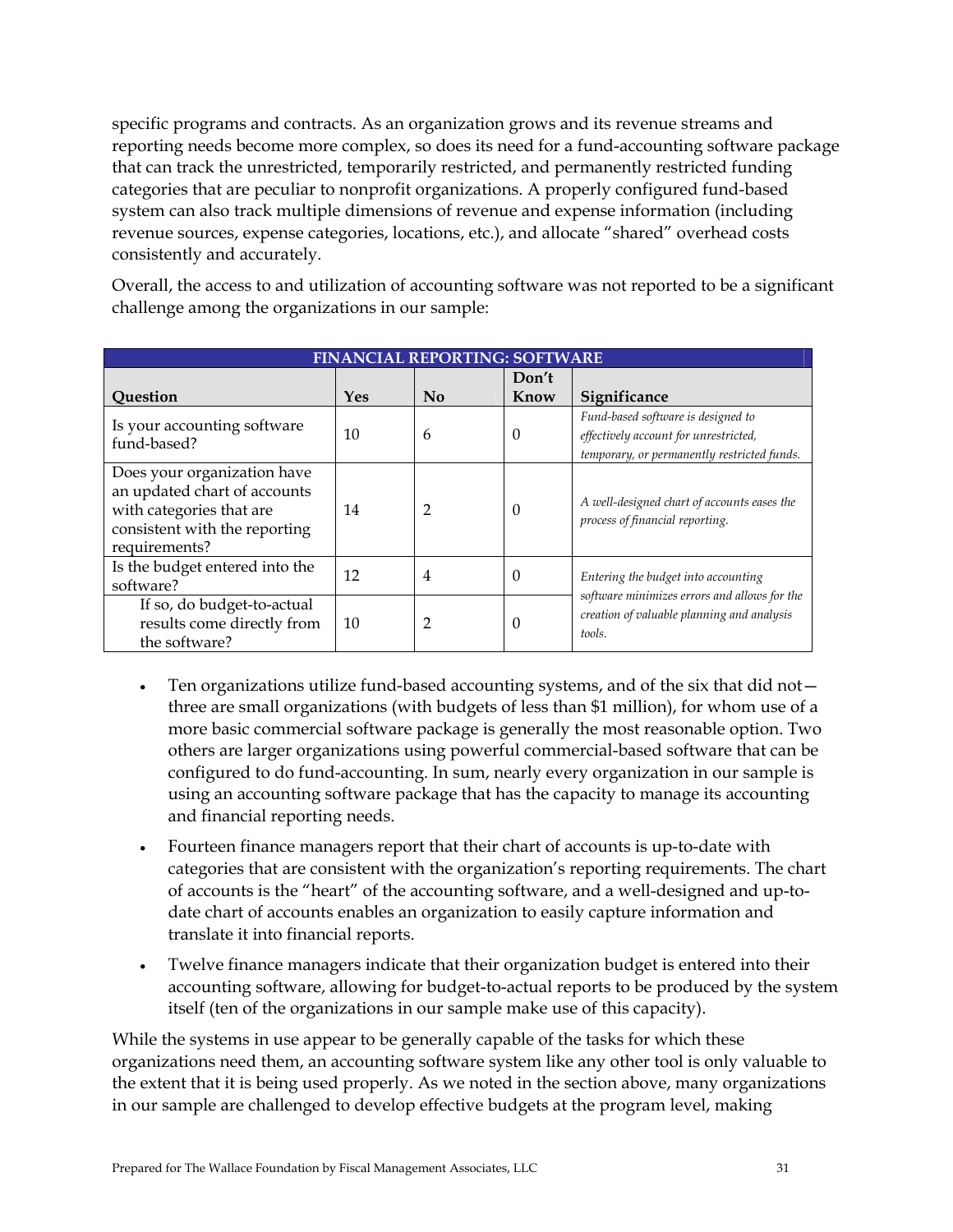program budget-to-actual reports, even if generated from the data in the system, of extremely limited utility in monitoring and managing a program's financial performance.

Some of our further inquiries also suggested that some organizations are not fully utilizing their accounting systems and are often relying on manual workarounds, limiting the benefits they could be gaining from better use of the systems. For example, of the 13 organizations who reported having a method for allocating costs across programs, only six use the accounting system to perform allocation calculations. This indicates that allocations are being performed manually, outside of the accounting system, which can be more time-consuming and more open to calculation errors.

Though many of the organizations in the sample did not report issues with the accounting software, the data indicates that they are in some cases not fully utilizing the software and thus limiting its effectiveness.

### **5. Many organizations are experiencing a shortage of skilled finance department staff**

We found that most organizations had limited staff capacity in the finance function and that the focus was on the operational level, performing the day-to-day accounting activities with little time or attention left to devote to the strategic function of planning and oversight of the finance department.

The organizations in the study expressed chronic shortages of finance staff. When asked about the needs of their fiscal offices, Finance Managers from 12 organizations in our sample directly cite the lack of staff support. Executive Directors also stated that lack of capacity in the finance department was among their biggest management challenges. Many point directly to funding issues and resource constraints on the ability to hire adequate numbers of skilled finance staff. Comments from finance managers included:

> o *The finance function is understaffed; resources to support administrative costs are limited.*

> > ~ Director of Finance, Multi-Service Agency

o *There is a lack of capacity and funding to staff the department adequately.* 

~ Director of Finance, Stand-Alone OST Organization

o *We would like someone on staff full-time, but it is not currently financially feasible.* 

~ Executive Director, Stand-Alone OST Organization

Two organizations stated that they have had to recently reduce the size of the fiscal office due to the lack of funding:

> o *We eliminated four positions in the finance office, including the Controller. Meanwhile we have increased reporting requirements. We have stretched staff and poor morale.*

> > ~ Director of Finance, Multi-Service Agency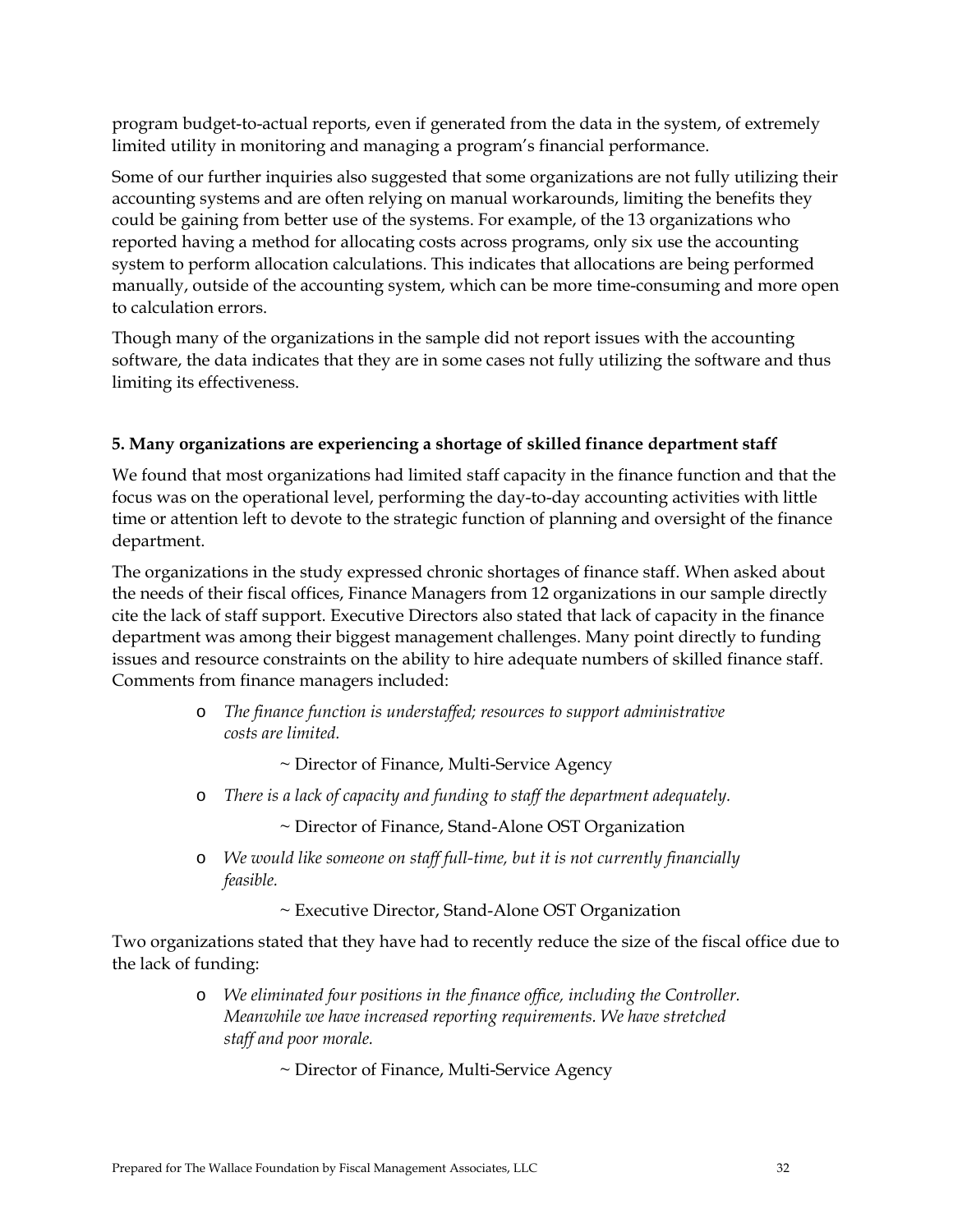Challenges in finding finance staff with the appropriate skill set was also cited by finance managers:

o *The financial staff skill set is not up to what is needed.* 

~ Finance Manager, Multi-Service Agency

o *It is difficult to find qualified staff.* 

~ Finance Manager, Multi-Service Agency

o *Competency and supervision is an issue because of lack of financial expertise.* 

~ Director of Finance and Administration, Stand-Alone OST Organization

Given that not-for-profit accounting is a specialized skill set that is not widely distributed even throughout the accounting profession nor a primary focus of most academic preparation for accountants, these staffing challenges are unsurprising.15

As an alternative, some organizations have outsourced fiscal staff functions. One Executive Director described how high fiscal staff turnover, lack of contracts management expertise, and the challenge of keeping up with reporting requirements led to the decision to completely outsource their finance function – for that organization, outsourcing was "*the only way we could get qualified help.*"

The fiscal offices of the smaller organizations in our sample often have little to no internal support. Fiscal offices for these agencies are made up mostly of volunteers, interns, and parttime administrative assistants, all of whom are functioning at the operational level. In these organizations the strategic function is the responsibility of senior executives with other responsibilities (e.g. Executive Director or Chief Administrative Officer) or is outsourced.

## **6. Most Boards are structured to perform appropriate financial oversight of their organizations.**

Board leadership ensures organization-wide accountability, transparency, and compliance with professional and legal guidelines. Effective and value-added governance is achieved through a solid Board structure, member awareness and exercise of fiduciary responsibilities.

Structurally, the Boards of the 16 organizations appear to be adequate. Board sizes range from 10 members in the very small organizations to over 50 members in the largest multi-service organization. Fourteen organizations report the existence of a Finance (or Finance/Audit) Committee and a Board Treasurer.

According to management, Board members understand their fiduciary responsibilities and key members have financial expertise. Most organizations provide their Board with comprehensive financial reports, and the Board receives an opportunity to ask questions about the financial reports.

-

<sup>15</sup> We can corroborate these challenges from our own perspective: FMA maintains a recruiting practice to assist nonprofits in hiring both front-line and management level fiscal staff, and see firsthand the shortage of skilled nonprofit financial professionals on the job market.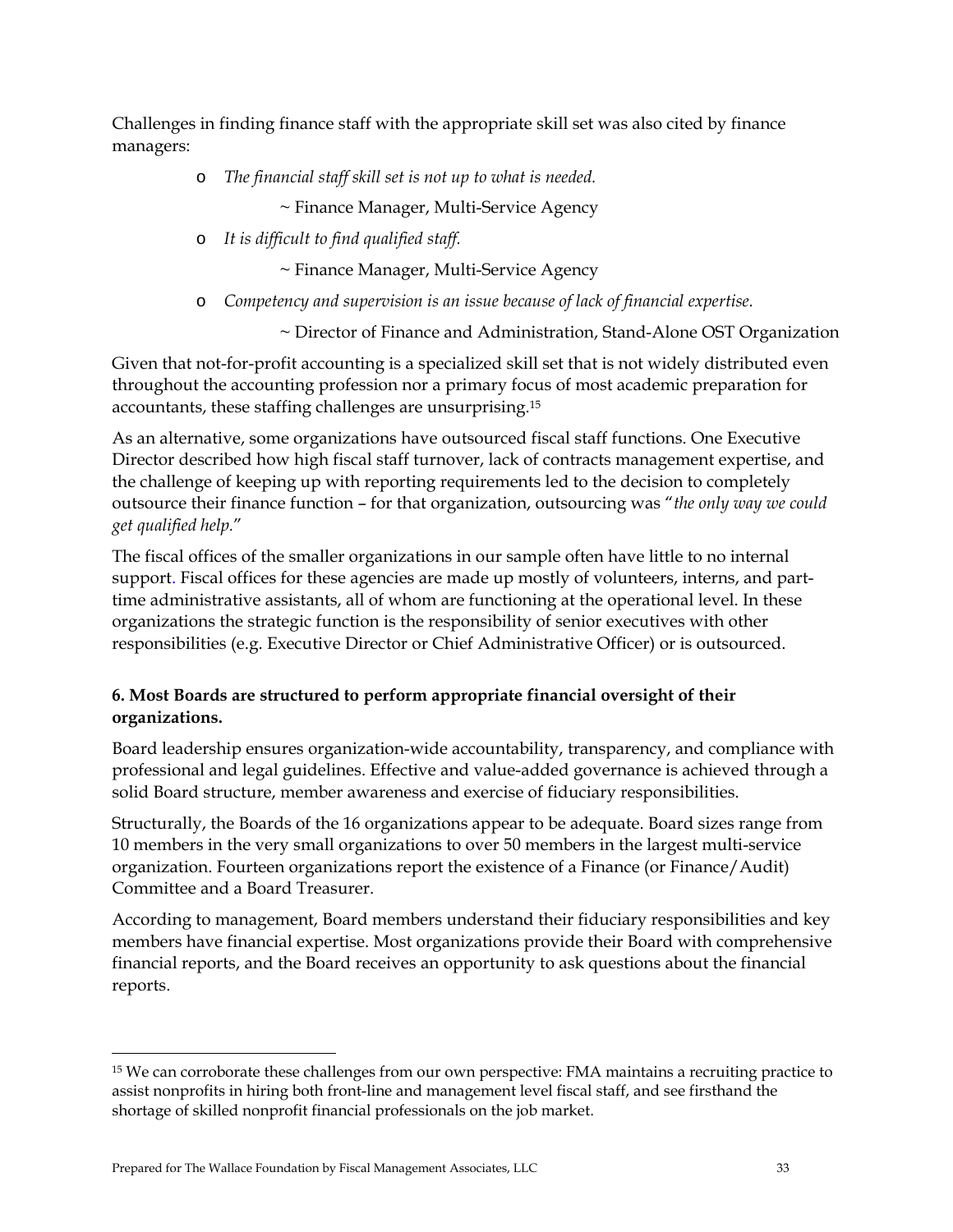In other areas we evaluated, the Board of Directors appeared to be fulfilling their fiduciary responsibility:

- All organizations reported that the full Board approves the budget, and most (at least 11) report that this approval happens before the beginning of the fiscal year.
- Fifteen organizations reported that at least the Finance Committee reviewed a copy of the annual audit prior to final issuance (nine of those were reviewed by the full Board; six were reviewed by the Finance Committee only).
- Twelve organizations evaluate the Executive Director's performance on an annual basis, and all but one includes a review of the Executive Director's total compensation package.
- Thirteen Boards of Directors issued a conflict of interest policy.

In an era of increased attention on the role of the nonprofit Board of Directors, there is room for improvement in performing the fiduciary responsibility. There are two Sarbanes Oxley Act provisions that apply to nonprofit organizations: provisions prohibiting retaliation against whistleblowers and prohibiting the destruction, alteration or concealment of certain documents or the impediment of investigations. Of our sample, 11 had issued a whistleblower policy, but only seven issued a document retention/destruction policy.

While our study indicates that the Boards of the organizations in our sample are adequately structured and "staffed" to meet their fiduciary obligations, we did not explore the extent to which the Boards are involved in strategic planning and direction-setting for their organizations. Given the difficulties that many OST-providing organizations seem to be having in moving their financial management function from the operational up to a more strategic level, this is a potential area for Boards to take on a more proactive role. We recommend additional, targeted investigation into the role of Boards in governing as well as strategically guiding OST-providing organizations, with an eye toward an agenda to strengthen this function through additional training and Board development.

## **Conclusion**

Our overall impression based on our review of the financial management function among 16 OST-providing organizations is that, for many organizations, financial management systems are, by necessity and often by design, *reactive* rather than *proactive*.

Necessity drives the contract compliance process, and strategic management of an organization's financial function beyond the needs of pure compliance is often missing due to limited time and staff capacity as well as mounting funder requirements. Organizations admit that their financial systems are more reactive than proactive, with contracts driving the set-up of their financial accounting systems and their budgeting and reporting systems. Comments indicating this included:

o *What is done is contract-based, and not program-based.* 

~ Program Manager, Multi-Service Agency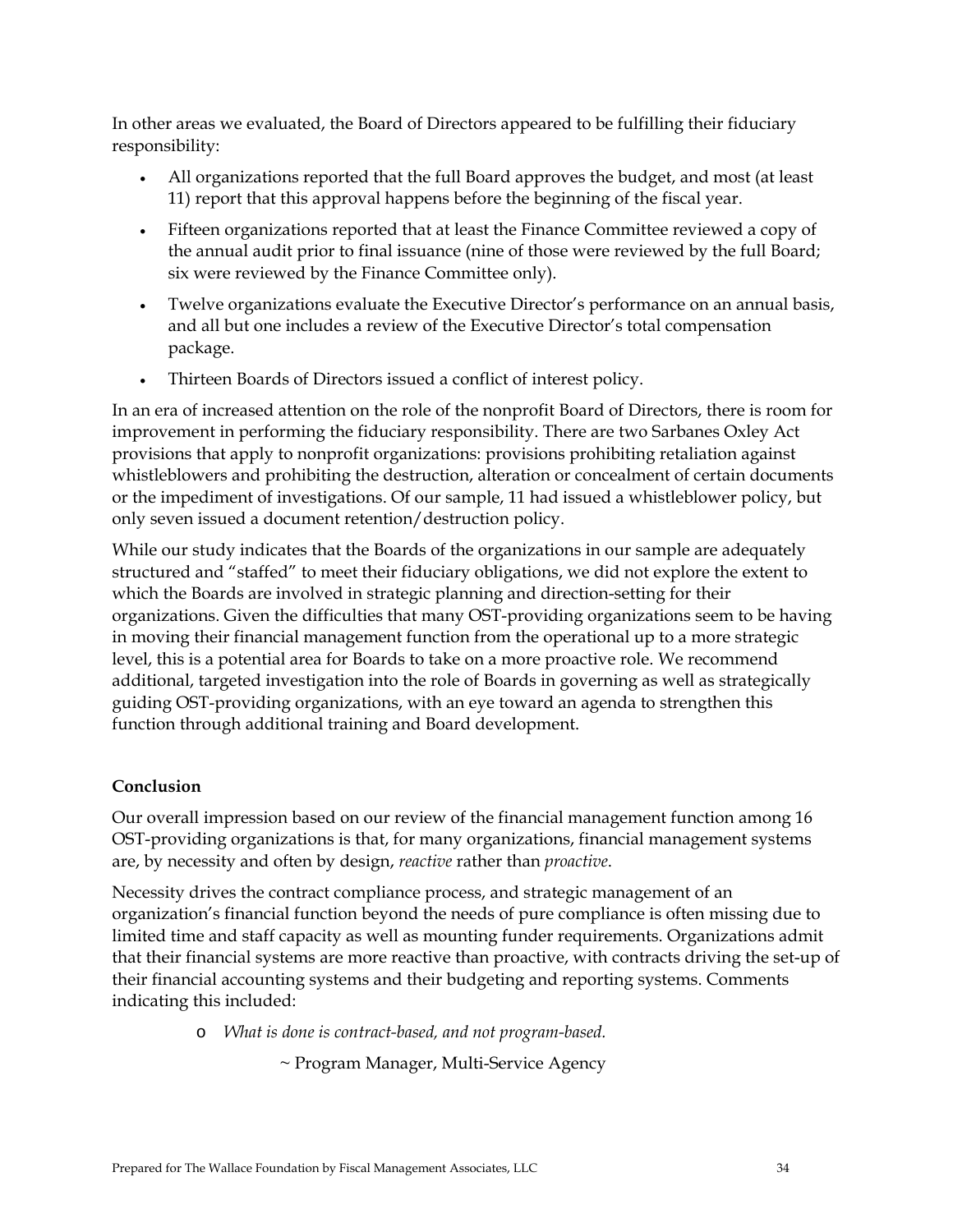o *The budget process is very voucher-driven.* 

~ Executive Director, Multi-Service Agency

o *Our fiscal system was initially organized by contract, not program. Currently the organization has 65 contracts funding its programs. It has been a nightmare managing multiple contracts. The Controller is attempting to reorganize the system to build budgets by program instead of contract, but the process is very cumbersome. While the current contract-based system has made vouchering easier, programs have become more difficult to monitor. If we could have a budget by program it would be a huge help for planning and allocation purposes.* 

~ Executive Director, Multi-Service Agency

The volume of transactions that the fiscal office must process is high - in addition to the day-today activity of cash receipts and bill paying, contract vouchers must be submitted to funders, the cash situation is tightly monitored, and allocations are constantly adjusted and re-adjusted. With a shortage of staff and insufficient skills, workload and work stress are compounded.

Ultimately, the emphasis on contract compliance shifts the attention of the finance office and Program Managers from the planning, reporting, and communicating activities around the organization's core business model to focusing on a hodge-podge of reporting requirements. Communication between fiscal staff and program staff happens around the necessary contracts compliance—and is less evident as part of the budgeting and monitoring processes that would allow organizations to begin to take a more strategic look at their financial situation and future.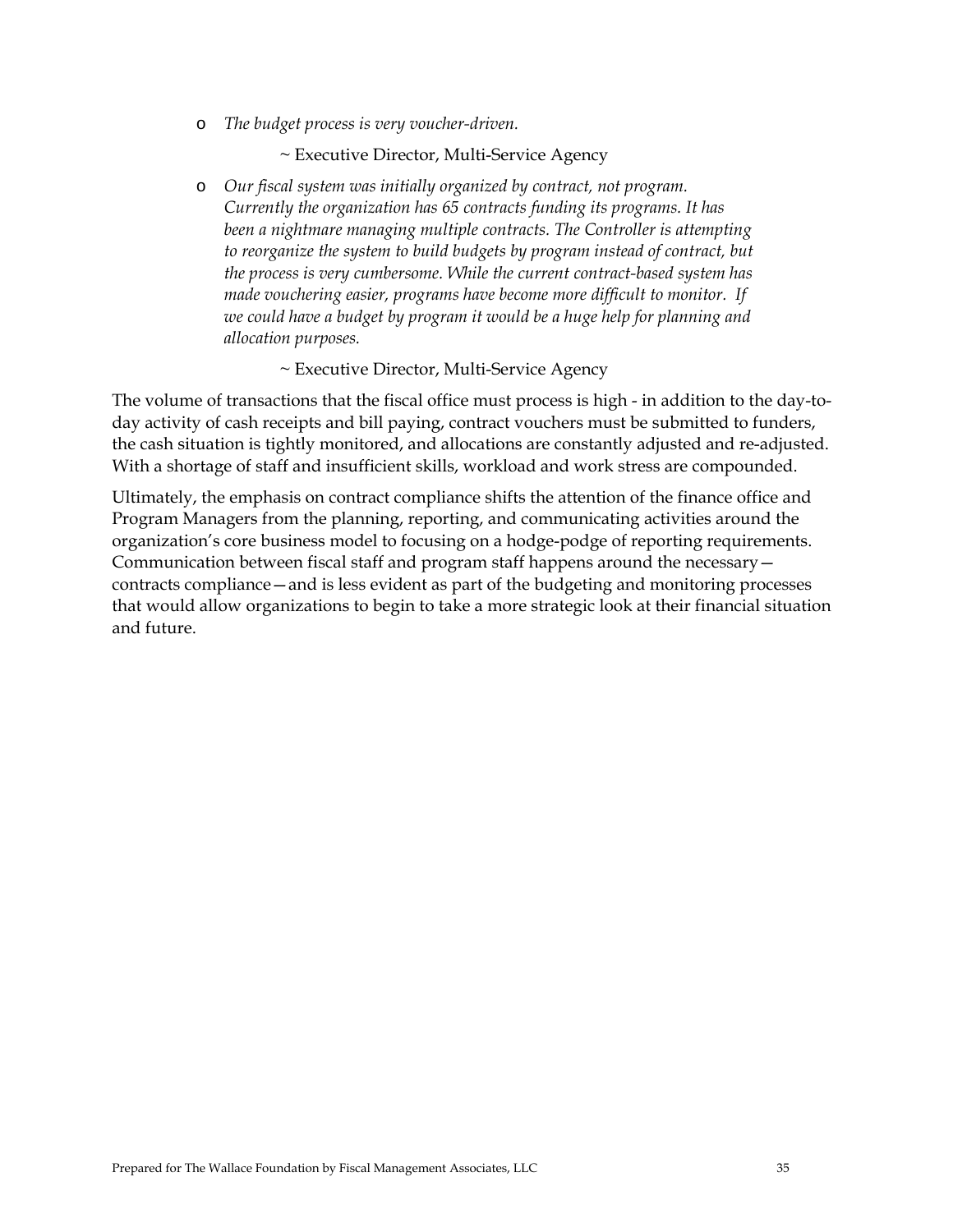# **IV. Human Resources Management**

The HR functions within an organization can be thought of as a continuum from purely administrative record-keeping activities to staff recruitment and development and ultimately to the level of strategic planning and implementation. The actual services provided through HR and the expectations for those services are unique to each organization.

In order to assess the capacity of OST providers in the area of human resources management, we examined functions such as staff recruitment and retention, personnel record keeping and reporting, compliance with legal and regulatory HR requirements,16 and staff development and talent management. The majority of the organizations surveyed faced challenges in one or more of these areas. Based on their responses, it appears that the HR function is strained or missing in many OST providers due to lack of resources. As a result, many organizations have "coping" mechanisms in place for HR management rather than truly strategic plans to anticipate and address human resource needs.

Key findings from our study, which are detailed in the following sections, include:

- 1. Insufficient HR support within OST-providing organizations due to lack of staff and/or staff working "out of area" in HR
- 2. Lack of effective systems and processes for HR data management
- 3. Presence of appropriate orientation and "talent management" programs
- 4. Concern regarding the competitiveness of compensation levels

# **1. Insufficient HR support within OST-providing organizations due to lack of staff and/or staff working "out of area" in HR**

The majority of organizations in our sample cite a lack of HR staff and the dollars to fill such positions as one of their biggest obstacles. In "open-ended" responses to an inquiry about their biggest challenge in managing their organizations' HR function, representatives of nine out of the 16 organizations (including Executive Directors, program managers, and staff members with responsibility for HR) reported an inadequate number of staff to perform HR duties. This was partially attributed to the pressure to reduce administrative expenses. In an attempt to cut costs, HR duties are often transferred out either in pieces or entirely to other areas such as the finance department, where specialized HR expertise is less likely to be found. Responses from representatives of organizations of a range of staff sizes include:

> o *Due to a recent restructuring that occurred, in order to cut back on administrative costs…the HR Director position was eliminated. The HR function has been brought into Finance…but there is not adequate staff in this department to cover both.*

> > ~ Director of Finance, Multi-Service Agency

<u>.</u>

<sup>&</sup>lt;sup>16</sup> It should be noted that organizations with as few as 15 employees are subject to 19 federal labor laws as well as various state laws.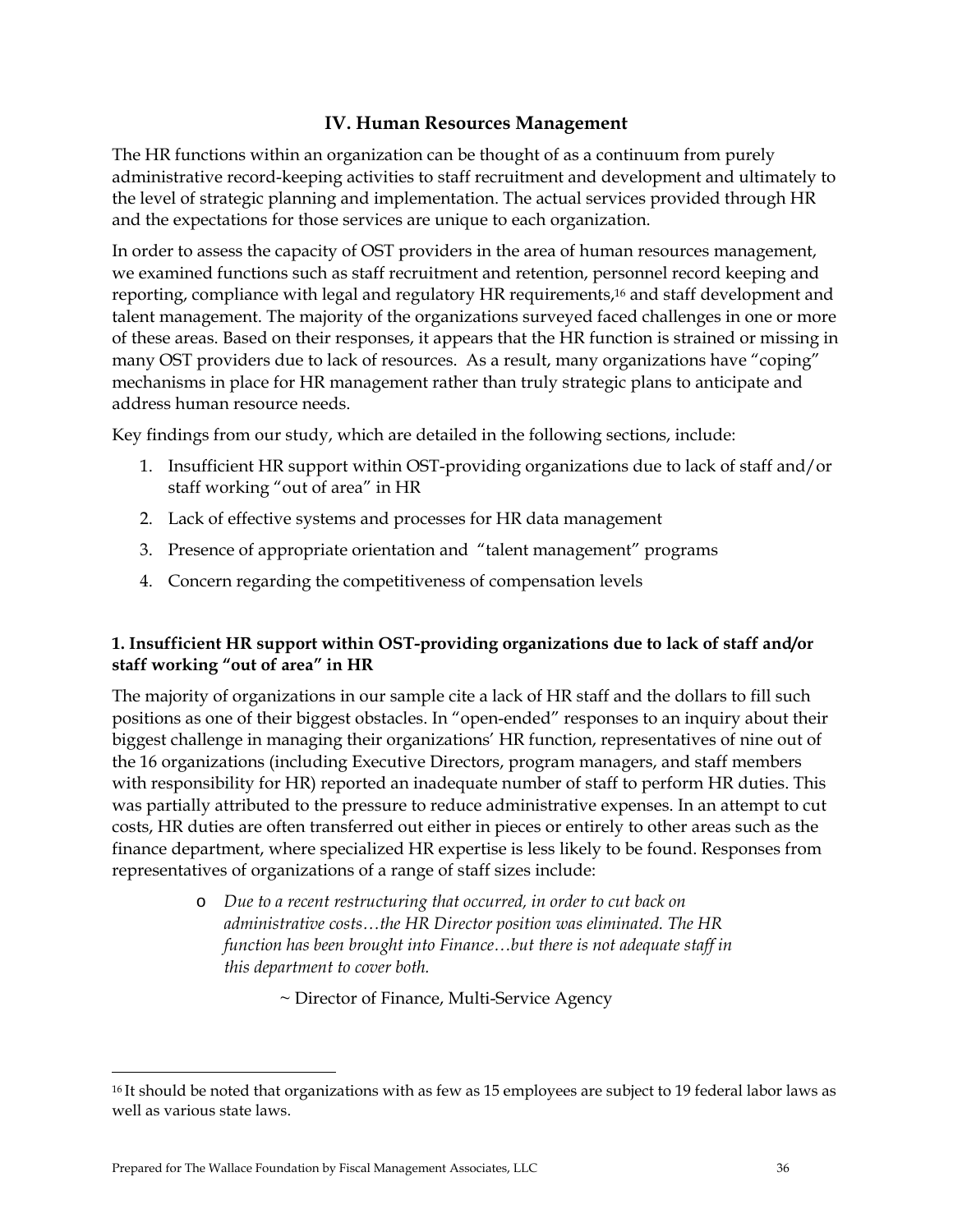o *While the fiscal office helps to perform some HR functions, the HR Administrator is very overwhelmed. The organization must identify the HR related tasks performed by the fiscal office and hire additional staff…to meet our HR needs.* 

~ Director of Human Resources, Multi-Service Agency

o *Our growing organization needs expertise in HR.* 

~ Executive Director, Multi-Service Agency

o *We have a lack of HR expertise on staff and a growing need for it.* 

~ Deputy Director, Stand-Alone OST Organization

Among the agencies in our sample, responsibility for the HR function is delegated across a range of positions, from a multi-tasking Executive Director or even a junior-level administrative position in the organizations with the fewest number of employees to a formal HR Director overseeing a full department in the largest organizations. Most of the larger organizations in our study (100+ employees) have established a function with one or more full-time employees dedicated to providing some HR support. Smaller organizations employ a decentralized model in which HR activities are informally handled through various administrative and program staff, often with limited knowledge or formal training in the area.

Of the eight organizations with at least one full-time employee dedicated solely to HR, the median ratio of HR staff per 100 full-time employees is 1.00. This ratio falls between the 25<sup>th</sup> and  $50<sup>th</sup>$  percentile indicated by benchmarking studies.<sup>17</sup> This is an indicator that the organizations are receiving less than optimal HR support. When one considers the impact of large numbers of part-time employees which are common in OST programs, this becomes even more of a detriment. The remaining six organizations, which range in size from eight to 130 employees, do not have a full time staff member dedicated to the Human Resources function.

## *Management of Record Keeping*

 $\ddot{\phantom{a}}$ 

Our study also provides evidence that not only is the Human Resource function in many OSTproviding organizations understaffed, but the staff who are performing HR functions often lack the specialized knowledge or training to most effectively perform the duties associated with the role. Generally this is attributable to staff fulfilling HR functions that are out of their area of expertise, for example, an Executive Director, Finance Manager, or even Program Manager called upon to manage HR responsibilities.

As a measure of HR-specific knowledge among staff members charged with HR responsibilities, we asked a range of questions regarding how the organization handles certain record-keeping and reporting requirements, typically ones with legal or regulatory implications. As referenced in the introduction to this section, these tasks fall at the beginning of the HR "continuum."

<sup>&</sup>lt;sup>17</sup> Society for Human Resource Management Human Capital Benchmarking Study, "2007 Executive Summary."

http://moss07.shrm.org/Research/SurveyFindings/Documents/SHRM%20Human%20Capital%20Benc hmarking%20Study%202007%20Executive%20Summary.pdf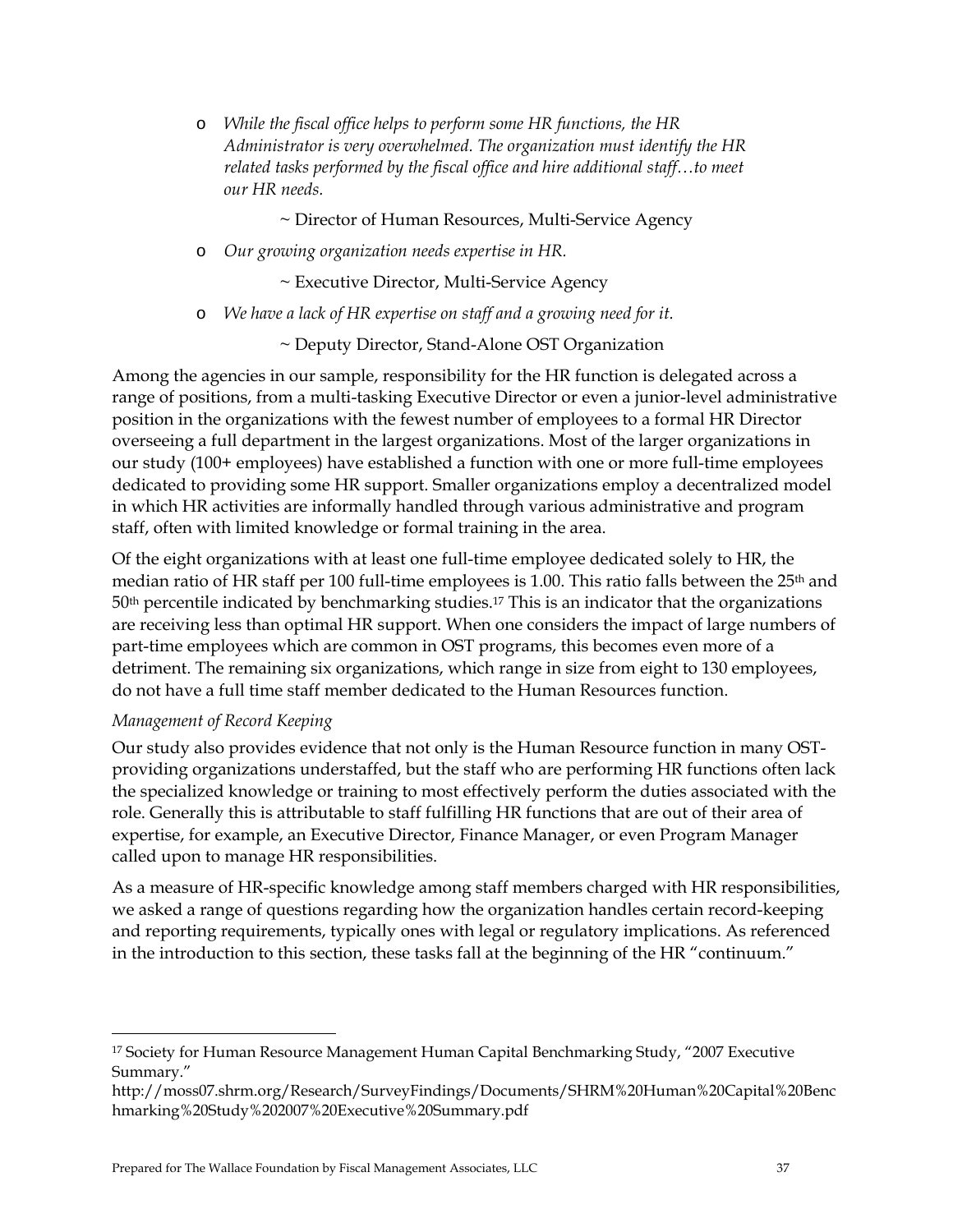The evidence suggests that often the staff member responsible for the HR function lacks knowledge about important technical and legal requirements. Eleven of the organizations report having a checklist outlining contents of a personnel folder, suggesting that

a formal policy and procedure is in place. Despite this, nearly half of the respondents show some indications of failure to maintain records in a manner that is compliant with the requirements of employment law.

| <b>Employee Records</b>                                            |                 |                           |               |                                                                     |  |  |
|--------------------------------------------------------------------|-----------------|---------------------------|---------------|---------------------------------------------------------------------|--|--|
| Question                                                           | <b>Yes</b>      | N <sub>0</sub>            | Don't<br>Know | Significance                                                        |  |  |
| Is there a checklist of the contents for<br>personnel folders?     | 11              | 5                         | $\Omega$      | Shows administrative processes are<br>in place to collect documents |  |  |
| Are the personnel folders in a locked<br>drawer?                   | 15              | 1                         | $\Omega$      | Protects personal, confidential<br>information                      |  |  |
| Are medical and personnel records<br>maintained in separate files? | 9               | 7                         | $\Omega$      | Meets requirements of the Americans<br>with Disabilities Act        |  |  |
| Do you have a written privacy policy<br>for HIPAA compliance?      | 8               | 8                         | $\theta$      | Maintains compliance with federal<br>employment law                 |  |  |
|                                                                    | <b>Separate</b> | Not in<br><b>Separate</b> | Don't         |                                                                     |  |  |
| Question                                                           | <b>File</b>     | File                      | Know          | Significance                                                        |  |  |
| Where are employees' I-9 forms kept?                               | 8               | 8                         | $\theta$      | Should be maintained separately<br>from other personnel records     |  |  |

As an additional example, the US Equal Employment Opportunity Commission collects workforce data from employers with more than 100 employees. Employers who meet the reporting threshold have a legal obligation to collect and report data about gender and race/ethnicity by job category on the Employer Information Report EEO-1 each year. In addition to the three respondents with responsibility for this area responding "Don't know" to the question as to whether their organization is required to file, two other HR representatives answered the question incorrectly based on their number of employees.

Along with representing a potential risk area for legal compliance, these results suggest that the HR function in many organizations is being filled by staff members with limited knowledge or formal training in HR management.

# *Management of the Recruiting Function*

In addition to posing challenges in meeting the requirements of the beginning of the HR "continuum" (i.e. record keeping and reporting), the lack of adequate HR support is also felt acutely in the area of employee recruitment. After-school programs face many of the same staffing challenges experienced throughout much of the nonprofit sector—a shrinking labor pool, limited compensation dollars, increasing costs of benefits, and limited professional development resources. The large number of part-time and seasonal employees inherent to OST programs further compounds these challenges. Given the high turnover common in the parttime positions, as well as the necessity of seasonal staffing for programs operating during the summer months, OST-providing organizations face a continual process of recruiting, hiring,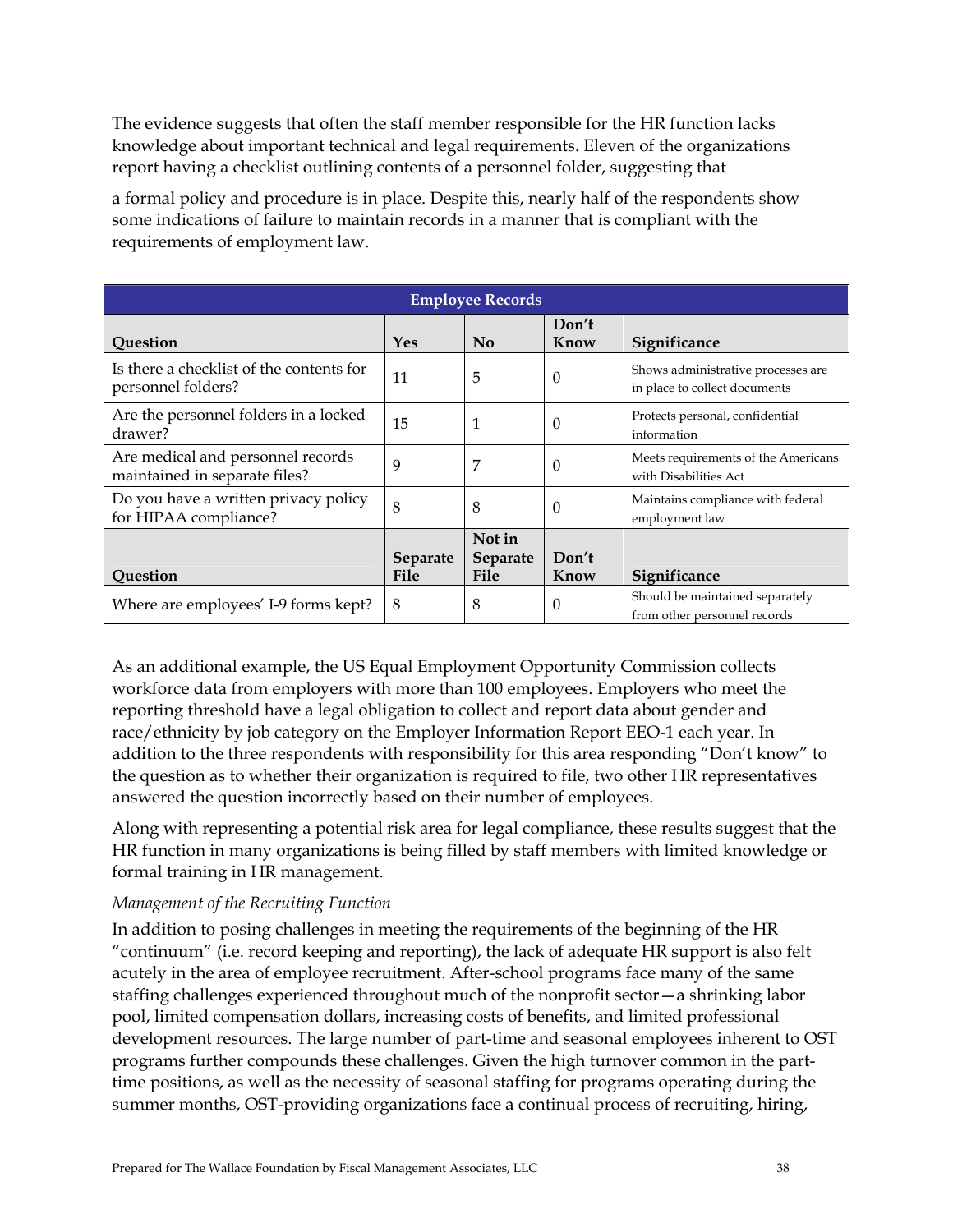and "on-boarding" new staff members. In response to open-ended inquiries, HR representatives of several of the organizations in our sample referred to high turnover and high volume of new OST staff as central challenges.

Our study shows the limited resources devoted to the HR function places a particular burden on an organization's *Program Managers* in the area of recruiting. Among the organizations in our study, recruiting was most often performed at the program level, even in organizations with a centralized HR function.18

Challenges reported by various Program Managers in our sample include:

o *There is no longer an HR Director, which means the Program Director and program staff do a lot of recruiting/orienting work themselves.* 

~ Program Director, Multi-Service Agency

o *Recruitment and job postings are performed by program directors; not done centrally.* 

~ Program Director, Multi-Service Agency

o *There is no HR department; programs do their own recruiting, but it would be more efficient if centralized.* 

~ Program Director, Stand-Alone OST Organization

Specific questions on the recruiting process further demonstrated the often dispersed or decentralized nature of the recruiting function.

| <b>Résumé Management</b>                                                                                                                                   |                                                                                                                                                |  |  |  |
|------------------------------------------------------------------------------------------------------------------------------------------------------------|------------------------------------------------------------------------------------------------------------------------------------------------|--|--|--|
| Question                                                                                                                                                   | <b>Significance</b>                                                                                                                            |  |  |  |
| Who is responsible for résumé management?<br>Program Staff<br>5<br>Human Resources Department<br>3<br>Executive Director<br>Multiple or No one<br>$\bm{b}$ | Having a centralized function helps to ensure most effective<br>sourcing of candidates, as well as compliance with regulatory<br>requirements. |  |  |  |

Posting job advertisements and receiving and processing applications and résumés is the "front line" of the recruiting function, and ideally a specialized HR responsibility. In six organizations, this responsibility was not clearly defined as a matter of procedure. In five others, it is a program level responsibility. There are legal and practical reasons for such decentralization to be an area of concern. Federal anti-discrimination laws address retention of employment records, specifically requiring that hiring records including applications and résumés for each

 $\overline{a}$ 

<sup>18</sup> In terms of roles and responsibilities regarding staffing, there is a distinction between recruiting (attracting a pool of candidates) and selecting (hiring from the pool of candidates). In a typical business environment, HR staff is usually responsible for recruiting, while senior management or the relevant functional area is responsible for selecting. Due to the limited HR support available, we found within our sample that program staff is often responsible for the entire function.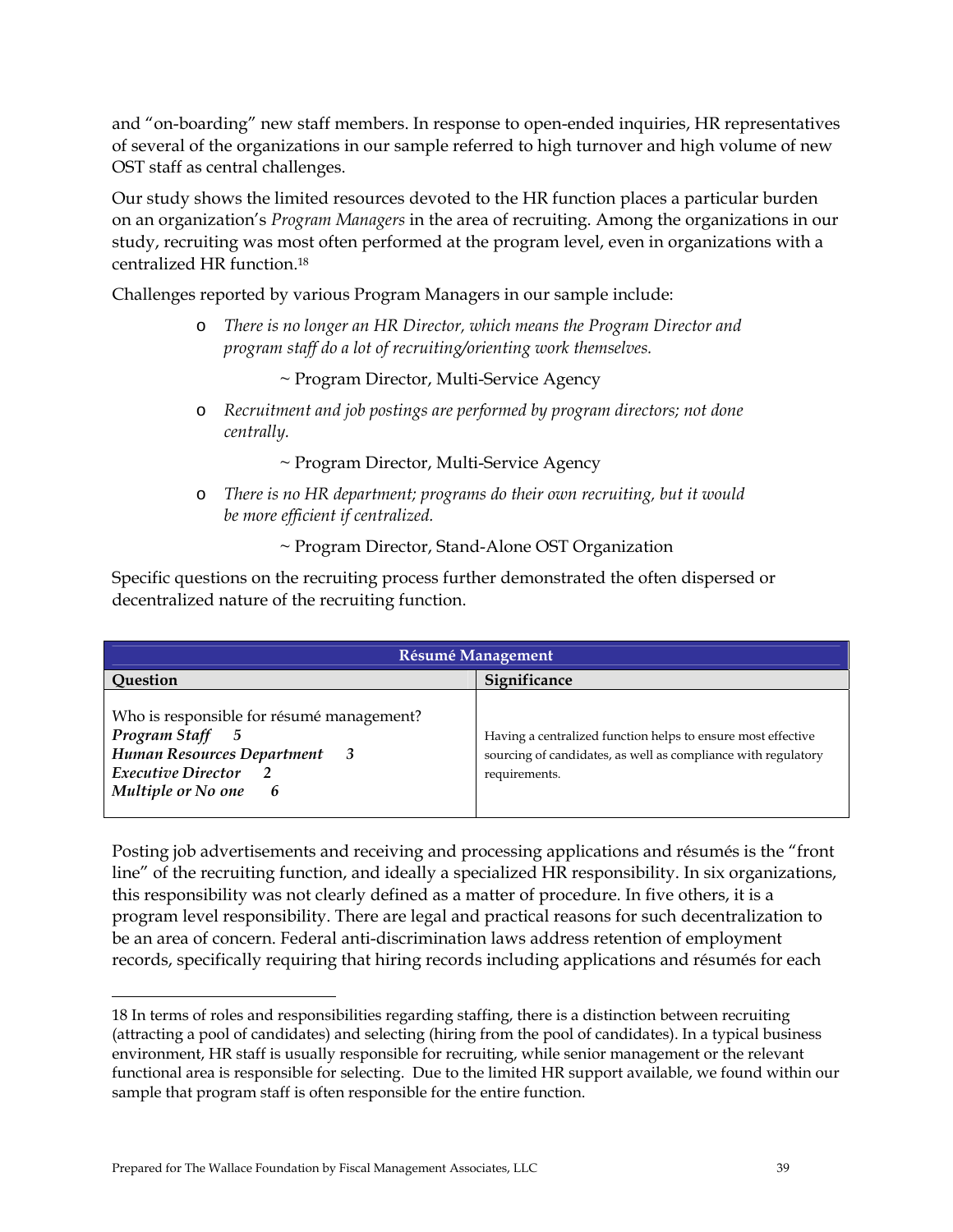position be retained for at least one year from the date of the hiring decision. Decentralization of these records makes consistent application of appropriate procedures a greater challenge. Furthermore, well-organized résumé files can be an excellent source of future employees.

Another advantage of handling recruiting tasks by means of a specialized and trained HR function is that experienced HR staff generally have a greater degree of expertise in sourcing candidates (that is, soliciting an adequate quantity and quality of applicants) than do staff without a strong HR background and experience. To investigate how the organizations in our study are handling the task of candidate sourcing, we asked about the use of various methods.

| <b>Recruitment Sources</b>  |                                                  |                                                                |  |  |
|-----------------------------|--------------------------------------------------|----------------------------------------------------------------|--|--|
| Question                    |                                                  | Significance                                                   |  |  |
|                             | When recruiting for new staff, which sources do  |                                                                |  |  |
|                             | you use to find candidates? (can select multiple |                                                                |  |  |
| options)                    |                                                  |                                                                |  |  |
| Websites                    | 15                                               |                                                                |  |  |
| <b>Internal Job Posting</b> | 11                                               | The recruitment process is more likely to be successful if the |  |  |
| <b>Newspapers</b>           |                                                  | organization utilizes multiple sources to attract candidates   |  |  |
| Networking                  | 6                                                |                                                                |  |  |
| <b>Schools</b>              | h                                                |                                                                |  |  |
| <b>Job Fairs</b>            |                                                  |                                                                |  |  |
| <b>Staffing Agencies</b>    |                                                  |                                                                |  |  |

All 15 of the organizations responding to this question recruit through websites, and in many cases identify this as their primary method. Internal recruitment is the next most common method. Less than half recruit through newspapers, networking, and schools. Job fairs and staffing agencies are the least popular methods, possibly due to time commitment and expense. Here, the concern is not necessarily that one method is necessarily "better" than any other (although the limited amount of recruiting through schools is surprising given that college students are often a strong source of OST program candidates), but that diversifying recruitment sources enlarges the candidate pool, increasing the probability of finding the right candidate for a position. Six of the organizations in our sample report using only one or two of the available methods, with websites as the primary method.<sup>19</sup>

In sum, a program manager's dedication of time and energy to the recruiting (as opposed to selection) function is not necessarily the best use of that person's skills. Both in terms of the efficiency and effectiveness gains from centralizing and specializing the recruiting function, as well as in terms of ensuring that program staff can devote the maximum amount of their attention to responsibilities directly related to providing OST programming, it would be preferable to have recruiting handled through a specialized HR function. It appears that most of the organizations in our sample, however, lack the resources to make this happen.

That said, and while recruiting and hiring are clearly a substantial resource drain for HR departments and OST program managers, *we found no evidence or indication that OST programs* 

 $\overline{a}$ 

<sup>19</sup> According to a recent staffing survey, only 16% of new employees found their job via the Internet. Source: Kelly Services, Inc. Standing Out From the Competition in an Uncertain Labor Market. February 6, 2008.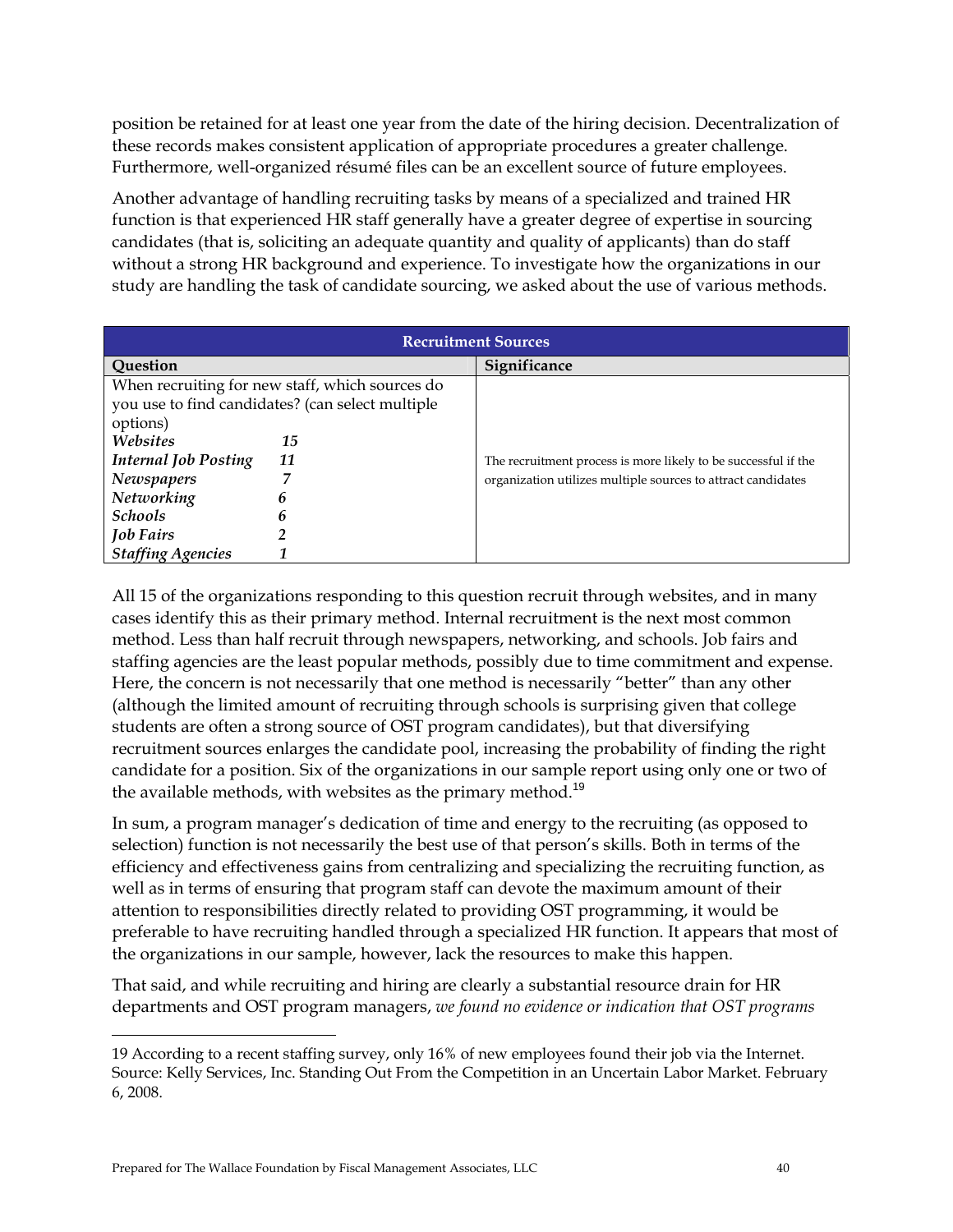*were being inadequately or inappropriately staffed*. Our concern here is simply that this goal be met while allowing the organization to distribute its staff time and resources in the way that best advances its programs and mission.

## **2. Lack of effective systems and processes for HR data management**

Maintaining detailed information about potential, current, and prior employees for internal planning and decision making, as well as for regulatory compliance purposes, is an important function for effective HR management. Effective use of available HR database technologies can increase efficiency of the many record-keeping requirements associated with HR. Moreover, as an organization moves along the "continuum" of HR function, the availability of sophisticated HR data and reporting capabilities is a critical tool for strategic decision making regarding such matters as appropriate staffing levels and effectiveness of recruiting tools and methods, as well as an effective "early warning" sign about challenges such as high staff turnover or extended vacancies.

The evidence from our study indicates a heavy reliance by many organizations on manual, and often limited, methods of HR data collection. Several organizations highlight the administrative burden associated with having so many part-time and seasonal employees, compounded by high turnover. These agencies must collect and maintain employment-related documents, complete and document background checks, and verify staff time and attendance for payroll purposes, all of which can be a challenge without effective data tracking and reporting mechanisms.

Asked to comment on their primary challenges in the HR management of OST programs, respondents at several organizations report concerns regarding data management, including some specific mentions of the challenges of manual systems for recording staff time and attendance. When asked about their HR challenges, interviewees responded:

> o *Very high turnover and high volume of new staff requires time to orient, compile records, and maintain records in compliance with funder rules.*

> > ~ Executive Director, Multi-Service Agency

o *All time and attendance information is manual, resulting in lots of administrative headaches in contract reporting.* 

~ Executive Director, Multi-Service Agency

- o *Managing timesheets* 
	- ~ Director of Human Resources, Multi-Service Agency
- o *Program leadership needs to understand the liability of not having the appropriate documentation and program staff needed to understand the importance of providing and getting documentation.*

~ Director of Human Resources, Stand-Alone OST Organization

 (As an aside, we should note that the final comment indicates that, in the case of this organization, the management of records in compliance with applicable laws and regulations is again considered to be a *program* responsibility.)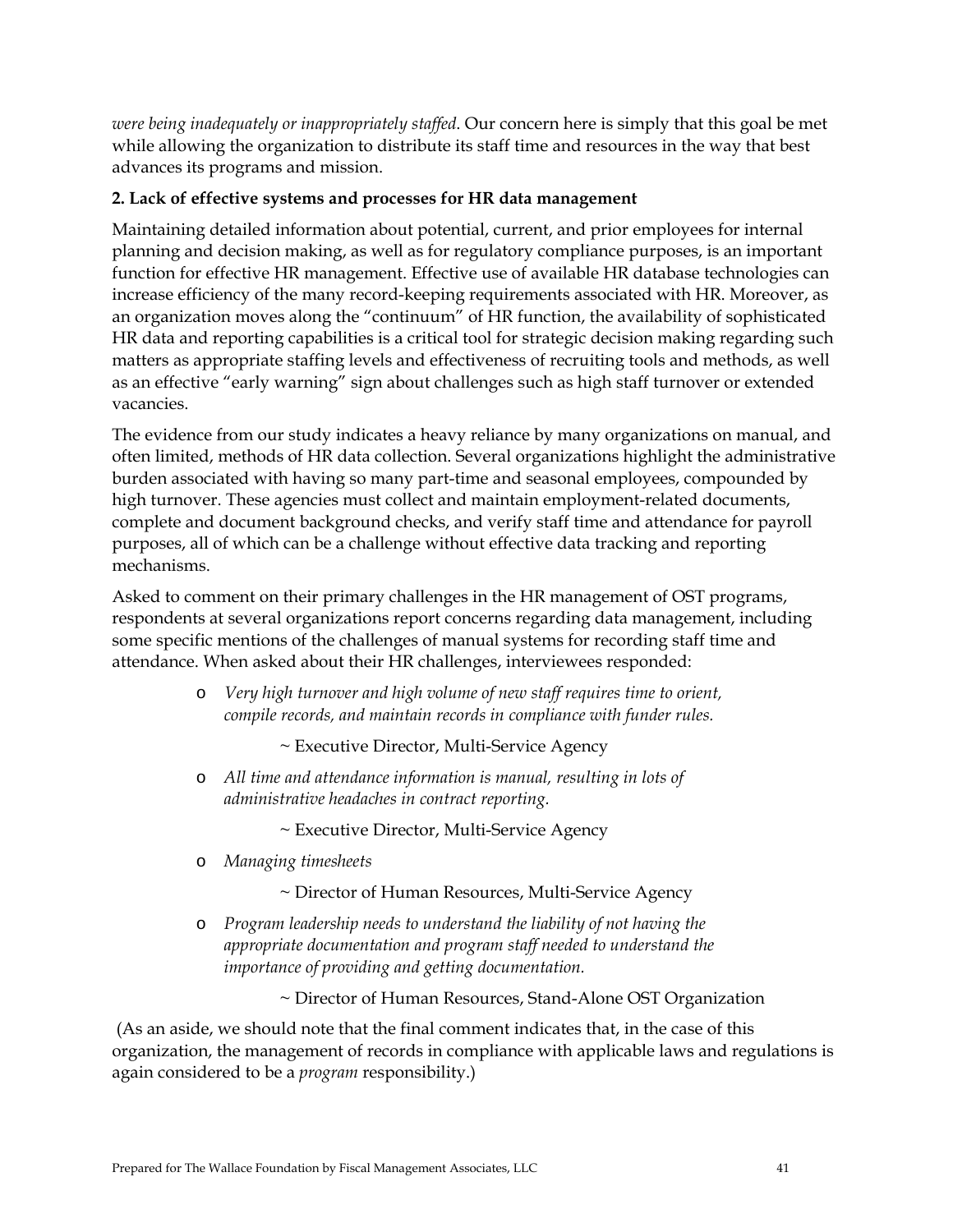## *Data Management: Use of Technology*

The use of appropriate technology for human resource management can realize significant efficiencies, especially as staff size increases.

| <b>Use of Technology</b>                  |     |    |                                                                                      |  |  |
|-------------------------------------------|-----|----|--------------------------------------------------------------------------------------|--|--|
| Question                                  | Yes | No | Significance                                                                         |  |  |
| Do you have an HR Information System?     |     | 8  | Avoids manual recordkeeping and<br>enhances ability to monitor<br>employment metrics |  |  |
| If so, does it integrate with<br>Payroll? |     | U  | Gains additional efficiencies by<br>avoiding duplicate entry                         |  |  |

A Human Resource Information System (HRIS) is a software package or online solution for tracking data related to employees, former employees, and applicants. Eight out of 15 organizations responding to this question report not utilizing an HRIS. Out of these eight, four are large (100+ employees) where the sheer size of the staff requires more tracking and reporting. Of the seven organizations with an HRIS, all do report that the system is integrated with their payroll software or provider to create further administrative efficiencies in the processing of payroll information, which is a significant task for both HR and fiscal staff.

## *Data Management: Tracking Significant Statistics*

The limitations of organizations' HR record-keeping and data management systems can also be seen in our inquiries regarding agencies' monitoring of certain important HR metrics.

| <b>Tracking Vacancies</b>                                          |  |    |  |                                                                                                    |  |
|--------------------------------------------------------------------|--|----|--|----------------------------------------------------------------------------------------------------|--|
| Don't<br>Significance<br>Know<br>Yes<br>N <sub>0</sub><br>Question |  |    |  |                                                                                                    |  |
| Do you track how long it takes to fill<br>positions?               |  | 13 |  | Shows capacity to monitor a key<br>metric for evaluating effectiveness<br>of recruiting activities |  |

One indicator of a proactive HR function is its ability to track the length of time a position remains vacant. This type of benchmarking allows for an organization to analyze hiring challenges and strategize ways that the hiring process can be improved. Additionally, this monitoring can be useful for budgeting as well as contracts administration purposes when determining and justifying the need for a budget modification. Only three organizations in our sample report tracking vacancy lengths.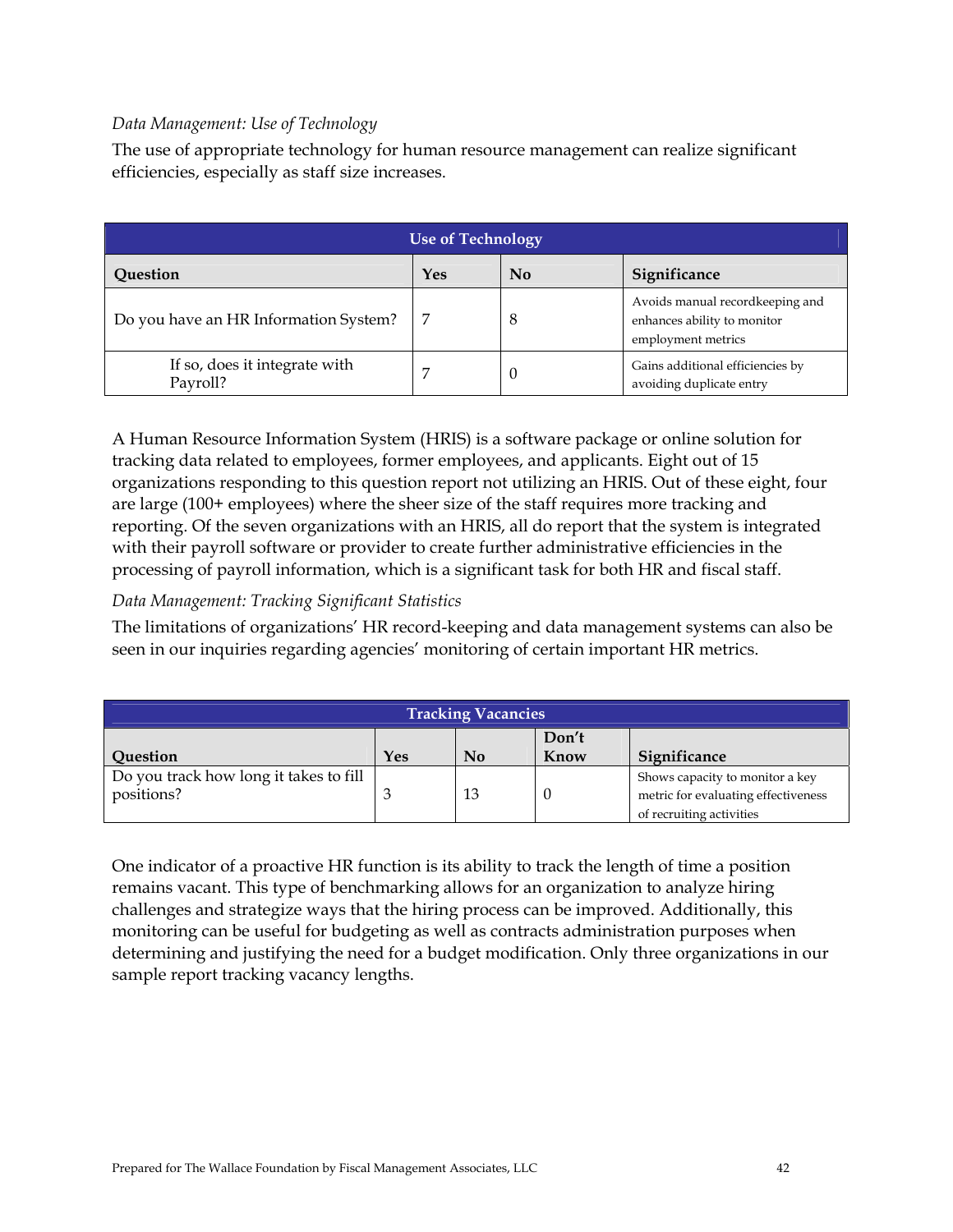For some organizations in our sample, staff turnover appears to be significant. Using raw data provided by the organizations, we calculated annualized turnover rates as ranging from a low of 11.9% to a high of 54.1%, with an average of 26.3%. The average turnover rate for all nonprofits in a recent survey was 21%.<sup>20</sup> The graph below shows average turnover rates for the organizations in our study, segmented by organization size.



Monitoring turnover statistics, as well as the reasons for staff departures, can help an organization proactively identify staffing issues and to take strategic measures to address them. Our evidence also indicates that many organizations do not formally track or analyze these statistics. Four organizations could not provide information on terminations by employee status (full-time or part-time) or reason for leaving (voluntary or involuntary). Only five organizations could identify the number of employees who were terminated due to the end of one or more programs. Again, the limited collection and analysis of such data also limits management's ability to proactively address staffing-related issues.

# **3. Presence of appropriate orientation and "talent management" programs**

Development and management of an organization's staff members, known as "talent management," provides immediate and long-term benefits to the organization in terms of staff performance and service delivery. Effective staff orientation and supervision programs can increase staff's performance of their responsibilities as well as enhancing job satisfaction and

 $\overline{a}$ 

<sup>20</sup> Opportunity Knocks. *Nonprofit Retention and Vacancy Report*. 2008.

http://content.opportunityknocks.org/research/Retention\_Vacancy\_Report.pdf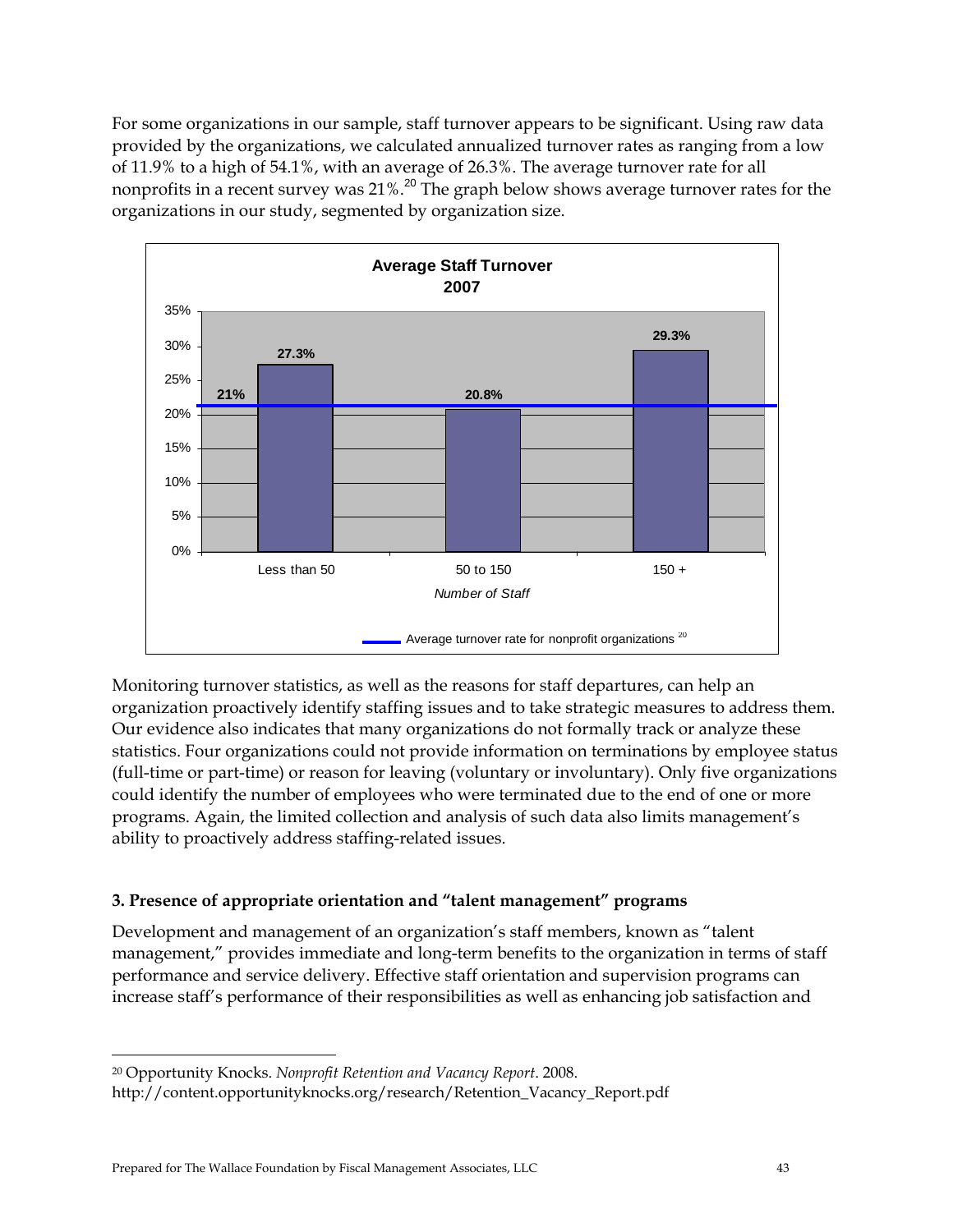possibly minimizing turnover. Formal performance appraisals provide the opportunity to identify specific objectives and create action plans to reach them.

This is an area in which most of the organizations in our sample have systems and programs in place to ease the entry process for new employees and to develop the skills of staff members.

| <b>Orientation</b>                     |     |                           |               |                                                                                      |  |  |
|----------------------------------------|-----|---------------------------|---------------|--------------------------------------------------------------------------------------|--|--|
| <b>Ouestion</b>                        | Yes | $\mathbf{N}$ <sub>0</sub> | Don't<br>Know | Significance                                                                         |  |  |
| Do you have an orientation<br>program? | 13  | 3                         |               | Eases staff transition into<br>organization and increases<br>likelihood of retention |  |  |

Thirteen organizations report that they provide an orientation to new hires. Although the majority of programs are comprehensive, some programs in our sample were limited to fulltime staff or consisted mainly of fulfilling paperwork obligations.

| <b>The Appraisal Process</b>                                                                  |     |                           |               |                                                                                |  |
|-----------------------------------------------------------------------------------------------|-----|---------------------------|---------------|--------------------------------------------------------------------------------|--|
| Question                                                                                      | Yes | $\overline{\mathbf{N}}$ o | Don't<br>Know | Significance                                                                   |  |
| Do you have a formal performance<br>appraisal system for after-school<br>personnel?           | 15  |                           | $\theta$      | Identifies strengths and<br>development opportunities for<br>staff members     |  |
| Do employees and supervisors agree<br>upon objectives/goals for the next<br>appraisal period? | 14  |                           | $\cup$        | Sets expectations for<br>performance and help link to<br>overall program goals |  |

Nearly all organizations in our sample, 15 of 16, have a formal performance appraisal system in place for after-school personnel. Of the 15, the appraisal process for 14 includes a process wherein employees and supervisors agree upon objectives and goals for the next appraisal period.

Four interviewees reported in response to open-ended inquiries that conducting performance appraisals is a significant HR management challenge in their organization. This is most frequently attributed to a lack of time and resources. Sample concerns include:

o *Putting together timely evaluations for staff members.* 

~ Executive Director, Stand-Alone OST Organization

o *Lack of consistency in performance appraisals.* 

~ Administrative Coordinator, Stand-Alone OST Organization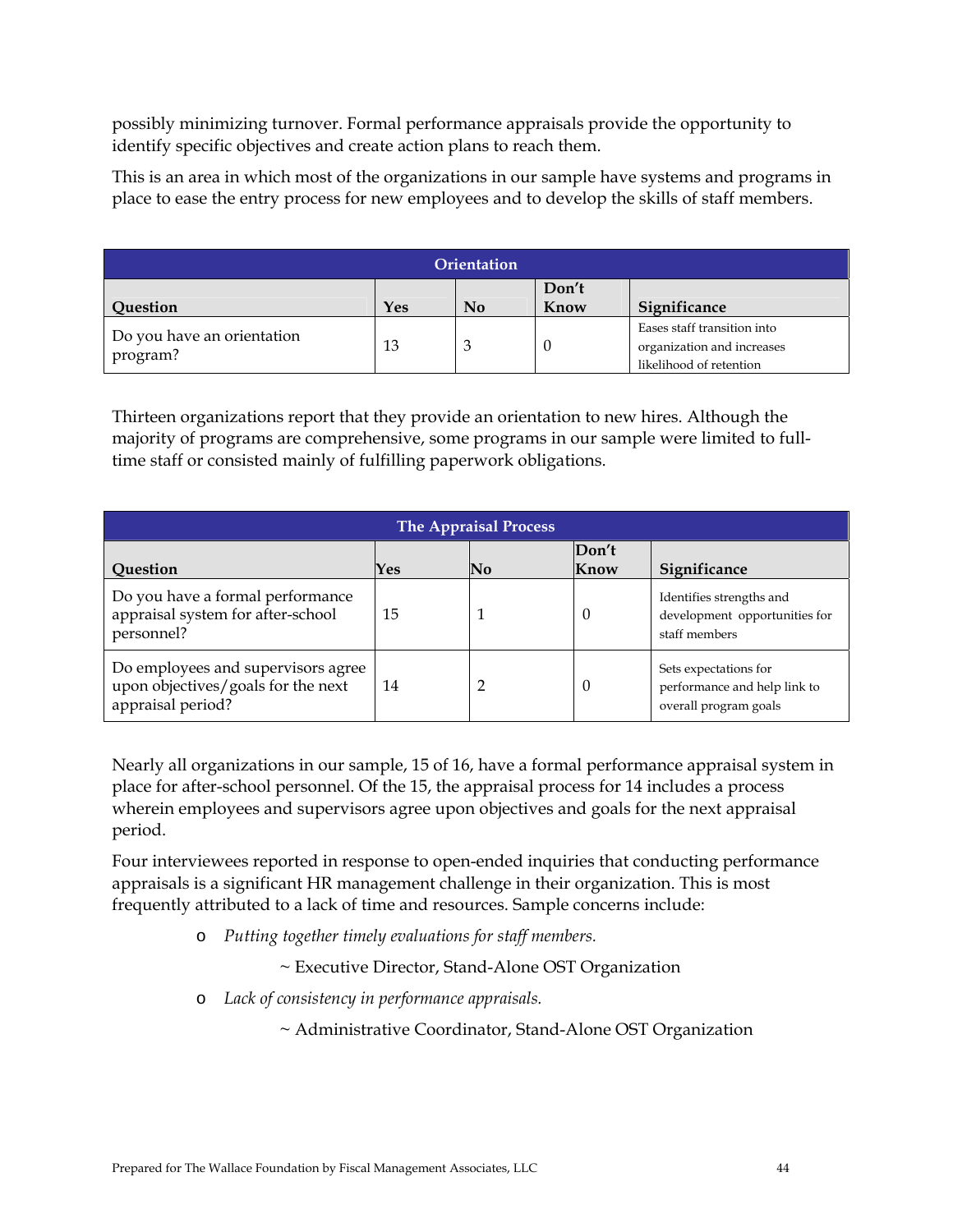| <b>Supervision</b>                                                 |     |    |                             |                                                                                 |  |  |
|--------------------------------------------------------------------|-----|----|-----------------------------|---------------------------------------------------------------------------------|--|--|
| <b>Question</b>                                                    | Yes | No | Don't<br>Know/<br><b>NA</b> | Significance                                                                    |  |  |
| Is there a formal supervisory system<br>for after-school personnel | 13  |    |                             | Helps to ensure staff<br>performance of responsibilities<br>and program quality |  |  |

Thirteen organizations have a formal supervisory system for after-school personnel. Two organizations reported not having a formal system. Even with a formal process in place for supervision, some organizations report specific challenges regarding resources or the nature of supervision within the OST model itself. Specific concerns included:

o *There is not adequate staffing to ensure regular, effective supervision.* 

~ Program Director, Multi-Service Agency

o *Low confidence in most college students' ability to supervise.* 

~ Program Director, Multi-Service Agency

In general, this appears to be a solid area for most of the OST-providing organizations in our sample. This is an expected outcome given the fact that one of the elements of the program quality screener used to select programs into our sample was based on the presence of effective staff supervisory systems for OST personnel. The large number of positive answers to talent management-related questions illustrates the awareness of the OST providers in our study about the important link between talent management and program quality.

# **4. Concern regarding the competitiveness of compensation levels**

Salary and benefits is the largest single budget expense item for most non-profit organizations, and OST programs are no exception. On average, payroll related expenses represented nearly 70% for the organizations in our study for which data was available. Successful organizations take steps to ensure their compensation and benefits programs are competitive within the relevant labor market, satisfy regulatory requirements, and reward employees appropriately. Organizations which take a proactive approach in developing a compensation strategy, and ensure that practices and procedures comply with regulations governing pay and benefits administration, maximize their chances of attracting and retaining the best qualified and most appropriate staff members.

The organizations in our study are well aware of their limited resources and often express concerns about their ability to pay competitive salaries to current and potential employees. Nonetheless, they feel extremely limited in their ability to proactively manage this area.

## *Compensation: Challenges*

In the unprompted portion of our interviews, representatives of ten organizations cited adequately and fairly compensating employees as a major challenge. Cash flow and funding constraints are common obstacles. Oftentimes, raises are linked to government contracts and are given only when the contract allows for it. This is not inherent to OST providers, but rather of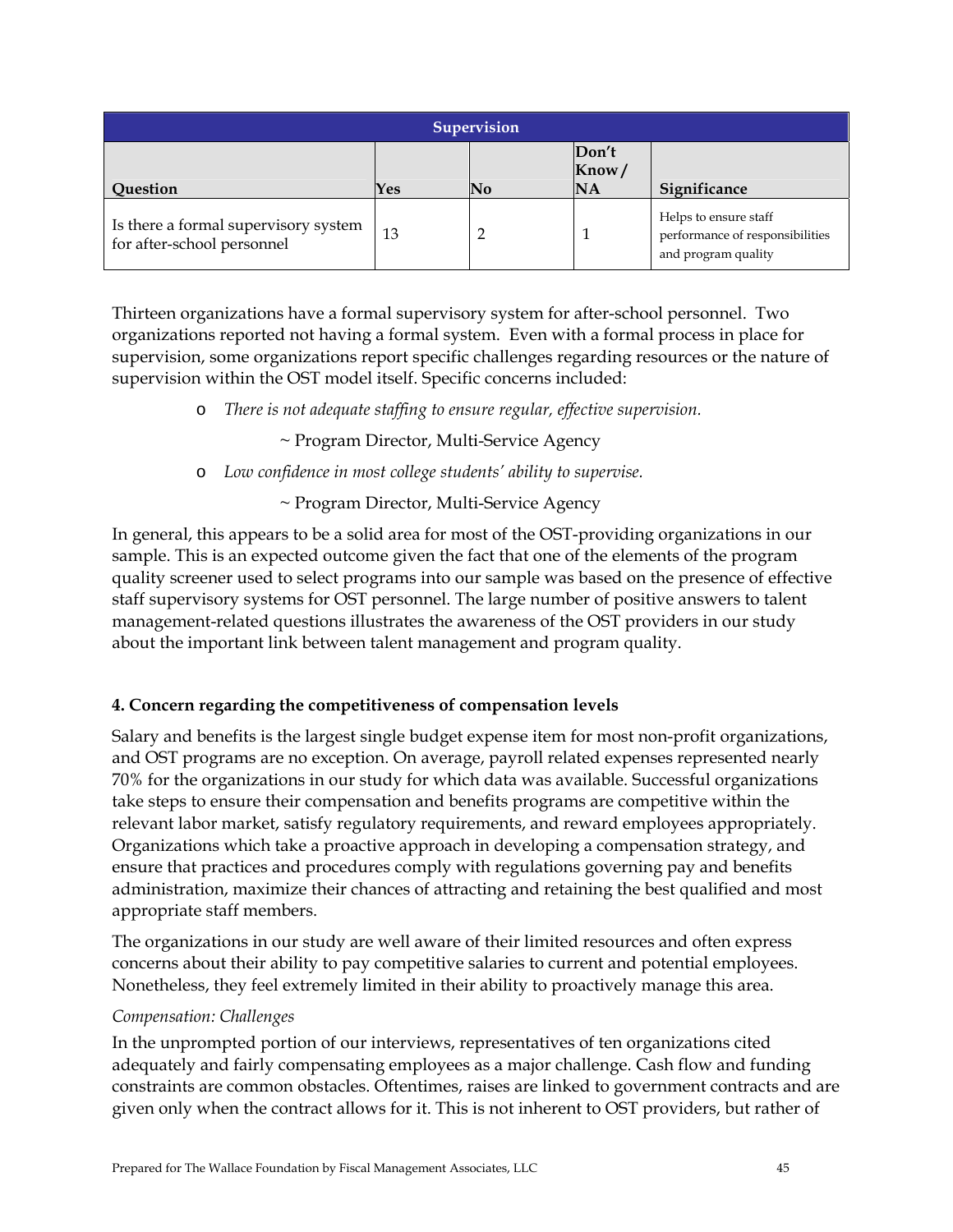organizations that are heavily government funded, with little unrestricted operating revenue to supplement salaries and raises when appropriate. Organizations with multiple contracts are prone to exhibit salary disparity across programs. A contract funding one position may include a salary increase but another contract funding a similar position may not. Specific challenges cited include:

- o *Salaries are non-competitive; raises are given in January but are not funded until April.* 
	- ~ Director of Human Resources, Multi-Service Agency
- o *Increases controlled by government contract*

~ Executive Director, Multi-Service Agency

o *Pay is the biggest issue for program and assistant directors.* 

~ Director of Human Resources, Multi-Service Agency

- o *Competitiveness of compensation* 
	- ~ Executive Director, Multi-Service Agency
- o *Paying adequate salary*

~ Executive Director, Multi-Service Agency

o *The organization seems to be at the bottom of the range of pay offered by similar organizations.* 

~ Director of Finance, Multi-Service Agency

| <b>Determining Compensation</b>                                                                                                                    |          |              |       |                                                        |  |  |
|----------------------------------------------------------------------------------------------------------------------------------------------------|----------|--------------|-------|--------------------------------------------------------|--|--|
|                                                                                                                                                    |          |              | Don't |                                                        |  |  |
| <b>Ouestion</b>                                                                                                                                    | Annually | <b>Never</b> | Know  | Significance                                           |  |  |
| How often is the internal<br>compensation and benefits program<br>reviewed?                                                                        | 13       |              | 2     | Helps set and maintain adequate<br>compensation levels |  |  |
| How do you determine the<br>competitiveness of your pay program?<br><b>Purchase/Participate in Surveys 8</b><br>Scan the Marketplace 6<br>Do not 4 |          |              |       | Helps set and maintain adequate<br>compensation levels |  |  |

At least 13 organizations in our sample review their compensation and benefits program annually, and 12 compare their compensation levels with the broader marketplace using one or more methods, indicating that issues related to compensation are not from lack of awareness.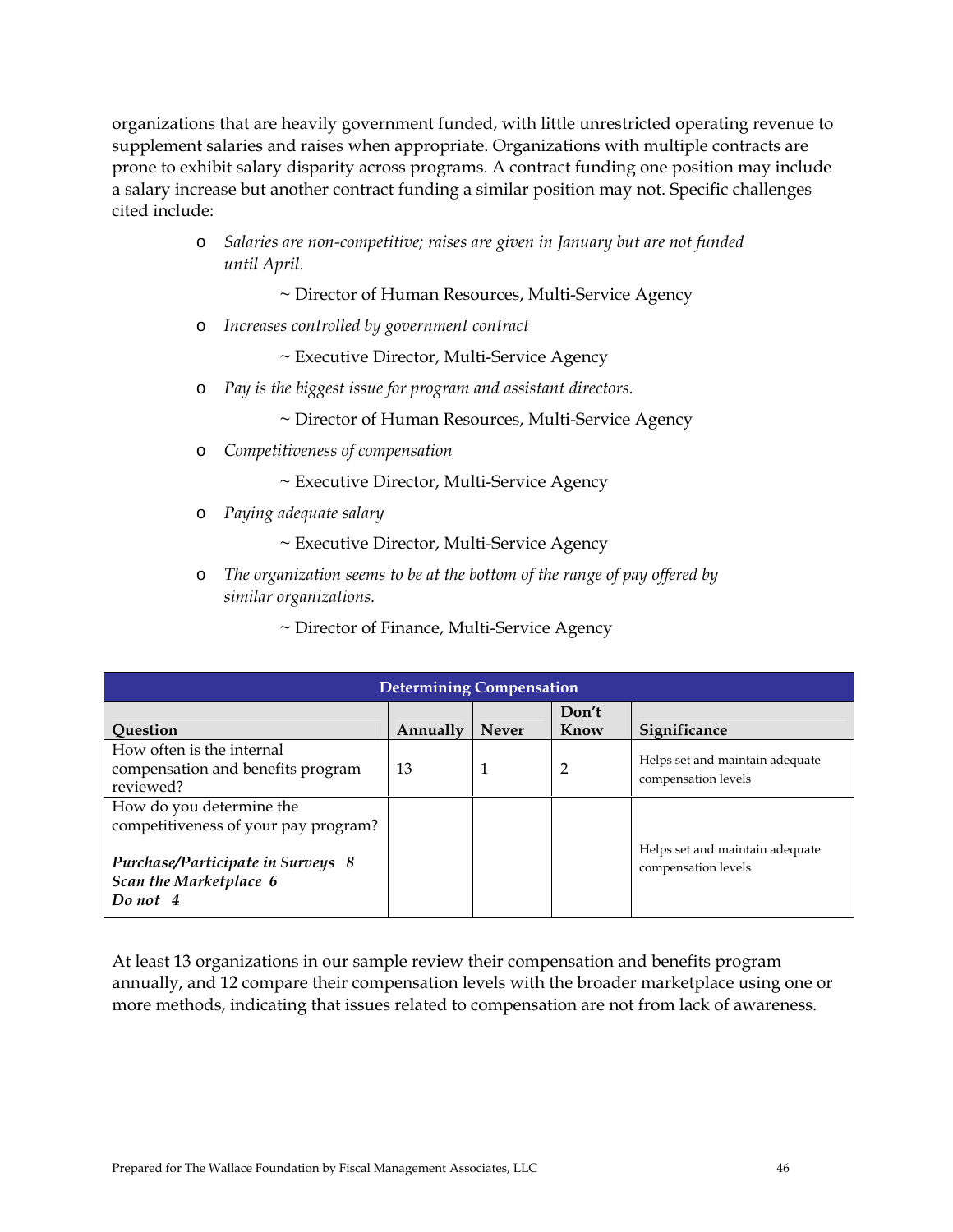|                                      |     |                           | Don't    |                                      |
|--------------------------------------|-----|---------------------------|----------|--------------------------------------|
| Question                             | Yes | $\mathbf{N}$ <sub>0</sub> | Know     | Significance                         |
| Is there a written compensation      |     |                           |          | Helps ensure consistency of          |
| policy?                              | 5   | 11                        | 0        | compensation standards and aid       |
|                                      |     |                           |          | budgeting process                    |
|                                      |     |                           |          | Ensures that staff compensation      |
| Is there a formal pay structure with | 11  | 5                         | $\Omega$ | levels adhere to consistent internal |
| grades and salary ranges?            |     |                           |          | standards regardless of funder       |
|                                      |     |                           |          | specifications                       |

Even in the face of resource constraints that affect compensation levels throughout the organization, some policies and practices can help to (somewhat) mitigate the sting of lowerthan-average pay. Documenting and communicating compensation policies and processes is good practice for a variety of reasons, including governance, budgeting, and the impact on employee morale. By taking the "mystery" out of compensation, employees are less likely to believe they are being treated unfairly, even when resource constraints affect compensation levels across the organization. As only five organizations in our sample report having a written policy on compensation, this is an area which could be developed in many organizations.

Likewise, a formal pay structure with pay grades and ranges can help to ensure that staff compensation levels will be internally consistent, so that, for example, OST staff working on programs funded by different contracts will have comparable pay, even if the contracts themselves use different reimbursement rates. Such a policy, which is in place at most but not all of the organizations in our sample, represents a demonstration to equity on the part of the organization and can help to head off morale problems regarding pay levels.

# **Conclusion**

Our central finding around human resource management is that the majority of organizations in the study lack sufficient resources to move beyond administrative tasks and no-frills processes toward more proactive planning and implementation of strategic HR management systems.

Although larger organizations in the study may have evolved further along the continuum than smaller ones due to the presence of a centralized HR function with processes in place, they too struggle with the sheer volume of work and in many cases a lack of formal training. Smaller organizations depend on a combination of administrative, fiscal or program staff who do the best they can, often while being diverted from their primary job functions.

In several of the cases in our sample, the entire staffing function is delegated to program staff. Although Program Managers have out of necessity developed "on the job experience" in recruiting, they are not a substitute for a skilled recruiter. Furthermore, using staff "out-of-area" to handle HR responsibilities reduces time available for program design, supervision, financial oversight, and long term planning.

Many OST-providing organizations are also not utilizing available tools, such as HRIS software and more sophisticated data management systems to increase administrative efficiencies as well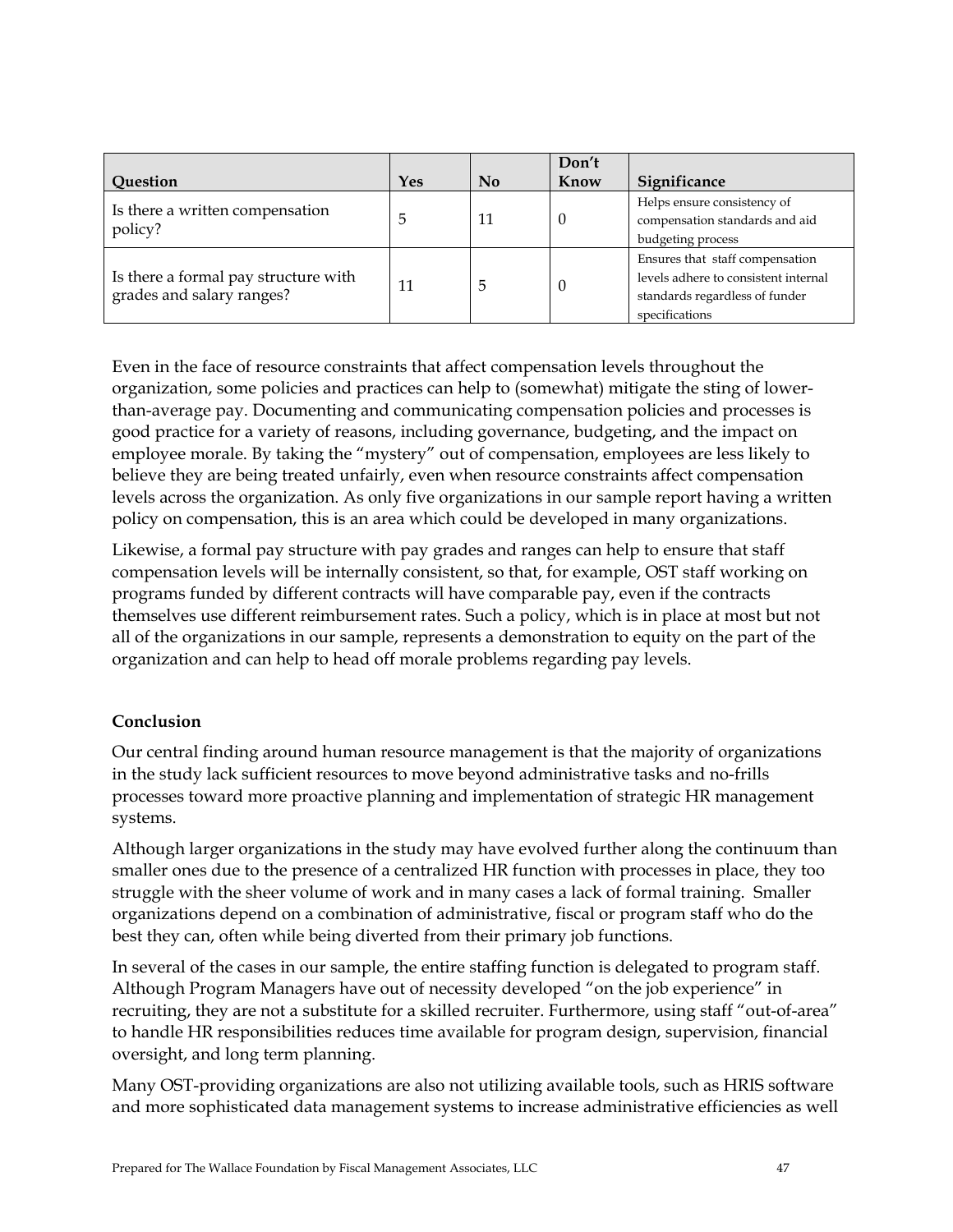as to collect the information necessary for more strategic management of recruiting and other HR functions. Manual record keeping and time reporting consume time that could be better spent on activities that add value to the organization.

Finally, while most are monitoring their salary structure and its relation to the broader labor market, and some have taken some steps to mitigate internal salary inequities, many OSTproviding organizations feel that resource constraints cause their own organizations' salary levels to remain uncompetitive.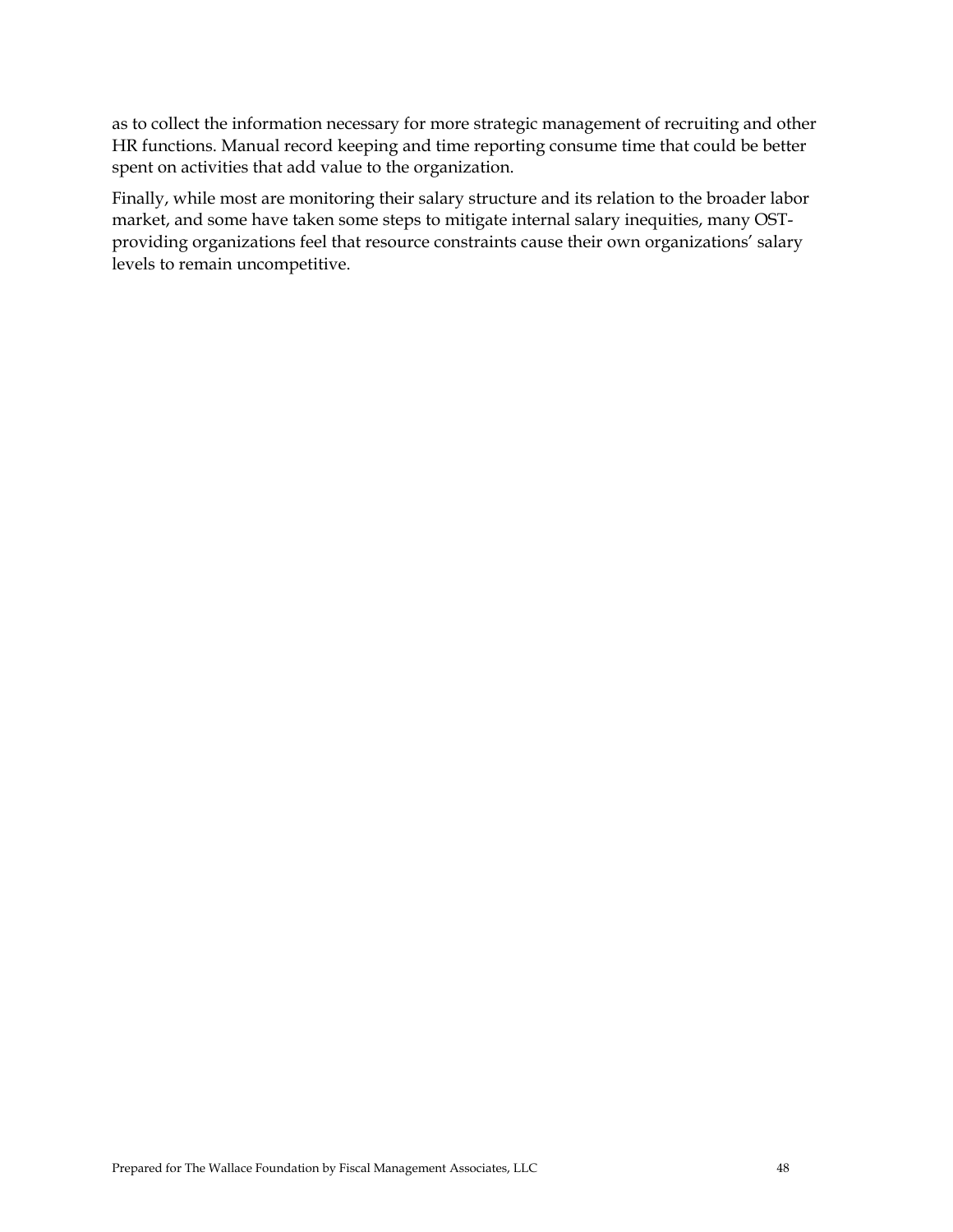# **V. Information Technology**

Information Technology can be defined as computer hardware, software, networks, knowledge management, and the staff and consultant services that support the use of technology systems. In the after-school programs evaluated in this study, IT supports the management and administration of the organization and, in some cases, also forms the basis of certain program activities. For some participating youth, the after-school program is the only place where access to the Internet and other technology resources is readily available.<sup>21</sup> Strategic planning, investment, implementation, and management in the area of Information Technology is therefore critical to ensuring the continued effectiveness of both administrative as well as program-related activities.

In order to assess an organization's ability to effectively manage its IT infrastructure, we asked questions regarding the efficiency and effectiveness of IT systems and data management, levels of investment in the IT function, the ability to respond quickly and effectively to IT problems, and the extent to which staff members receive appropriate IT training.

Key findings from our study, which are detailed in the following sections, include:

- 1. Adequate capacity to provide for basic organizational IT needs, including access
- 2. Lack of resources for infrastructure and training
- 3. Lack of sufficient strategic and long-term planning around the IT function
- 4. Limited ability to use IT to streamline internal data collection and external government reporting processes

# **1. Adequate capacity to provide for basic organizational IT needs, including access**

In a contemporary organization, adequate information technology is simply essential for carrying out day-to-day responsibilities. Providing networked systems, maintaining the functionality of those systems, and ensuring that staff members have access to the systems that they need are all critical components of an adequate IT infrastructure. In general, the organizations in our study are capable of providing IT support that meets basic requirements for access and communication.

-

<sup>21</sup> See Coca, Vanessa, and Elaine M. Allensworth, "Trends in Access to Computing Technology and Its Use in Chicago Public Schools, 2001-2005." Consortium on Chicago School Research at the University of Chicago, November 2007.

http://eric.ed.gov/ERICDocs/data/ericdocs2sql/content\_storage\_01/0000019b/80/3a/ed/82.pdf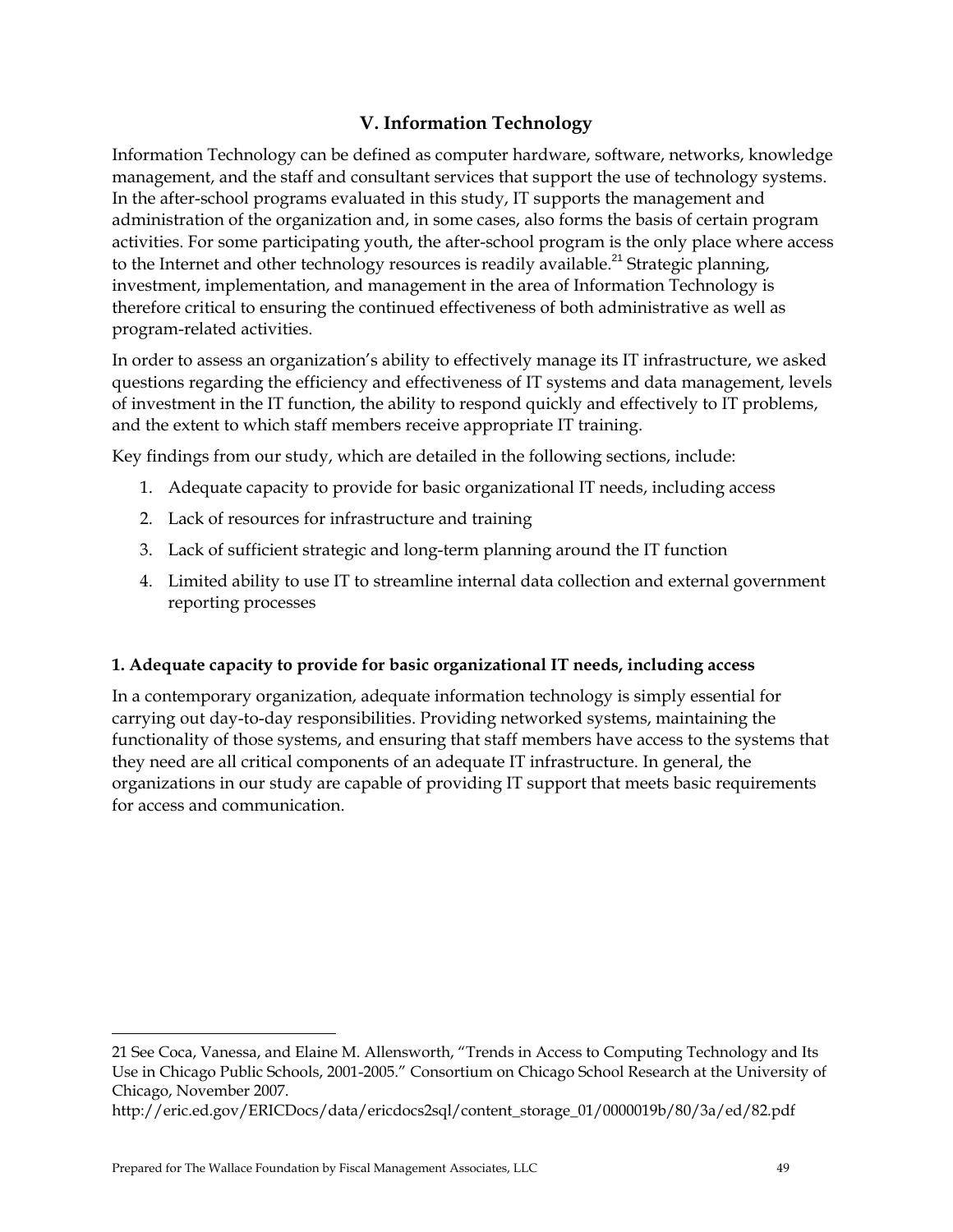| <b>IT Integration and Access</b>                                  |     |          |                                                                        |  |  |
|-------------------------------------------------------------------|-----|----------|------------------------------------------------------------------------|--|--|
| Question                                                          | Yes | No       | Significance                                                           |  |  |
| Are the IT functions<br>networked?                                | 14  | 2        | Enhances access to and storage of data                                 |  |  |
| Do all the staff who need it have<br>access to email?             | 15  | 1        | Promotes ease of communication                                         |  |  |
| Do the staff who need it have<br>access to basic office software? | 16  | $\theta$ | Supports productivity of both<br>administrative and programmatic staff |  |  |

With a few exceptions, the organizations evaluated do provide staff with access to necessary software systems and maintain a level of IT centralization. Only two organizations indicate that the IT functions are not networked and only one organization fails to provide email access to every staff member who needs it. All 16 organizations indicate that staff has access to basic office software.

| <b>IT Maintenance and Support</b>     |                  |              |                                  |  |  |
|---------------------------------------|------------------|--------------|----------------------------------|--|--|
| Question                              | Rarely/<br>never | <b>Other</b> | Significance                     |  |  |
| How often does the system go<br>down? | 14               |              | Indicates basic system integrity |  |  |

In addition to being available to trouble-shoot minor day-to-day issues, IT staff is also charged with maintaining the integrity of the network systems. Data indicate that the IT staff and consultants working for these organizations are largely successful in minimizing network downtime. When asked how much network downtime there is, nearly every organization indicates that the network either "never" or "rarely" goes down.

# **2. Lack of resources for infrastructure and training**

Maximizing the impact of Information Technology on administrative and programmatic functions requires a significant investment. Answers to questions regarding the IT function indicate that, beyond a level of basic functionality, many of the organizations in our sample feel that they are not able to invest adequate resources to meet technology needs. Six organizations cite the need for capital to either update equipment or provide more computers for staff and/or program participant use. Additionally, when asked about challenges faced in the area of IT, organization staff cited a need for:

> o *The capacity to assess software needs and provide training to staff in the IT area.*

> > ~ Executive Director, Stand-Alone OST Organization

o *More resources to be able to update technology equipment.* 

~ Director of Finance, Multi-Service Agency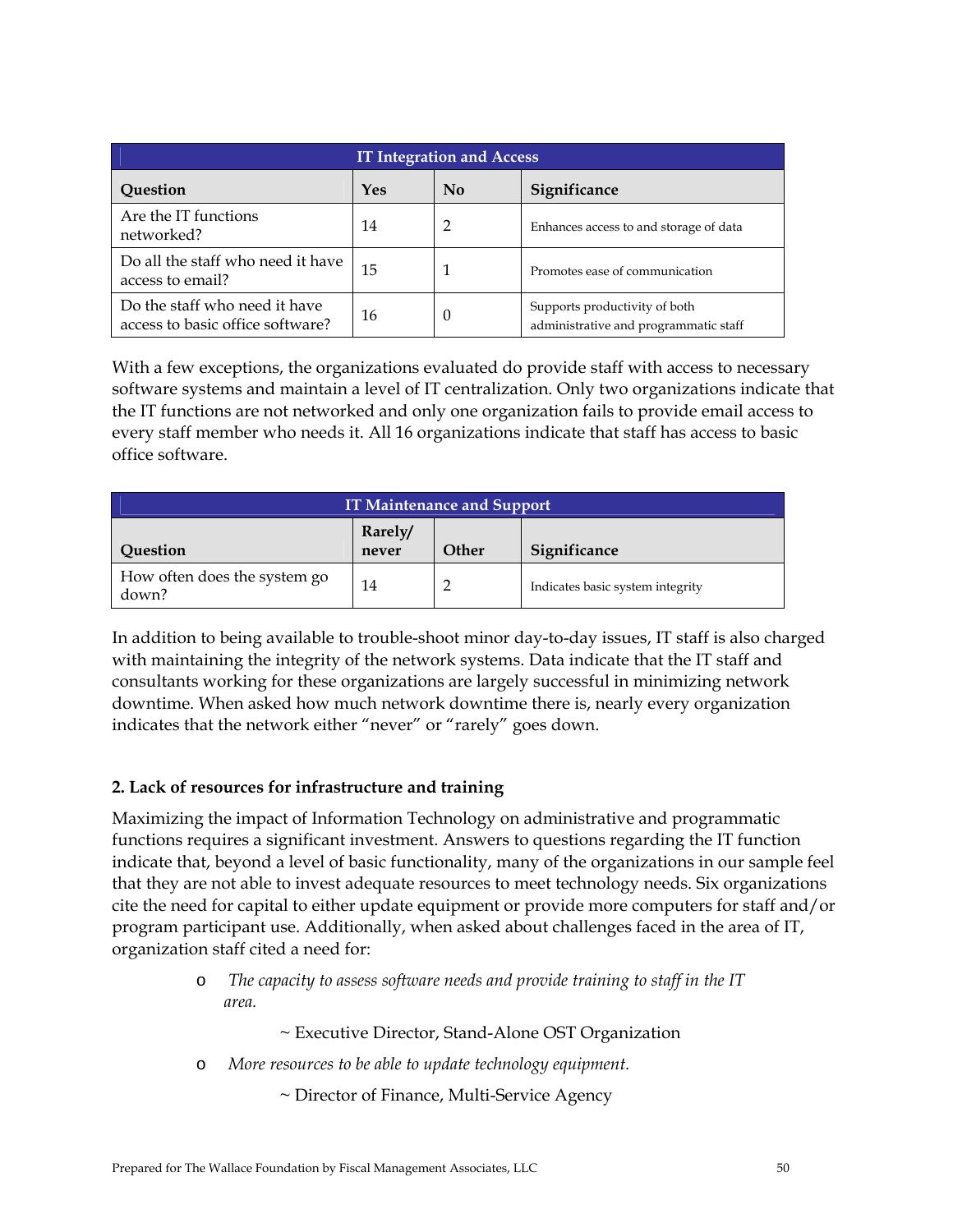o *An onsite staff person dedicated to IT.* 

~ Executive Director, Stand-Alone OST Organization

o *A topographical analysis and an IT strategic plan.* 

~Executive Director, Multi-Service Agency

o *The ability to ensure that we are adopting state-of-the-art technology and integrating it into both administrative and programmatic functions.* 

~ Executive Director, Stand-Alone OST Organization

## *IT Staffing*

An organization's ability to operate effectively is dependent upon properly supported technology systems. Effective IT operations can be measured by an organization's ability to quickly respond to and resolve user requests.

When asked about the adequacy of staffing levels for IT functions, staff stated:

o *With only three IT staff for 19 sites, it is a challenge to respond to requests and problems.* 

~ Director of IT, Multi-Service Agency

o *It is hard to plan and move the agency to the next level when so much [IT staff] time is spent trouble-shooting.* 

~ Director of IT, Multi-Service Agency

o *Lack of funding [for IT] results in a lack of staff resources.* 

~ Director of Finance & Administration, Stand-Alone OST Organization

o *IT services are fine at the main site but offsite locations do not get adequate help.* 

~ Program Manager, Multi-Service Organization

Data collected indicates that a number of the organizations are understaffed in the IT area. During the interview process, seven of the organizations cited the need for additional staff resources devoted to this function. Several organizations have no trained IT staff whatsoever even on a part-time basis. Staff charged with managing the IT functions for the organizations include:

- o *Part-time office manager*
- o *Part-time volunteer*
- o *Two part-time work-study students overseen by the CFO*

| <b>IT Maintenance and Support</b> |  |              |                                                                             |  |
|-----------------------------------|--|--------------|-----------------------------------------------------------------------------|--|
| Yes<br>No<br>Question             |  | Significance |                                                                             |  |
| Is there a helpdesk?              |  |              | Indicates existence of a system to manage IT<br>problems in a timely manner |  |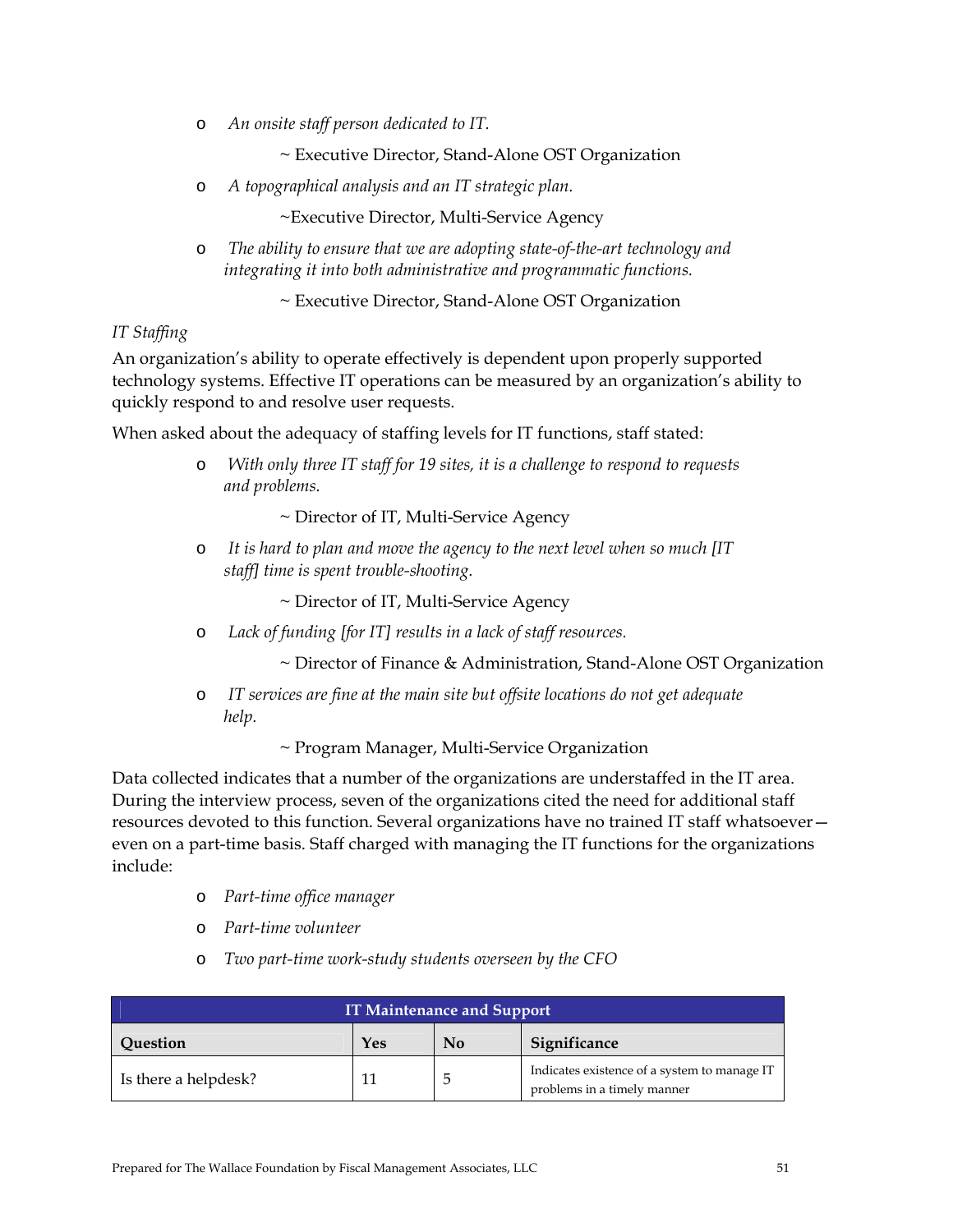Five of the 16 organizations indicate that there is no "helpdesk" function—i.e., an IT staff person who can be directly contacted to trouble-shoot technology problems in a timely manner. Organizations without a helpdesk function state that they often rely on IT consultants who may take several days or in some cases weeks to resolve problems.

## *IT Training*

Maximizing the impact of IT resources depends not only on acquiring and implementing necessary systems, but also on staff receiving appropriate training in the use of those systems. Training in software and other IT applications can lead to the more efficient and effective use of technology by organization staff. Professional development for IT staff is especially crucial as the IT field is one in which advances in knowledge occur at a very fast pace.

When asked to describe the most significant challenges in the IT area, staff of six of the organizations mentioned the issue of training in IT. Responses included:

- o *We need the capacity to provide training for staff in the IT area.* 
	- ~ Executive Director, Stand-Alone OST Organization
- o *Site location training needs are chronic due to staff turnover.* 
	- ~ Director of IT, Multi-Service Agency

Cross-organization data also indicated that IT training needs are not being fully met in many organizations.

| <b>IT Training</b>                                                                             |     |                |            |             |                                                                                                                 |
|------------------------------------------------------------------------------------------------|-----|----------------|------------|-------------|-----------------------------------------------------------------------------------------------------------------|
| Question                                                                                       | A11 | Most           | <b>Few</b> | <b>None</b> | Significance                                                                                                    |
| How many staff have<br>received formal training in<br>software used by the<br>organization?    | 2   | 7              | 4          | 3           | Indicates level of expertise among<br>users of the organizations IT systems                                     |
| How many IT staff have<br>received formal training in<br>software used by the<br>organization? | 5   | $\overline{4}$ | 1          | 6           | Indicates ability of IT staff to<br>troubleshoot issues related to the<br>software used by organization's staff |

When discussing the level of training staff have received in IT, only two of the 16 organizations indicate that all staff have received formal training. Only five organizations indicate that all members of their IT staff have received formal training in their organization's software. Without IT staff who are capable of diagnosing and resolving software-related issues, organizations are often forced to turn to the software providers themselves for help, which generally slows solution time and decreases productivity in the interim.

# **3. Lack of sufficient strategic and long-term planning around the IT function**

An Information Technology system that both meets current needs and grows in tandem with those needs can enhance organizational outcomes. Proactive management of an organization's Information Technology needs requires a significant investment, and a defined plan—be it a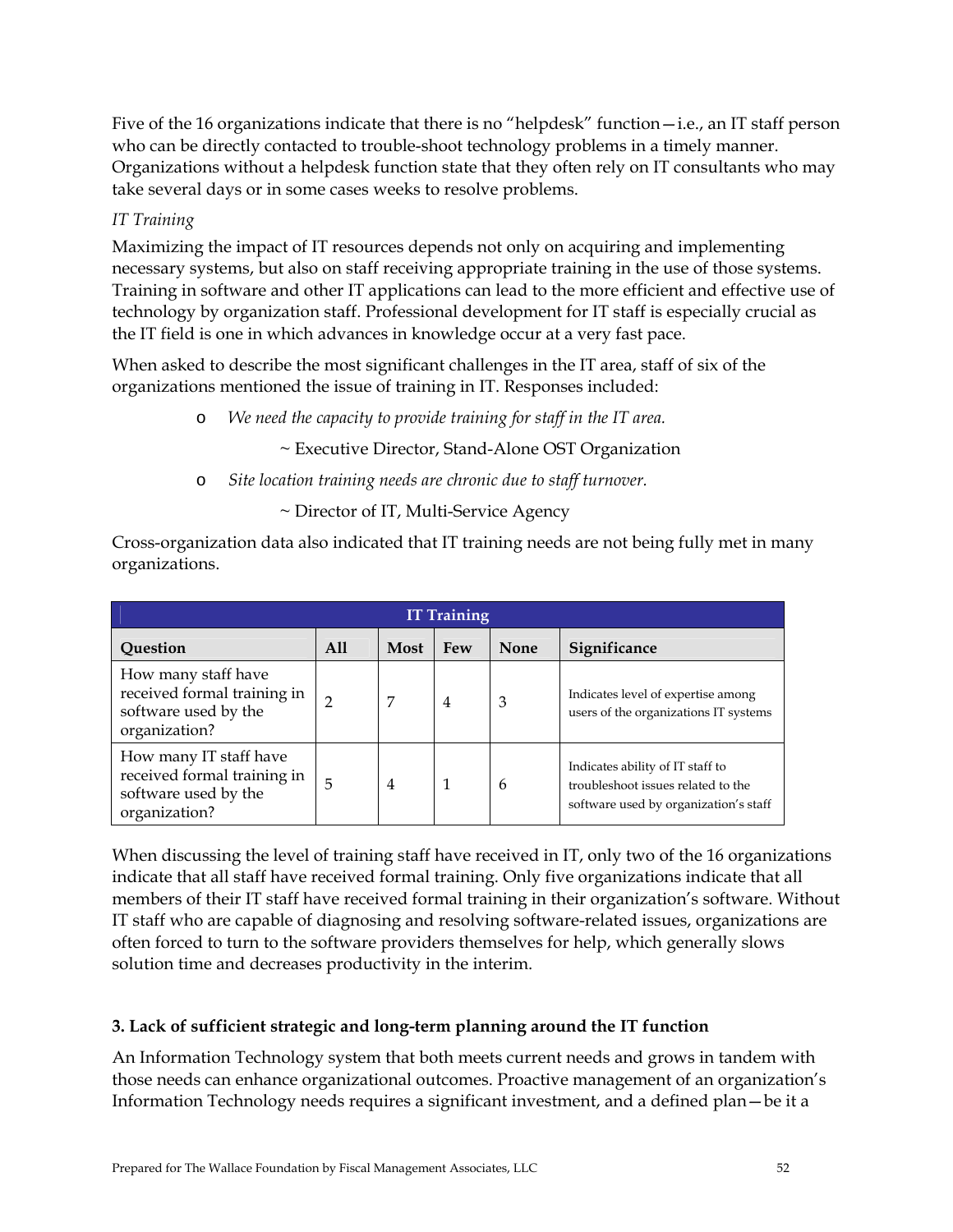budget or a strategic plan—which assists organizations in building a strong IT function. Budgeting and planning around the IT function can allow an organization to understand what technology will best support administrative and program outcomes and to focus on targeting fundraising and resource allocation efforts on providing that technology.

Data from our sample indicates that the organizations may not be devoting enough resources to proactive *planning* around the IT function.

| <b>IT Maintenance and Support</b>                      |     |    |                                                                                    |  |
|--------------------------------------------------------|-----|----|------------------------------------------------------------------------------------|--|
| Question                                               | Yes | No | Significance                                                                       |  |
| Are there regularly scheduled<br>software assessments? | 7   |    | Indicates proactive planning for software<br>needs                                 |  |
| Are there regularly scheduled<br>software upgrades?    | q   |    | Indicates organization is keeping pace with<br>advancements in software technology |  |

In order to ensure that IT systems will continue to keep pace with changing technologies as well as organizational needs, IT staff and consultants should proactively assess the need for and implement technology improvements on a continuous basis. However, nine of the organizations indicate that no regularly scheduled software assessments occur. Seven indicate that there are no regularly scheduled software upgrades.

| <b>IT Planning and Investment</b>                             |     |                  |                                                                                                                 |  |
|---------------------------------------------------------------|-----|------------------|-----------------------------------------------------------------------------------------------------------------|--|
| Question                                                      | Yes | No/Don't<br>Know | Significance                                                                                                    |  |
| Does the organization have a<br>budget for the IT department? | 10  | 6                | Indicates existence of overall planning for<br>IT function                                                      |  |
| Does the organization have a<br>budget for IT capital needs?  | 7   | 9                | Indicates that resources are being set aside<br>for IT hardware and software needs                              |  |
| Is there an IT strategic plan?                                | 5   | 11               | Indicates that organization is assessing IT<br>needs and allocating sufficient resources to<br>meet those needs |  |

When asked how much is budgeted for IT on an annual basis, six of the 16 respondents were either unable to answer the question or responded that there is no specified budget for IT. Only seven of the organizations have a capital budget designated for IT needs. Most tellingly, only five organizations indicate that there is an overall IT strategic plan in place.

These responses suggest that, for many (perhaps most) organizations, information technology management is a largely reactive process, devoted primarily to maintaining system access and a basic level of functionality but far less focused on long-term planning on how to fully *maximize* the contribution of IT to the organization's long-term goals.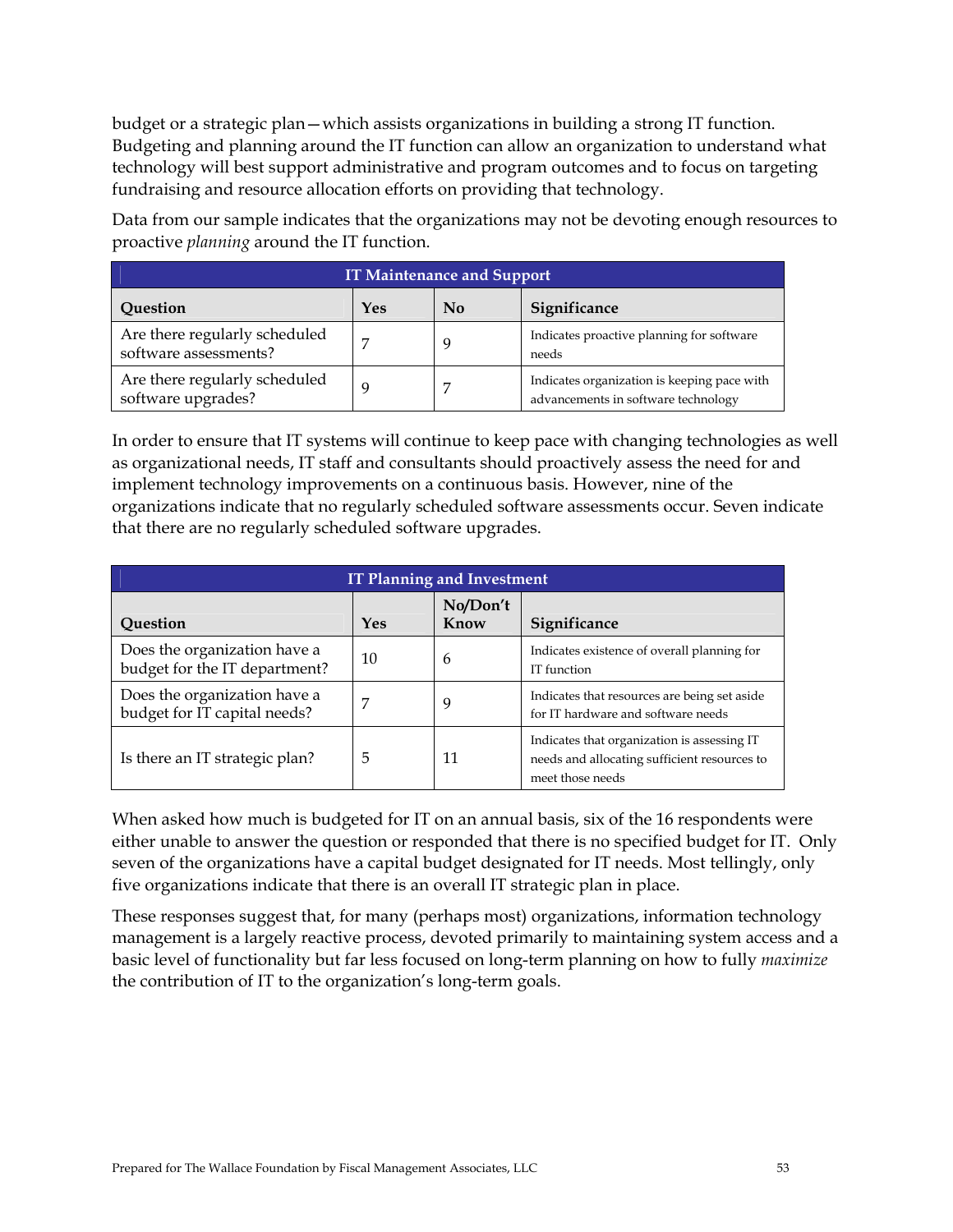# **4. Limited ability to use IT to streamline internal data collection and external government reporting processes**

Integrated centralized systems best serve an organization's administrative and programmatic goals and can be helpful in ensuring the efficiency and effectiveness of IT systems and data management. In particular, a centralized program database is essential to tracking program data and can help to streamline the process of providing funders with required information on program performance. Tracking program data internally on a centralized database may also assist an organization in maximizing the services it is able to offer to its clients.

| <b>Centralized Program Database</b>                                                                                         |     |                  |                                                                                    |  |
|-----------------------------------------------------------------------------------------------------------------------------|-----|------------------|------------------------------------------------------------------------------------|--|
| Question                                                                                                                    | Yes | No/Don't<br>know | Significance                                                                       |  |
| Is there a program database for<br>after-school programs?                                                                   | 12  | 4                | Assists in tracking and reporting of<br>program data                               |  |
| If yes, is the database<br>centralized for multiple<br>sites and/or programs<br>with data consolidated<br>for all programs? | 7   | 5                | Assists in tracking and reporting of<br>program data on an organization-wide level |  |

## *Internal Data Collection*

Data indicated that the majority of organizations are not employing a centralized client tracking database. Four indicate that they have no database to track data on after-school program participants. Of the 12 organizations that do maintain an after-school program database, only seven indicate that the database centralizes information for multiple sites and/or programs and has the capacity to provide organization-wide consolidated data. This limits the organizations' ability to take a "big picture" view of their client base and the programs and services being accessed, which in turn limits their capacity to perform truly strategic and data-driven program planning across the organization as a whole.

## *External Reporting Processes*

Some government agencies that fund after-school programs require organizations to report program data electronically. The New York City Department of Youth and Community Development employs a program-tracking database called OST Online. The Chicago Department of Children and Youth Services is in the process of bringing a similar system online. Called Youthservices.net, this system will also track after-school program data.

To the extent that an organization's internal database can be integrated with funder-required electronic reporting systems, the reporting process can be streamlined. However, anecdotal evidence suggests that the organizations evaluated in this study find integrating in-house systems with public databases to be a challenging task.

When asked to describe their own internal databases and how they may or may not connect with various government databases, staff stated: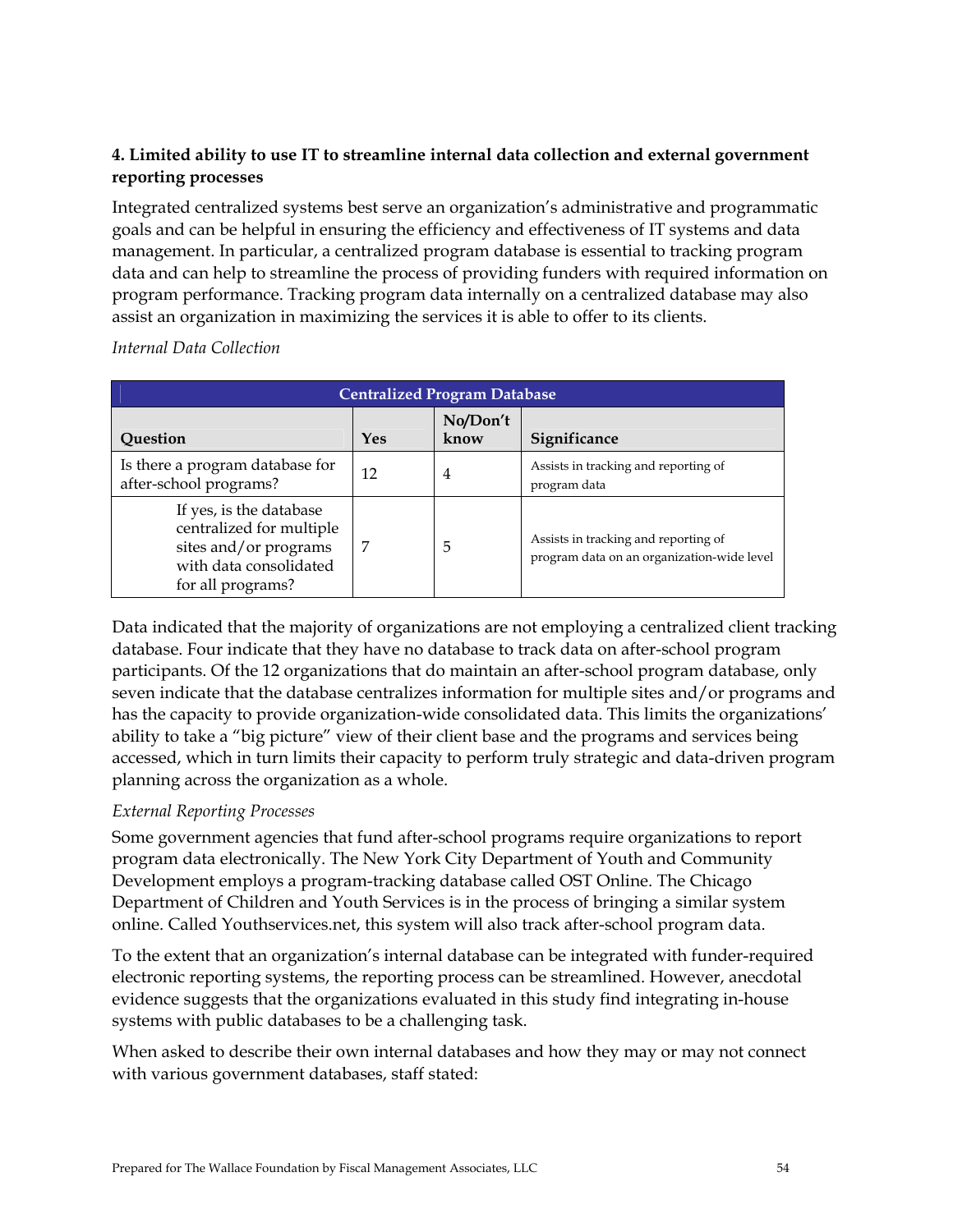- o *Depending on the school system, IT systems can be a problem especially when replicating data input into different databases for different government agencies.* 
	- ~ Director of Finance and Operations, Multi-Service Agency
- o *Offsite locations do not have the computers/technology they need to be recording and transferring program data.*

~ Program Manager, Multi-Service Agency

o *Databases required for outside funders/compliance often require IT support that the organization cannot provide internally.* 

~ Executive Director, Multi-Service Agency

In further elaborating the last comment, our respondent explained that problems with the outside funder's program-reporting database had to be "troubleshot" by the program manager or staff member using the system, as their own IT staff were unable to provide support with outside systems. As a result, much program staff time was being diverted to this sort of technological challenge.

#### **Conclusion**

The successful employment of technology can improve organizational performance and help sustain mission-related outcomes. However, the data we collected indicates that—for many of the organizations in our study—adequate resources may not be available to support the full range of Information Technology needs. Nearly all the organizations maintain networked systems and provide staff with access to basic software applications. However, many organizations suffer from a lack of capital to invest in IT, less than optimal staffing in the IT department, insufficient professional development and training in IT, and a lack of a centralized program database.

Additionally, organizations demonstrate limited ability to plan strategically around the IT function, use technology to streamline reporting to funders, and regularly assess and update technology systems. Given resource limitations, the organizations do not appear to have the capacity to both maintain current system functionality and at the same time plan strategically around how to best maximize the impact of technology. A continued reliance on a reactive rather than proactive IT function may not only prevent the organizations from keeping pace with the changing technology environment and funder requirements, but also stymie efforts to use technology to enhance mission-related outcomes.

In order to maximize the use of available IT systems and put technology to work in supporting program goals, more resources should be devoted to building organizational capacity in Information Technology management, with a particular focus on building capacity for proactive planning and attention to the strategic role of IT in supporting an organization's development.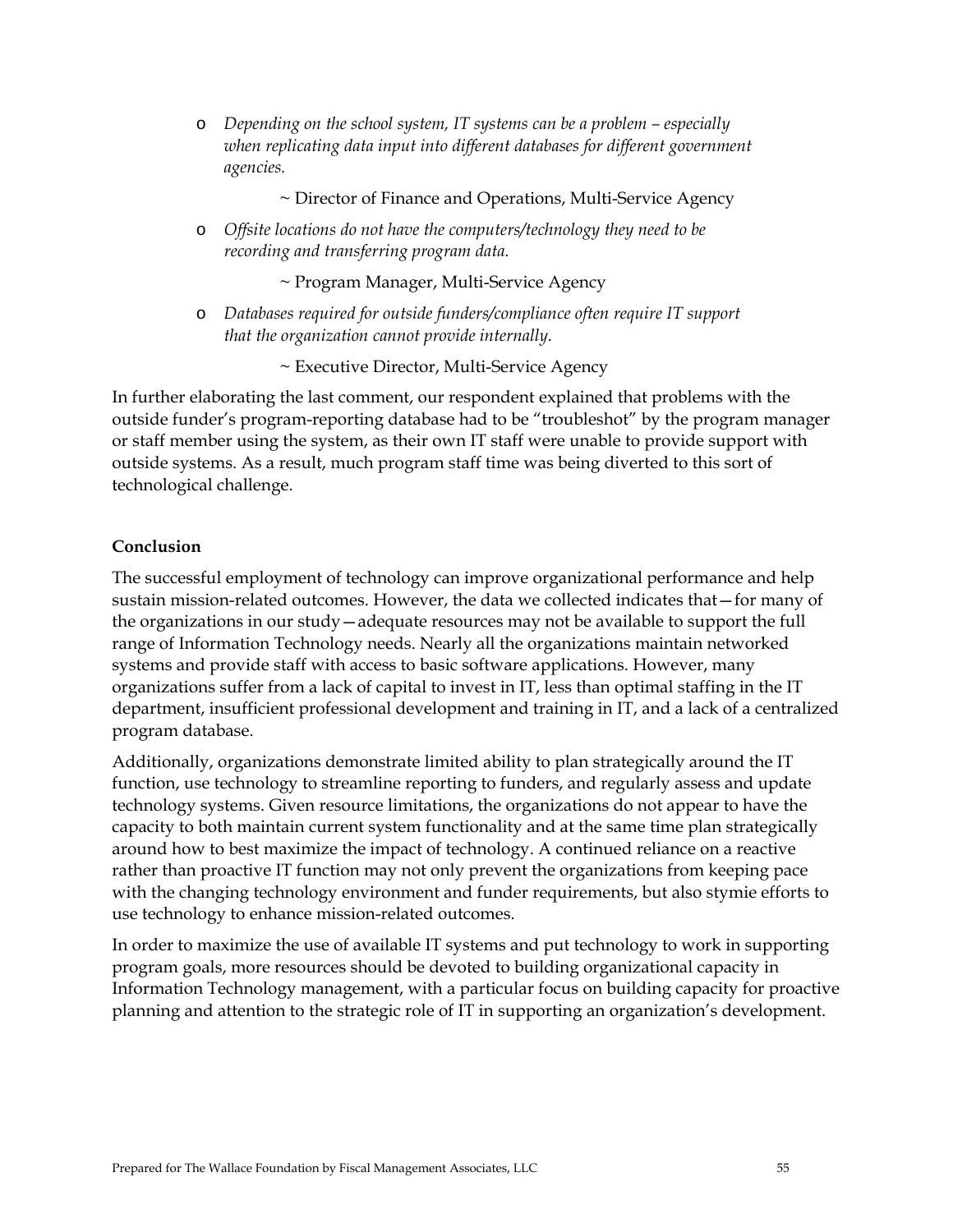# **VI. Facilities Management**

The provision and maintenance of adequate physical space for program activities is a critical issue for after-school programs. The amount and quality of space available is an important determinant of the number of children an organization is able to serve as well as the quality of the programming provided.

An in-depth review of facilities management was out of the scope of this study; however, we did collect observational and anecdotal data on facilities management while onsite at programs. We asked questions regarding the extent to which organizations control their own facilities management, their capacity to plan for future facilities needs, and their ability to provide for safe and secure facilities to house their after-school programs.

Key findings from our study, which are detailed in the following sections, include:

- 1. Space limitations are a challenge.
- 2. Providing adequate maintenance—including ensuring the security, safety, and cleanliness of program facilities—is a challenge.

## **1. Space limitations are a challenge.**

The provision of successful after-school programs is in part dependent on the availability of physical space for program activities. Programs cannot fully meet the needs of the communities they serve if space constraints limit the number of program participants.

Our data indicates that providing adequate space is a challenge for many organizations.

| <b>Adequacy of Program Space</b>                                         |     |          |                                           |  |
|--------------------------------------------------------------------------|-----|----------|-------------------------------------------|--|
| Ouestion                                                                 | Yes | $\bf No$ | Significance                              |  |
| Is the space adequate for the<br>number of participants being<br>served? | q   |          | Indicates whether space constraints exist |  |

Representatives of seven organizations indicate that the space shortages are a concern for the programs currently operating, indicating the possibility of a *physical* limitation to any program development or expansion.

Additionally, during conversations regarding overall facilities challenges, leaders in several organizations stated that providing adequate space for programs is an ongoing issue. According to discussions with staff members:

> o *More space would help cut down the waiting list to get into the after-school programs.*

> > ~ Executive Director, Multi-Service Agency

o *Programs are bursting at the seams in terms of space.* 

~ Program Manager, Stand-Alone OST Organization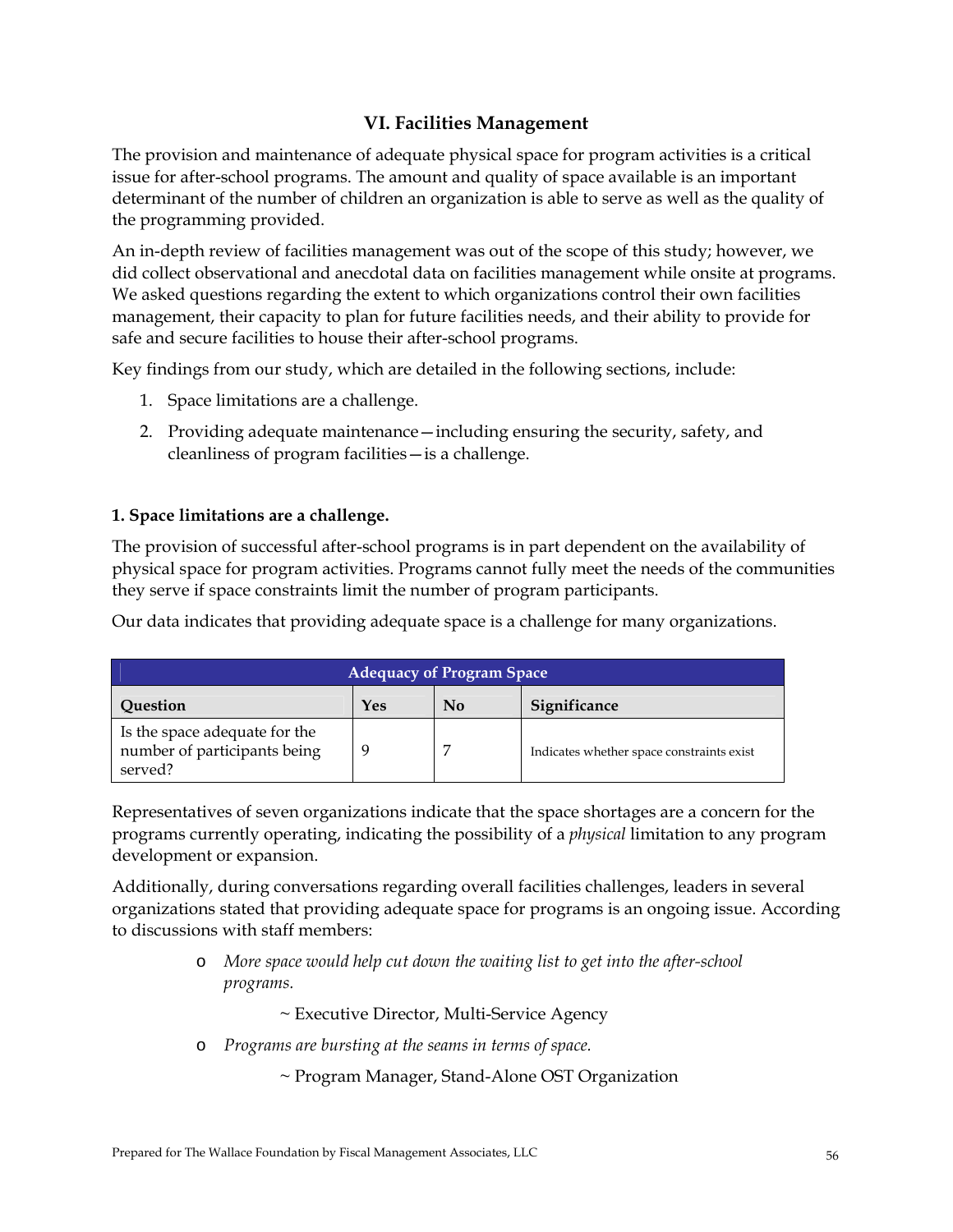o *Space is too small.* 

## ~ Program Manager, Stand-Alone OST Organization

Lack of space for non program-related activities is also a concern. Two organizations cited a need for space to house administrative staff and two others mentioned a need for additional storage space for supplies and equipment.

# **2. Providing adequate maintenance—including ensuring the security, safety, and cleanliness of program facilities—is a challenge.**

#### *Maintenance*

Ensuring that facilities are safe, secure, clean, comfortable, and in good repair is critical to the quality of after-school programs. The degree of control an organization has over its space is an important factor in the ability of the organization to ensure adequate maintenance of program facilities.

| <b>Facilities Ownership</b>                                                    |     |      |         |                                        |
|--------------------------------------------------------------------------------|-----|------|---------|----------------------------------------|
| Question                                                                       | Own | Rent | In-kind | Significance                           |
| Does the organization<br>rent, own, or receive in-<br>kind space for programs? |     | h    | 4       | Indicates degree of control over space |

Data indicates that each of the 16 organizations operates after-school programs in multiple locations. Some organizations operate programs in space owned by the organization, others use "in-kind" facilities provided by public schools, and others in rented facilities. (At least one organization has a mix of more than one of these arrangements at various program sites.) Of the organizations in our sample, only seven own some or all of their program space.

For those organizations that operate programs in rented or donated space, lack of control over the maintenance of the facilities is an important issue. Staff state:

> o *It is a challenge to run programs in public schools that are not well maintained.*

> > ~ Program Manager, Stand-Alone OST Organization

- o *The facilities department is dealing with issues that are in many cases beyond their control.* 
	- ~ Program Manager, Multi-Service Agency
- o *Maintenance is an issue because the main building and outdoor recreation areas are maintained by the Parks Department and it can be frustrating to try and get them to fix things.*

~ Program Director, Stand-Alone OST Organization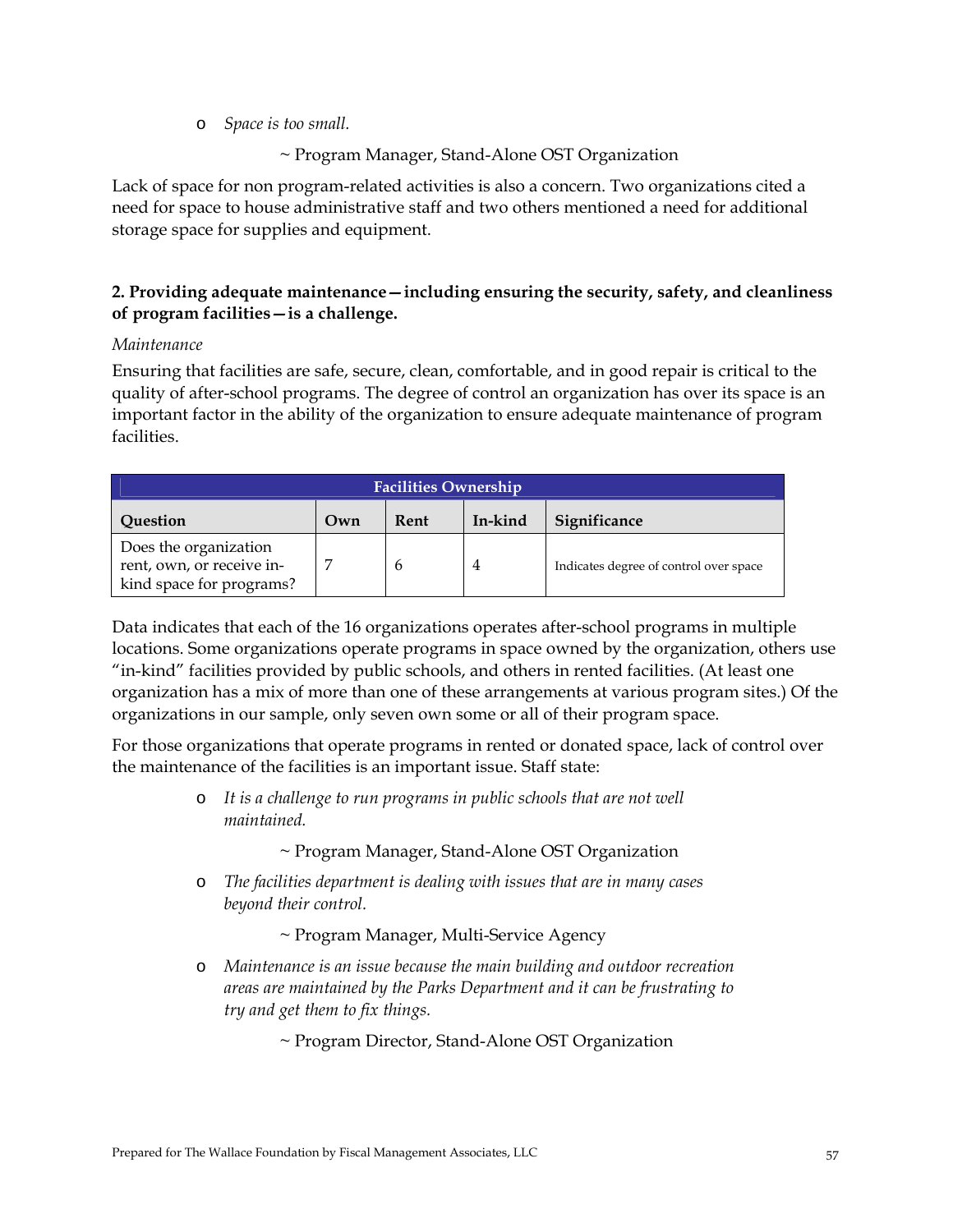For organizations that operate programs in spaces they own, maintenance can still be a challenge. Several organizations own aging buildings that are difficult to configure to modern program needs and keep maintained. Our interviewees stated:

o *Keeping aging facilities up to date is a challenge.* 

~ Director of Facilities Management, Multi-Service Agency

o *Building was built for another time and it is difficult to reconfigure the space to meet program needs.* 

~ Executive Director, Multi-Service Agency

o *Funding for infrastructure repair is scarce.* 

~ Executive Director, Multi-Service Agency

Resource constraints obviously cause and compound many of these difficulties. One organization which provides programs both in facilities owned by the organization itself and in free public school space noted that government contracts do not provide additional reimbursement for the services provided in the organization's own locations, despite the higher occupancy costs associated with those programs.

#### *Security, Safety, and Cleanliness*

Maintaining a secure space for program activities is an essential component of successful afterschool programming. Several organizations cite security as a challenging issue related to facilities management. Concerns included the following:

> o *Making sure the space is secure for the kids is a challenge due to neighborhood gang activity and loiterers.*

> > ~ Executive Director, Stand-Alone OST Organization

o *Security is an issue as staff is not able to monitor the comings and goings of program participants.* 

~ Program Manager, Stand-Alone OST Organization

FMA staff attempted to gauge the security of the program spaces visited during site walkthroughs. These cursory observations suggest that program facilities do appear to be fairly secure on a basic level. However, FMA staff noted the absence of some basic security measures—such as a requirement to check-in with a receptionist or a guard posted at the entrance—in three of the programs visited.

Ensuring a safe and clean environment for program participants is also an important component of facilities management. During site walkthroughs conducted at program locations, FMA staff noticed some potential problems stemming from inadequate maintenance. These included missing handrails on stairways, holes in the floor and roof, and one instance of a broken window long overdue for repair. While we do not claim to be "inspectors," our staff noted potential safety concerns such as these at five of the 16 organizations.

During site walkthroughs, FMA staff also observed significant cleanliness issues at three of the 16 organizations. When asked about facilities management challenges, program or facilities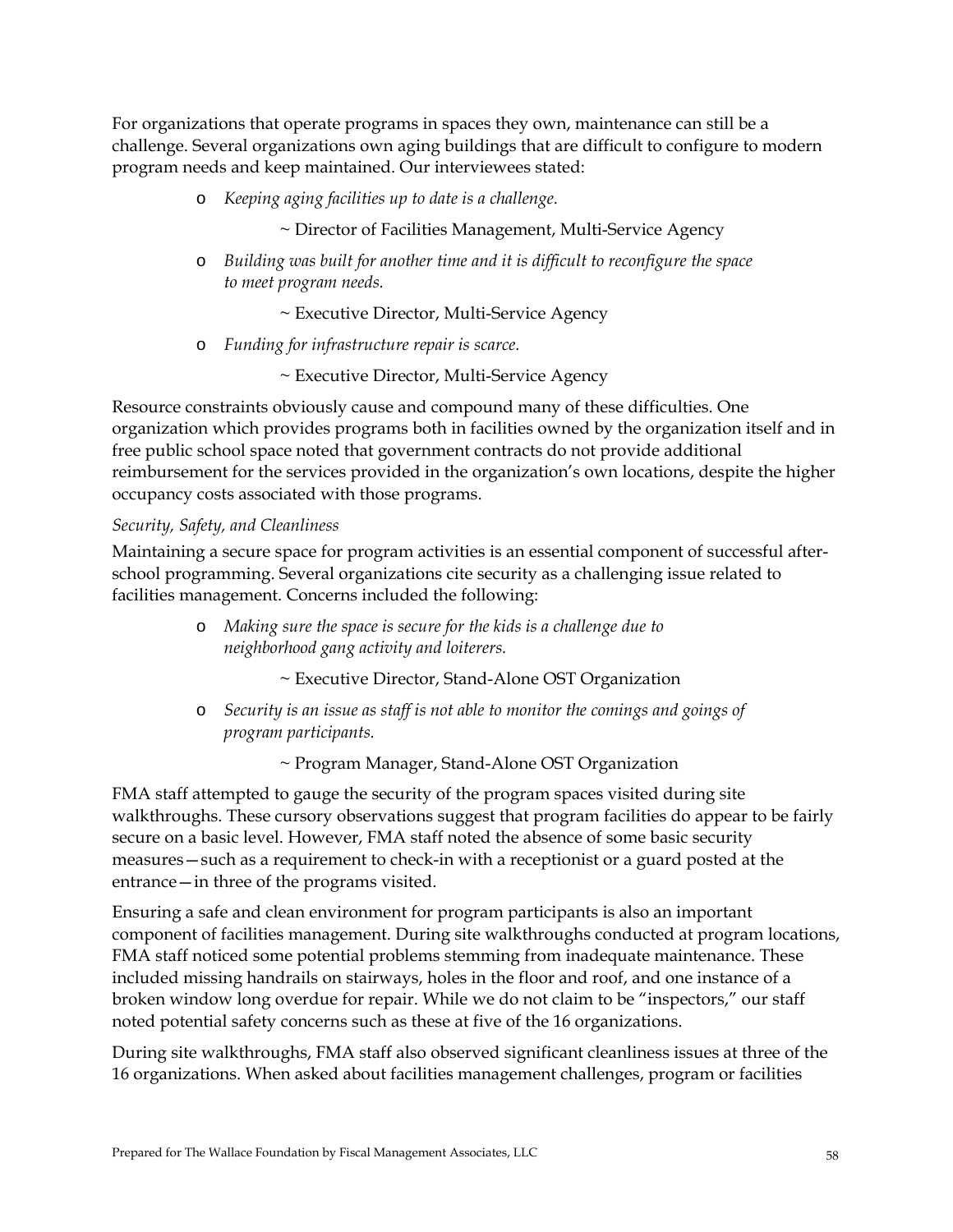representatives at five organizations themselves cited difficulties with keeping program space clean. Comments included:

o *Keeping the facility clean is an issue.* 

~ Program Manager, Stand-Alone OST Organization

o *Maintaining a clean environment is a challenge due to facilities staff having limited access and time.* 

~ Director of Operations, Multi-Service Agency

o *Many times, rooms are not cleaned before a program starts and program directors will have to do it themselves.* 

~ Program Manager, Multi-Service Agency

As the last comment shows, and as we have noted in other areas (human resources and recruiting, for example), administrative challenges frequently have a tendency to become program challenges, with the diversion of program managers and staff on the front lines to more administrative (and, in some cases, maintenance) responsibilities.

## **Conclusion**

The provision and expansion of successful after-school programs is in part dependent on the availability and quality of physical space for program activities. While an in-depth review of facilities challenges faced by after-school program providers was not within the scope of our study, observational and anecdotal data collected on facilities management does indicate that it is an area of potential concern.

Data indicates that space constraints—both for program and administrative activities—are a challenge for many of the organizations evaluated. Additionally, data indicates that providing adequate maintenance is also a challenge. Organizations that do not own their own space have difficulty in ensuring that facilities are maintained. Organizations that do own their own space report that, despite having a greater degree of control over the space, maintenance remains a challenge due to the lack of resources available for the repair of aging facilities. Other organizations demonstrate difficulty in providing adequate levels of security, safety, and cleanliness at program facilities.

The number of challenges observed in the area of facilities management suggests that the organizations could devote more resources to strategic planning regarding current facilities management and maintenance and future needs. Absent this level of planning, organizations may continue to experience space constraints, a lack of adequate maintenance, and difficulty in expanding successful programs to serve a greater number of participants.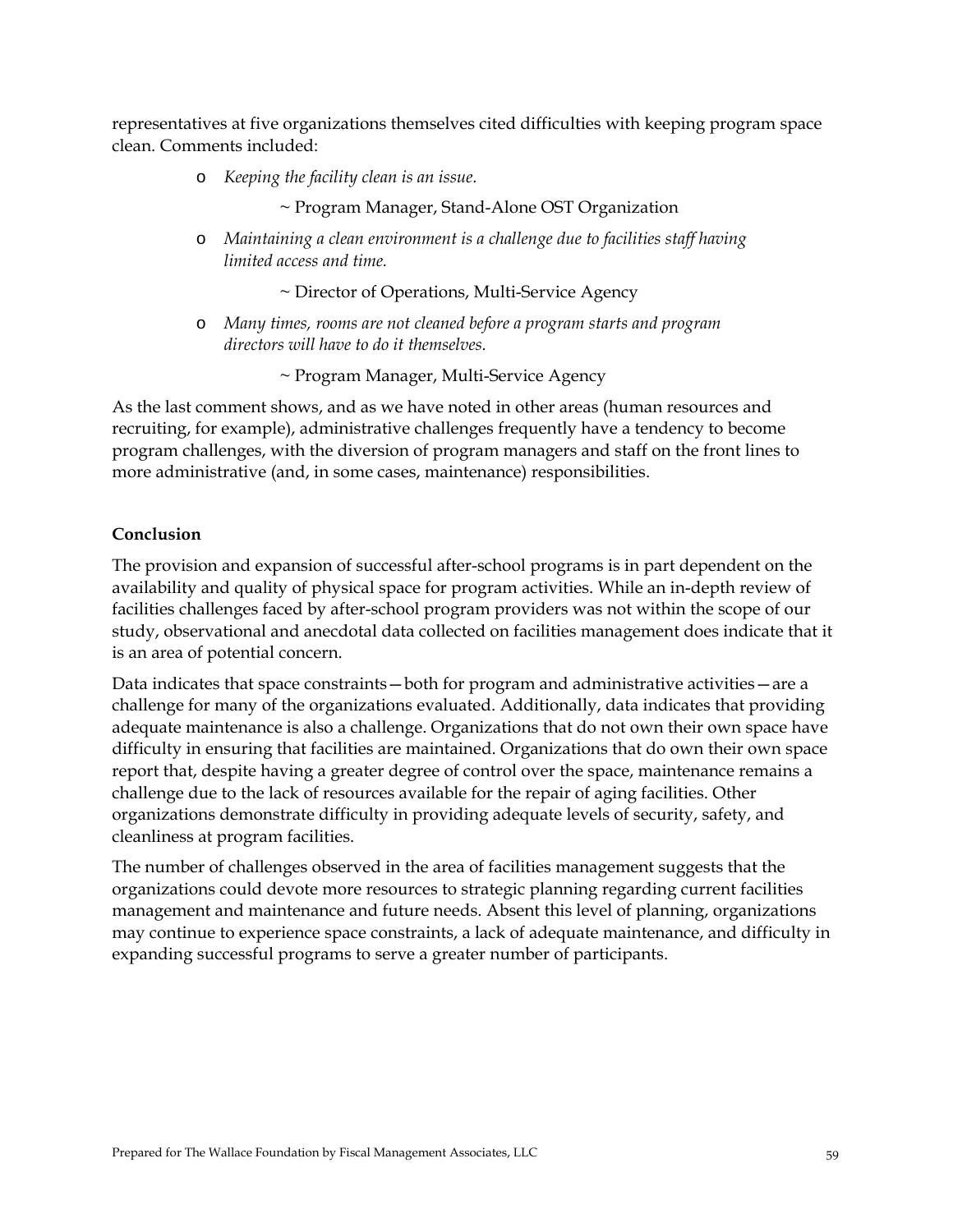## **VII. Conclusions and Recommendations**

Our study shows a picture of a wide range of OST-providing organizations in two major cities, all of which are providing first-rate program services to the young people they serve, and all of whom to one degree or another evidence and articulate difficulties in providing the administrative infrastructure to effectively support, develop, and expand those programs. Across each of the four areas investigated in our study—financial management, human resources, information technology and facilities management—organizations were generally capable of providing for a certain level of administrative support and functioning: in some instances, however, this level was a necessary minimum, but little more. (We should note that, at the same time our overall impressions were of resource and administrative constraints, there are examples in our sample of organizations that do function at a very high administrative level, and are models of practice in some areas.)

Our study, therefore, does not support the notion of OST-providing organizations on the brink of collapse from a feeble administrative infrastructure. Organizations which have been able to "muddle through" on thin margins and limited resources devoted to management and general support tend to develop mechanisms that allow them to continue to muddle through, even if the resulting allocation of energies and resources is less than optimal, and even if crisis management becomes a too-frequent mode of operation.

But a "less than optimal" management infrastructure has real consequences, notably at the program level. However prized by many funders and watchdogs around the nonprofit sector, a "lean" administrative management structure is all too often a weak one. An organization devoting an inadequate share of its resources to fund management and general expenses will be able to carry out, at best, the most basic management functions, but will lack the capacity for effective, proactive, strategic management.

Moreover, without adequate funding for administrative expenses, program staff have to do more "administration" to make up the gap. This appears to be especially evident in the case of OST providers, in which a program manager may also be a recruiter, IT troubleshooter, liaison to funders, and (as we witnessed directly in a site visit at one organization) leaky-roof repair person. Thus, rather than being *supported by* proactive planning and management strategies which seek to maximize their role in advancing the organization's programs and mission, program staff are too often in the position of *supporting* the organization's administrative functions.

What many, indeed we could safely say most, of the organizations we examined here lack are the resources and capacity for more forward-looking, proactive, and truly strategic administrative management. As funding levels for OST programs have recently increased in the cities in our study, organizations need strategic plans and processes to understand when and how they can best use additional available resources to improve and expand their programs. They need the information to make effective decisions about who is being served in and by their organizations, and how to maximize the impact of those services. They need systems and processes to effectively plan for their resource needs, both human and financial. In sum, they need investment in an administrative infrastructure that can move beyond the basic functional level and into the area of strategic, value-adding management. That this is not in many cases currently occurring is not necessarily the "fault" of organizational leaders or staff members,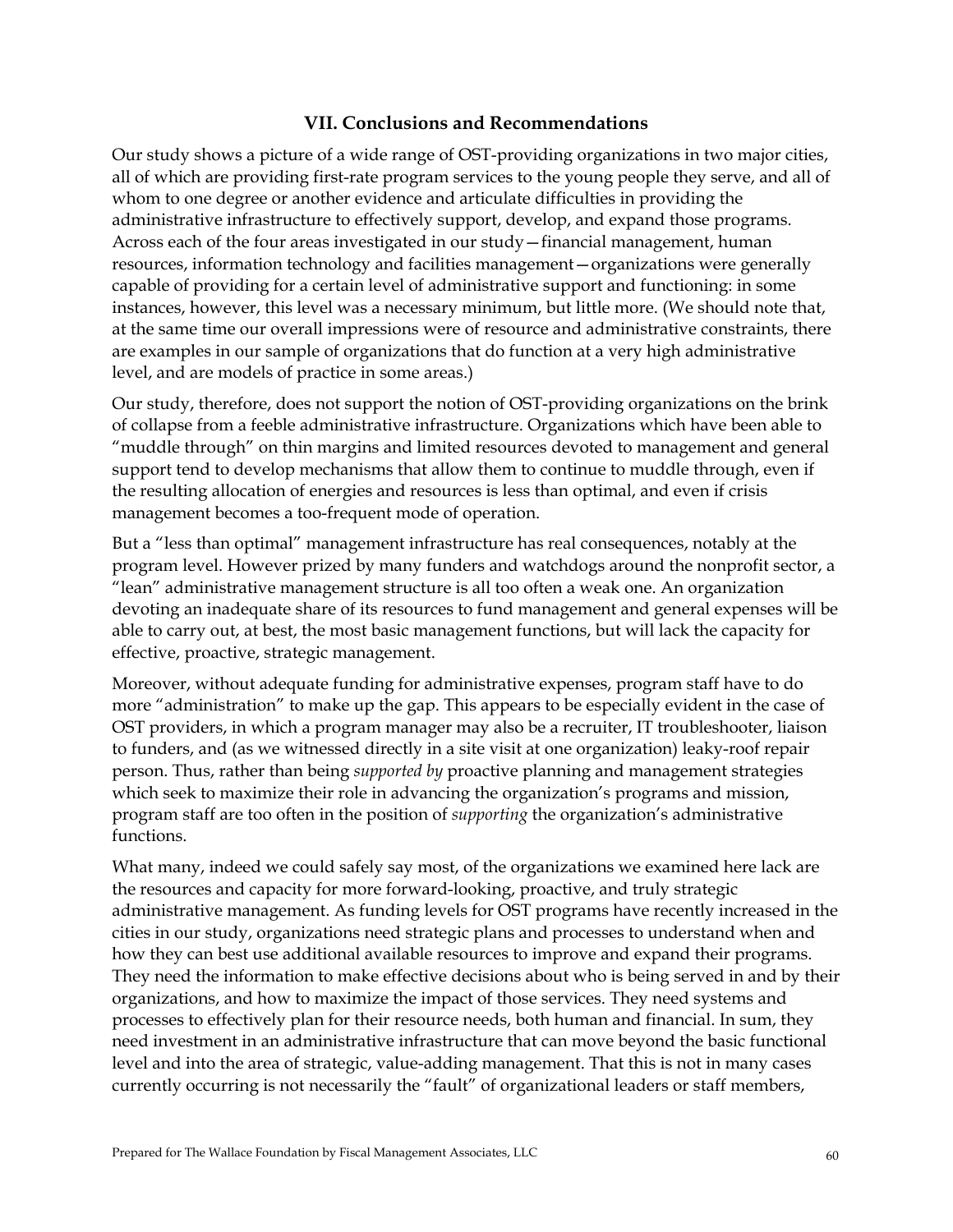who are generally doing the very best they can with their available resources, and responding appropriately to the incentives and constraints presented to them.

The interaction and interdependence between administrative and program functions often define organizational mission success, and it is clear that enhancing and expanding OST programs is at least in part a function of improved administrative capacity. Improved administrative functions and systems can result in more time by program staff spent on actual program activity, clearer delineation of administrative and programmatic responsibilities, better training for any number of roles, access to and better use of data to evaluate and run programs, better facilities, or strategic and planning capacity brought to implementation on an on-going basis.

While the organizations we observed do a number of programmatic and administrative functions right, and there is no shortage of staff competence, commitment and dedication, there exist in many organizations obstacles or barriers to strengthening administrative capacity and building efficient administrative systems. Often these obstacles cut across one or more of the administrative functions we examined in this study.

In very broad terms, these obstacles include the following:

- Many organizations lack the financial resources to invest significantly in administrative staff, facilities needs, IT infrastructure and support, and transformational purchases such as improved space. Even incremental cash investments with direct quantifiable impact seem outside the reach of some organizations, often to the point where many administrative costs aren't even directly budgeted.
- The complexity of OST programs and the resulting need for program specific resources result in a heavy organizational focus on those few core administrative activities which must be accomplished for the organization to function, such as grant compliance, part-time hiring, and facilities and IT management across multiple sites. These efforts often come at the necessary expense of other critical administrative functions, particularly those concerned with a longer-term and more strategic approach to management. The continuum of administrative capacity is often heavily weighted toward the functional/transactional level rather than the strategic level, out of actual and perceived necessity.
- OST-providing organizations often don't have full control over their costs. Administrative tasks are often dictated and corresponding funding limited by outside partners, whether it is through the government granting process and related compliance requirements, costs associated with the ownership of facilities, legal compliance costs associated with personnel and employment regulations, or other costs either "mandated" or otherwise outside of an organization's direct control.
- Many organizations lack necessary administrative strategic initiatives. Whether it is through lack of resources, time, or organizational commitment, we saw little capacity for true proactive planning, even when such planning was expressed as a desire by organizations' leaders.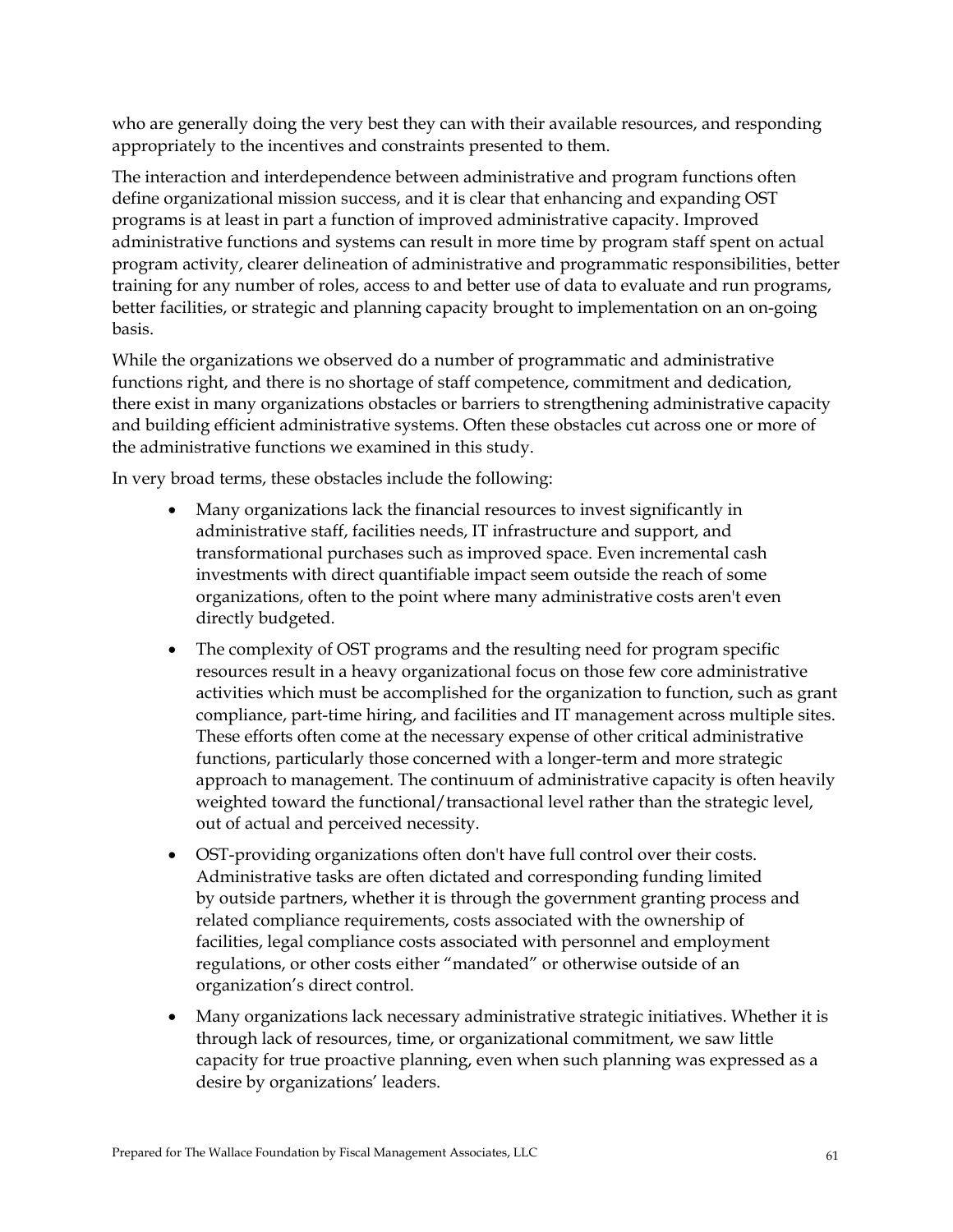- Organizations often can't identify where and how particular investments would have the greatest impact. The heavy reliance on part time staff, the lack of clarity of roles across and within administrative functions, and the circumstances forcing program staff to perform many administrative tasks lead to confusion and nonmatching skill sets. Without more clarity on roles, along with an accurate calculation of the true scope and costs of administrative functions, additional investment in administrative resources may be misdirected or not achieve clear results.
- Communication between administrative staff and program staff is limited, and ultimately forums for decision making or opportunities for better and more efficient working relationships are being missed.

Programmatic management and success cannot be maximized until action is taken to overcome these obstacles. Internal and external investment that serves to remove these impediments to programmatic focus and mission fulfillment while at the same time providing organizational administrative support and vision would result in not only improved administrative systems but strengthened, and even expanded, programs.

## *Preliminary Recommendations*

Our own recommendations to serve these purposes are broad and exploratory in nature. While many specific recommendations can be advanced, only after further testing of numerous options could there be any assurance of their viability, likelihood of implementation, and evidence of desired performance outcomes over the long term.

Some of our "exploratory" recommendations are below.

**Contracting:** We recommend that government-based and other funders of OST programs make themselves fully aware of the consequences of "capping" administrative funding with respect to the ultimate program-level effects of administrative challenges. OST-providing nonprofit organizations too, of course, need to understand that limited investment in administrative functions has program implications. As much as possible, organizations should take steps to calculate and understand the true costs of providing OST services, incorporating realistic assessments of administrative costs, and make strategic decisions about programs and contracts based on more complete information.

Funders and contactors should also do as much as possible to understand the full costs associated with complying with the funding that they themselves provide, and to work to minimize these "mandated tasks" associated with grant and contract compliance and build appropriate funding to cover such costs into the structure of the contracts.

**Financial Management:** Since OST programs are in many cases heavily funded by government contracts, we recommend exploring ways of better aligning the financial reporting requirements associated with these contracts with the kinds of reporting that would be most relevant and beneficial for an organization's own internal use. An organization required to regularly report on 20 different contracts will often organize its own internal budget simply as an aggregation of 20 different contracts, rather than as a set of programs with costs that can be understood, calculated, and managed. Exploring ways to align *externally* imposed financial reporting requirements with those measures and metrics that would be most useful for the *internal* management purposes of organizations would go a long way toward encouraging the kind of proactive, strategic business planning that would benefit all constituencies in the long term. At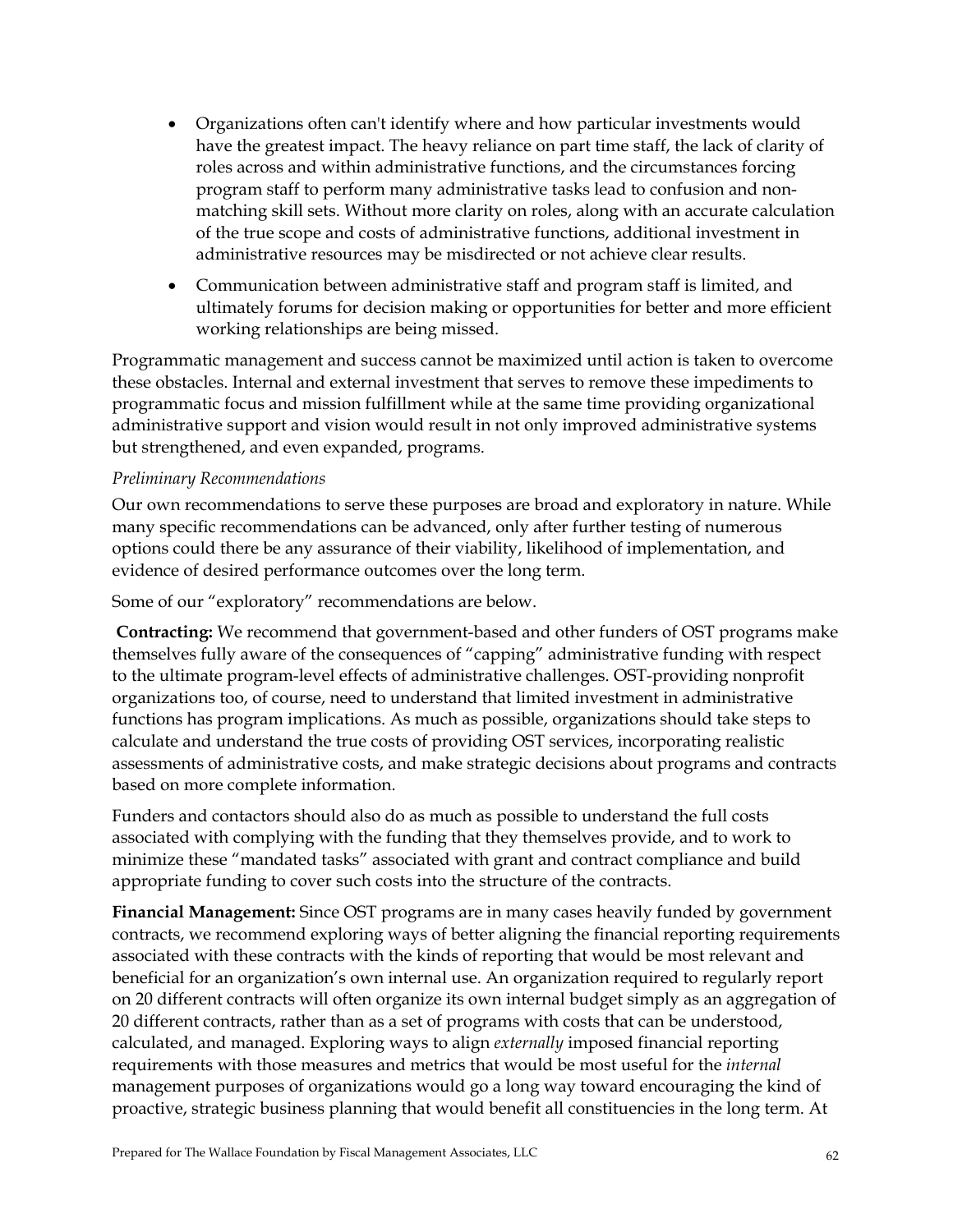the very least, sources of funding should seek as much as possible to minimize those elements of financial reporting that entail heavy administrative burdens, and fully consider the position of service providers in bearing these burdens.

**Human Resources:** Given that the recruitment function is also such an obvious and ongoing burden for OST-providing organizations, we recommend exploring the feasibility of establishing city-wide OST **recruiting** initiatives from which programs could draw from a database of screened and qualified candidates. Such an initiative could achieve economies of scale in sourcing appropriate OST candidates and reduce the administrative burden on individual organizations, while at the same time maintaining the appropriate role of the organization's own staff and leadership teams in the **selection** of candidates for its programs.

**Information Technology:** As information technology infrastructure is critical to OST-providing organizations' efficiency and effectiveness in providing their services (and is sometimes an actual component of the services themselves), as well as to supporting other operational and management areas, this is an area in which appropriate investment can have strong and widespread impact. Therefore we recommend further exploring the needs for and likely impacts of enhanced capital investments in information technology, and the potential development of a funding agenda to support such investments.

**Further Research Agendas:** In contrast to the current tendency to praise and promote those nonprofit organizations which minimize the amount of their resources "diverted" from program services to administrative overhead, we recommend a research agenda that would seek to determine some realistic standards and benchmarks for appropriate levels of administrative investment. Such an agenda would work to correlate levels of financial investment with some of the measures of administrative capacity that we have begun to explore in this study. As such benchmarks would likely be sector-specific, understanding the specific levels of investment associated with administrative quality in the OST sector would offer important guidelines to organizations as well as to funders and the general public, and would help to counteract the distressingly common belief that investments in management and administrative functions are somehow divergent from the goal of advancing an organization's programs and mission.

The evidence supports the notion that administrative capacity and programmatic capacity are intricately linked. Whether through time, money, planning, control, communication or understanding and accounting for the unique complexities of a nonprofit organization and the programs it provides, administrative capacity influences the capacity of programs to make their impact. Our study has examined those high impact areas where better defining and strengthening the link between the two will not just improve the administrative functions of OST programs, but in turn enhance the capacities of the after-school and other important programs that they serve.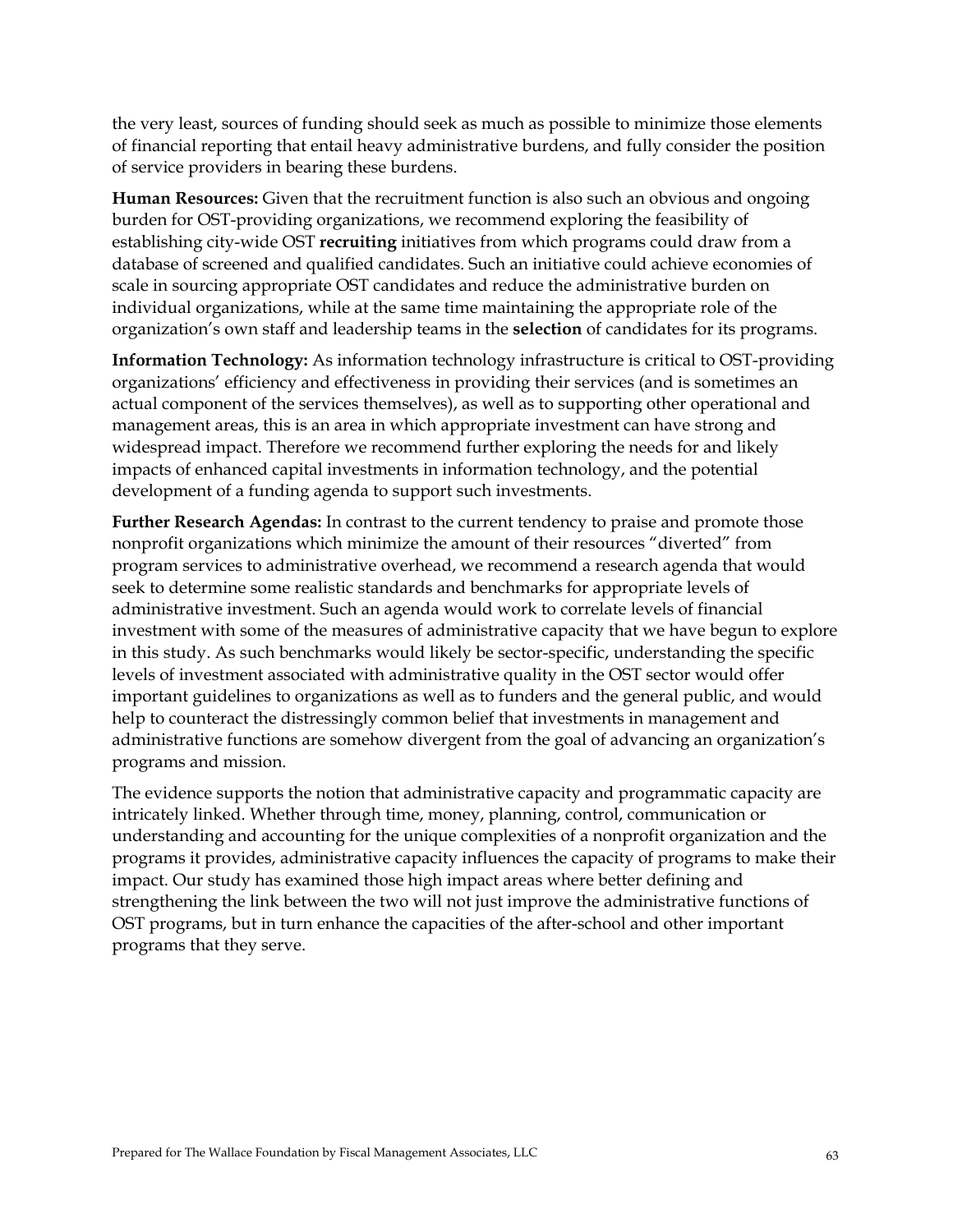# **Appendix A: Interview Tool**

## **EXECUTIVE DIRECTOR**

#### *Governance*

- 1. How many members are on the Board of Directors?
- 2. Is there a Board Treasurer?
- 3. Do you have a committee structure?
- 4. Is the Board's composition in alignment with the organization's by-laws?

5. How many members of the full Board would you say understand their fiduciary responsibilities?

6. Has the Board issued any of the following policies?

- Ethics Statement or "code of conduct"
- Conflict of Interest
- Whistleblower
- Document Retention/Destruction
- Follow up: Do they apply to both Board and staff?
- 7. Do you have a Board Finance Committee?
- 8. Do you have a Board Audit Committee?

9. How many members of the finance/audit committee members would you say have "financial expertise"?

10. Do the Finance/Audit Committee and/or the full Board receive a copy of the 990 prior to filing?

11. Do the Finance/Audit Committee and/or the full Board receive a copy of the annual audit prior to final issuance?

## *Talent Management*

12. How often does the Board evaluate the CEO/Executive Director's performance?

 Follow up: Is this a formal written process? Does it include a review of their total compensation package?

## *Budget Development & Monitoring*

13. Does the full Board approve the budget?

Follow up: Is it before the Fiscal Year begins?

14. Is there a regularly scheduled meeting to discuss financial reports with senior management?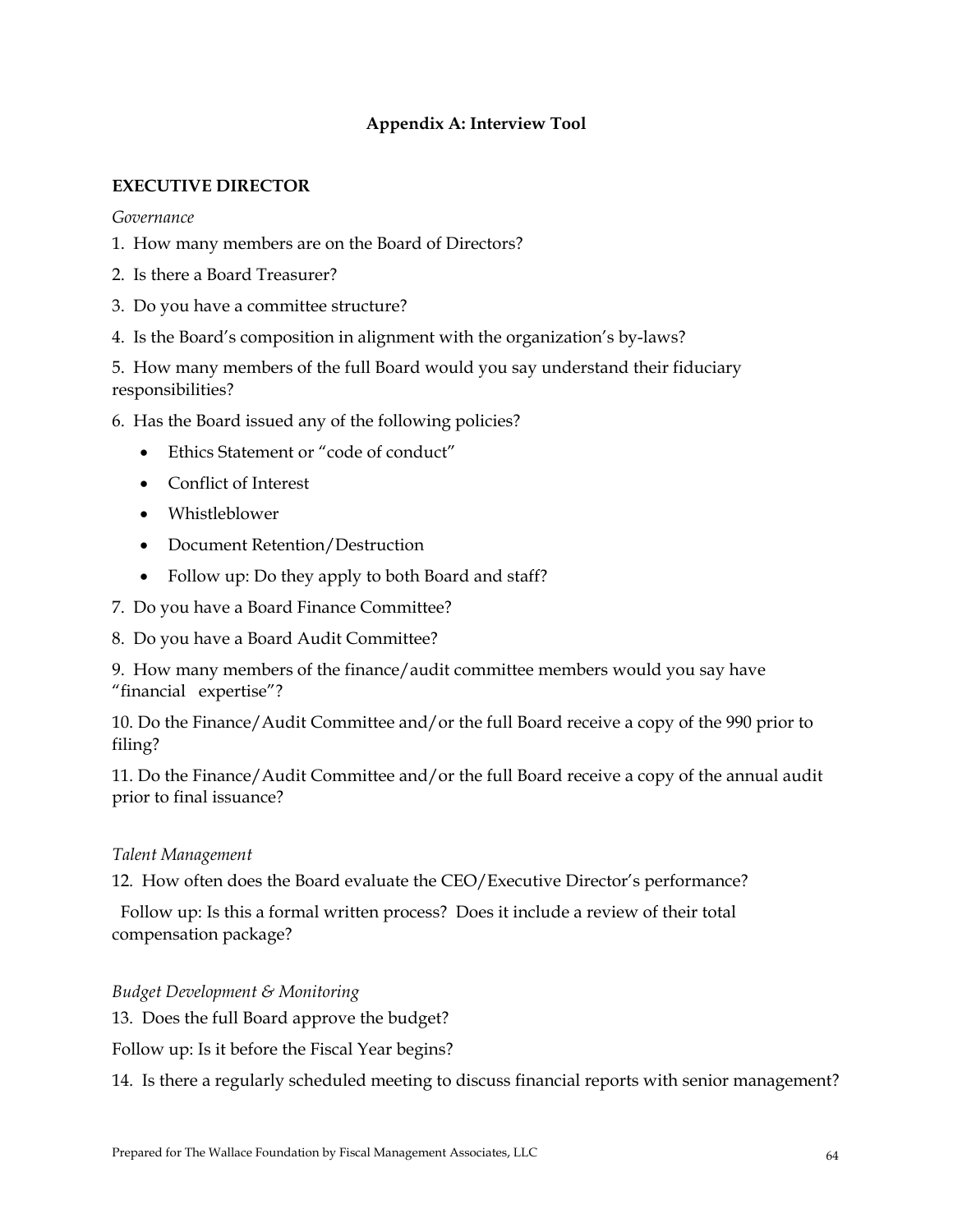Follow up: Are decisions made based on these discussions?

15. Is each program manager accountable for his/her program's financial goals?

16. What would you say are your biggest challenges in monitoring your budgetary results?

Follow up: What have been the obstacles?

#### *Overall*

17. What are the challenges you face in maximizing your Board's impact on the organization's success?

18. What would you say are the biggest management challenges for your after-school program in these areas?

## **FISCAL MANAGER**

#### *Fiscal Staffing*

19. What is the organization's budget for the finance department?

20. How many (full-time and part-time) staff positions are in the fiscal department?

21. What is the structure of the finance office?

22. Do you outsource any of your fiscal functions?

Follow up: What functions do you outsource?

23. How many of the staff positions are vacant?

24. What types of staffing issues have you had within the fiscal department during the past two years?

## *Budget Development & Monitoring*

- 25. Is there a formal budget development process?
- 26. Who plays a role in developing the budgets?
- 27. Does the organization have a consolidated budget?
	- By program?
	- By location?
	- By funder/contract?

28. Is there a method for allocating indirect costs to different programs?

Follow up: Is there a documented basis for this allocation?

29. Is there anything about the budget development process that you would like to improve?

30. Is there a process for formally revising your budget during the year?

Follow up: Does the Board approve the revised budget?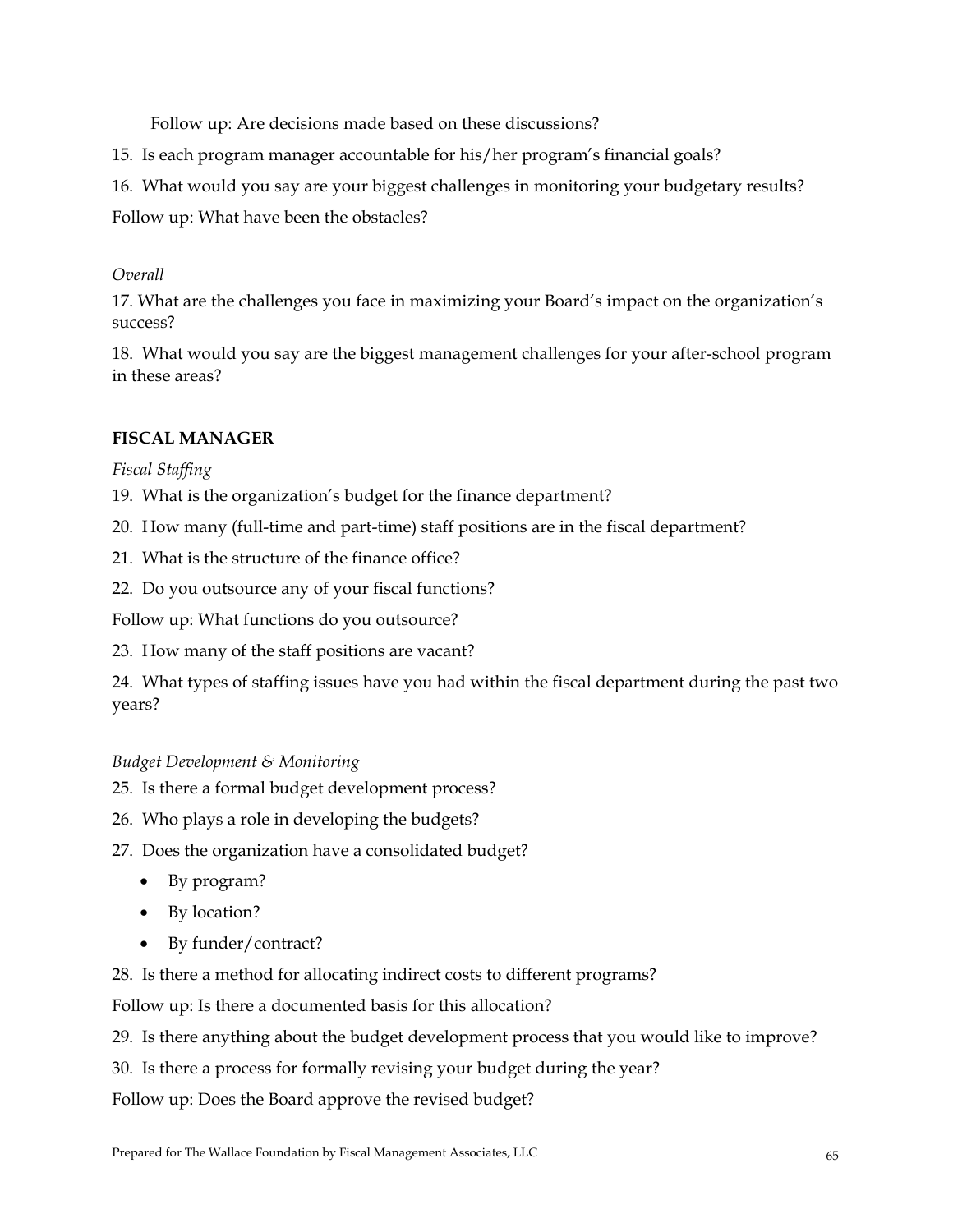## 31. Do you forecast end-of-year results on a periodic basis?

## 32. Do program managers receive budget-to-actual reports?

- By program?
- By location?
- By funder/contract?

Follow up: How often? Would you say that reports are understandable to program managers?

33. Is there a regularly scheduled meeting to discuss financial results between fiscal and program departments?

Follow up: Do you feel the meetings are effective?

34. What would you say are your biggest challenges in monitoring your budgetary results?

## *Cash Management*

35. Do you have a cash flow forecast?

Follow up: How many months does it project?

36. How many months of cash on hand do you have currently?

37. Is making payroll ever a concern for you?

Follow up: Have you ever missed payroll? How many times in the last year?

38. Do you have a credit line?

Follow up: How often do you dip into it?

39. Do you have an investment policy?

Follow up: Is it approved by the Board?

## *Software*

40. What accounting software do you use?

41. Does your organization have an updated chart of accounts, with categories that are consistent with the organization's reporting requirements?

42. Is the budget entered into the software?

Follow up: Do budget-to-actual results come directly from the software? Are you able to create customized financial reports as needed?

43. Are allocation calculations built into the accounting system or are they done outside of it?

44. Does your software have modules that you aren't currently using?

Follow up: Why?

- 45. Which other software packages are currently integrated with your general ledger?
- 46. How do you reconcile development and finance numbers?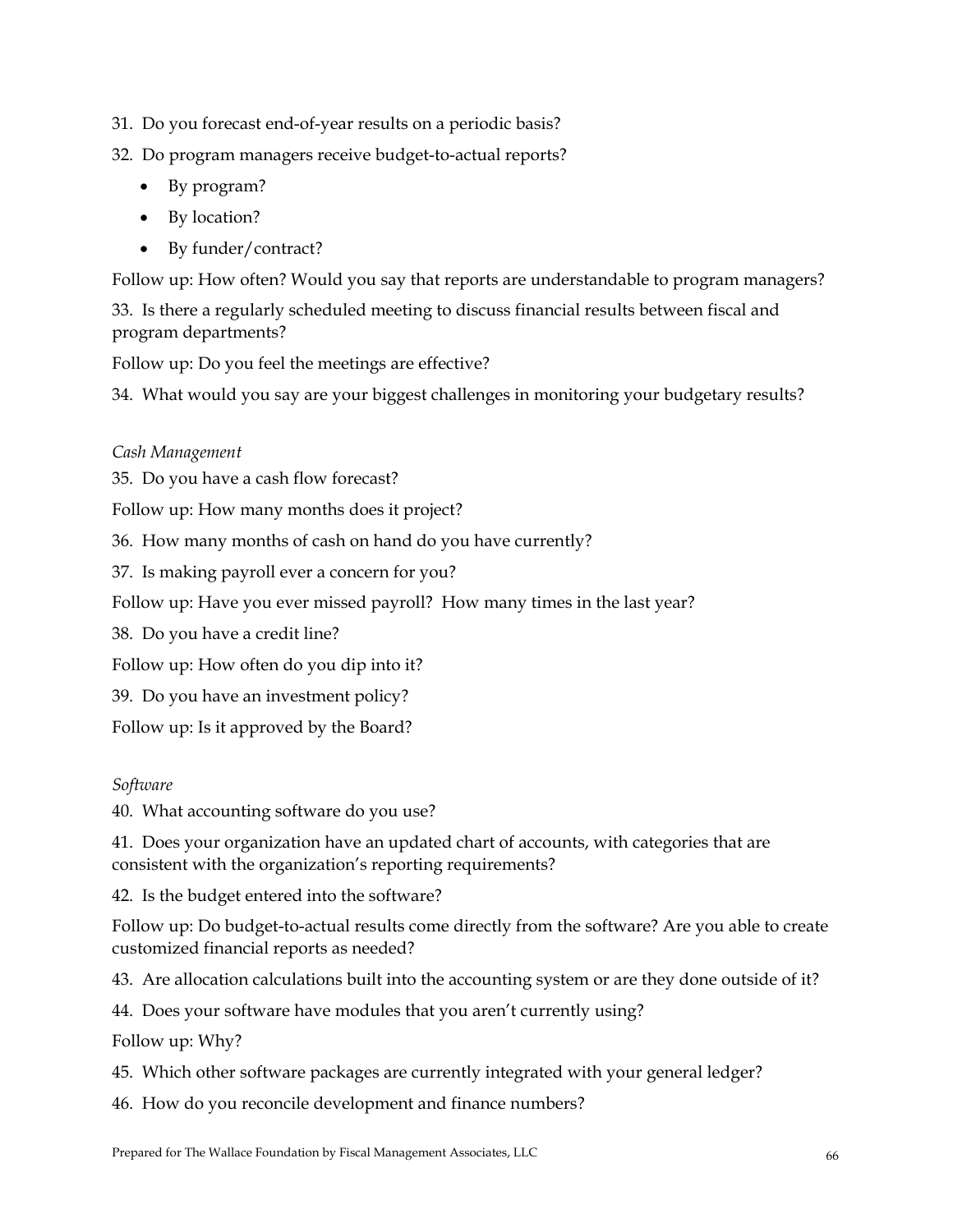47. How many of the fiscal staff been formally trained on the accounting software?

## *Financial Reporting*

48. Do you have a formal/official month-end close process?

Follow up: How long after the end of the month do you officially close the books?

49. Which reports do you regularly produce for senior management?

50. Is there a regularly scheduled meeting to discuss financial results between the fiscal department and senior management?

Follow up: How often?

 Follow up: How would you describe the type of feedback you usually receive (e.g. very detailed, general or big picture and strategic)?

51. Which financial reports does the Board receive for their meetings?

52. Does the Board have an opportunity to ask questions about the financial reports?

Follow up: How would you describe the type of feedback you usually receive? (e.g. very detailed, general or big picture and strategic)

## *Contract Compliance*

53. Who negotiates your government contracts?

54. Which staff person is ultimately responsible for contract compliance?

55. Does your finance and program staff share information with each other on program indicators of contract compliance? For example, enrollment figures for the DYCD/DYCS contract.

56. Do you have a 'tickler' or calendar system to track grant reporting and other deadlines?

57. In the last two years, have any contracts been on conditional status or delayed payment because of financial reporting issues?

58. What are your biggest challenges in contract compliance? Potential follow up question: what have been the obstacles?

# *Policies & Procedures*

59. Do you have a policies and procedures manual?

Follow up: When was it developed? How many years ago? Is the manual up-to-date?

60. Were there internal controls comments on your most recent management letter?

Follow up: What were the primary comments?

61. Are at least 2 signatures required of checks above a certain dollar threshold?

62. Has the organization established a maximum amount that can be withdrawn from petty cash at one time?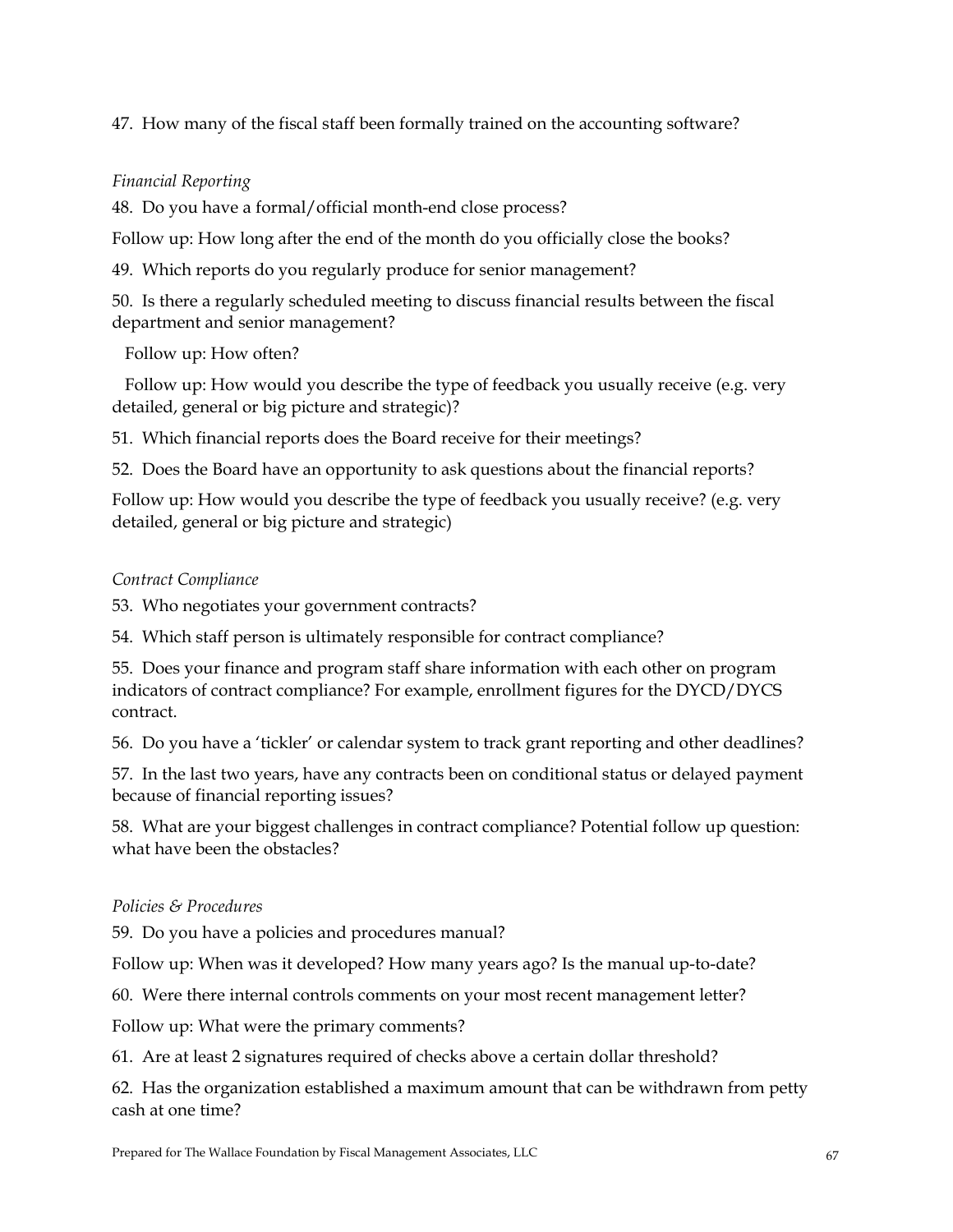- 63. How often are bank statements reconciled?
- 64. Do you have an outside payroll provider?

*Overall* 

*65. What is the biggest challenge you face in ensuring appropriate internal controls in your organization?* 

## **HUMAN RESOURCES**

#### *Overall*

- 66. How much is the organization's budget for the HR department?
- 67. How many employees currently work in Human Resources? Full-time and part-time
- 68. Do you outsource any HR functions?

Follow up: which programs or activities are outsourced?

- 69. What was the employee headcount for the organization on December 31, 2006? 2007?
- 70. How many employees left the organization during 2007?

Follow up: Of those, how many separations were voluntary?

- 71. How many separations were due to programmatic decisions?
- 72. How many separations were released (involuntarily terminated)?
- 73. What is the biggest challenge you face in HR, with respect to after-school programs?

#### *Recruitment & Selection*

- 74. When recruiting for new staff, which sources do you use to find candidates?
- 75. Who is responsible for résumé management?
- 76. How do you ensure non-discriminatory interviews?
- 77. How do you maintain compliance with state required background checks?
- 78. What is included in your background check?
- 79. When getting ready to hire for a position, are job descriptions reviewed?
- Follow up: Are they revised as necessary?
- 80. Do you track how long it takes to fill positions?
- Follow up: How long is the average open position?

#### *Talent Management*

81. Do you have an orientation program?

Follow up: What is included in the orientation program?

82. Is there a formal supervisory system for after-school personnel?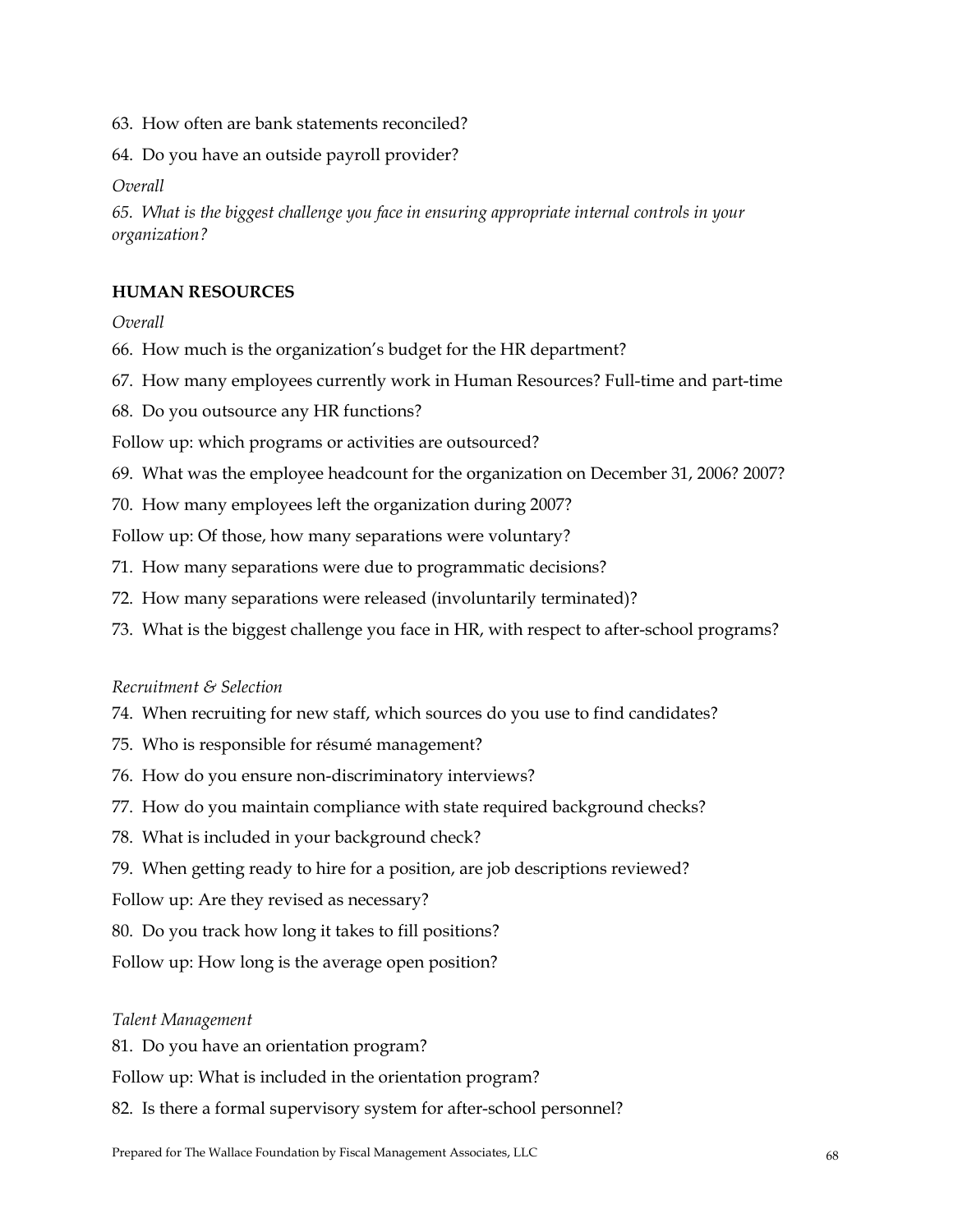- 83. Do you have a formal performance appraisal system for after-school personnel?
- 84. Do employees and supervisors agree upon objectives/goals for the next appraisal period?
- 85. What type of training has the organization's managers received in the last 2 years?

## *Compensation & Benefits*

- 86. How often is the compensation and benefits program reviewed?
- 87. Is there a written compensation policy?
- 88. How are salary increases determined?
- 89. Is there a formal pay structure with grades and salary ranges?
- 90. How do you determine the competitiveness of your pay program?
- 91. Are any salaried staff non-exempt?
- 92. How do you determine if a position is considered to be a consultant  $(1099)$  or staff  $(W2)$ ?

Follow up: What kind of process do you use to make the determination?

93. Do you use an outside party (brokers or consultants) to help select and retain insurance coverage?

- 94. Do you distribute summary plan descriptions to all employees?
- 95. Do you have a written privacy policy for HIPAA compliance?
- 96. Who is responsible for COBRA administration?

#### *Recordkeeping & Reporting*

97. Do you have an HR Information System?

Follow up: What's the name? Does the HRIS integrate with payroll?

- 98. Who is responsible for establishing what records are maintained in the personnel folder?
- 99. Is there a checklist of the contents for personnel folders?
- 100. Are medical and personnel records maintained in separate files?
- 101. Where are employees' I-9 forms kept?
- 102. Are the personnel folders in a locked drawer?
- 103. Are you required to file an EEO-1 report?

## **INFORMATION TECHNOLOGY**

#### *Planning & Investment*

104. How much is the organization's budget for the IT department?

105. What is the capital budget size of the IT department?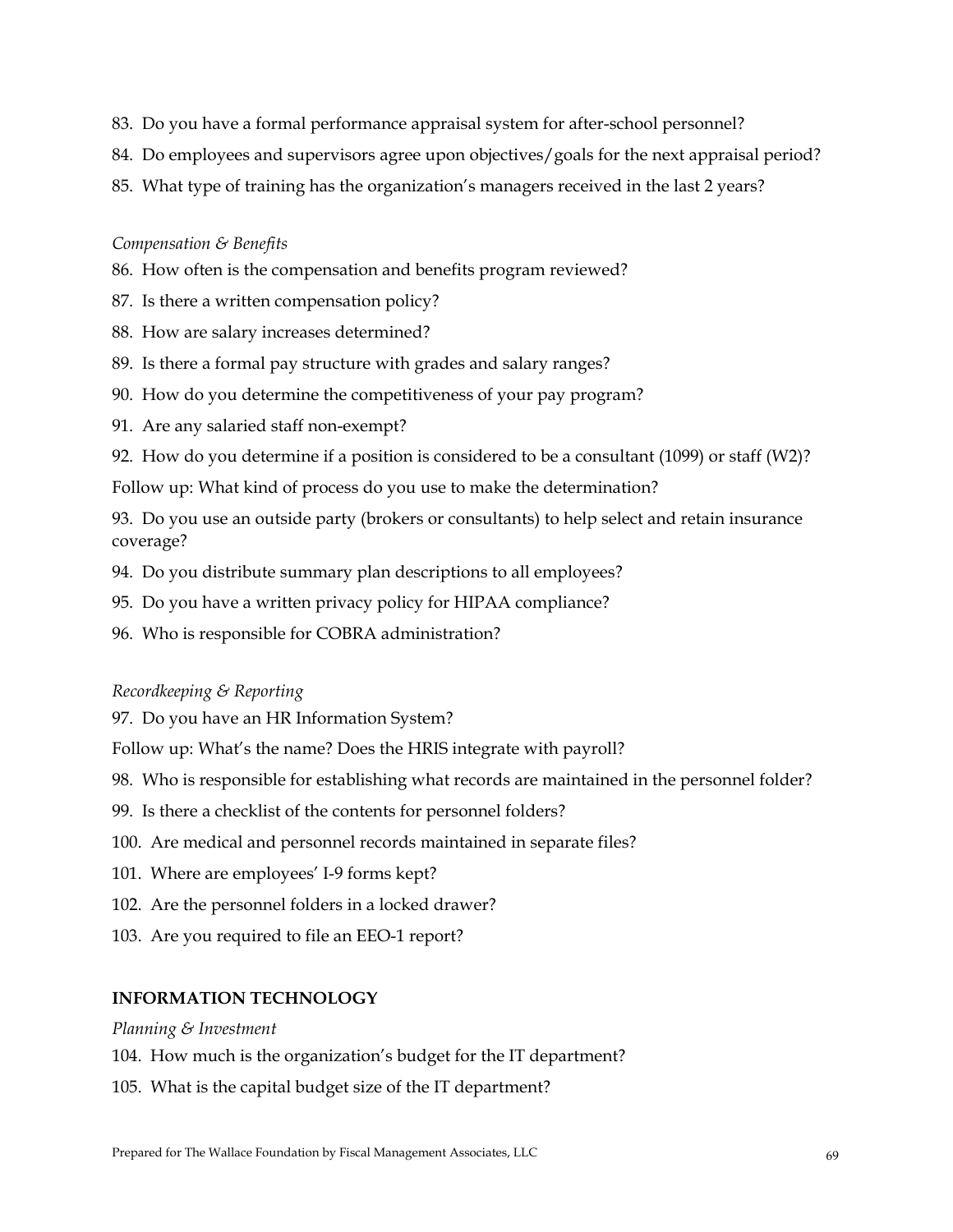106. How many employees currently work in IT? 107. Do you outsource any IT functions? Follow up: Which programs or activities are outsourced? 108. Is there an IT strategic plan? Follow up: Is it followed? How often is it updated?

*IT Management* 

109. Are the IT functions networked?

110. Is there a program database for AFTER-SCHOOL programs?

Follow up: Is the database centralized for your multiple sites/multiple programs with data consolidated for all programs?

111. Do you know how service data is entered into OST Online database? (NYC Only) If not, ask the Program Manager.

112. Do the staff who need it have access to Basic Office software?

113. Do all the staff who need it have access to E-mail?

#### *Maintenance & Support*

114. Is there a helpdesk?

Follow up: If not, how do you respond to staff technology problems?

115. What is the average response time to a request?

116. Are there regularly scheduled software assessments?

117. Are there regularly scheduled software upgrades?

118. How much system downtime is there?

#### *Access & Training*

119. Are staff required to log-in to use:

- Software?
- Databases?
- Email?

120. Are there agency-wide security protocols in place for hardware? Software?

- 121. Software? For example, only IT people can install software and change settings
- 122. Is staff formally trained on software that the organization uses?
- 123. Is IT staff formally trained on the software that the organization uses?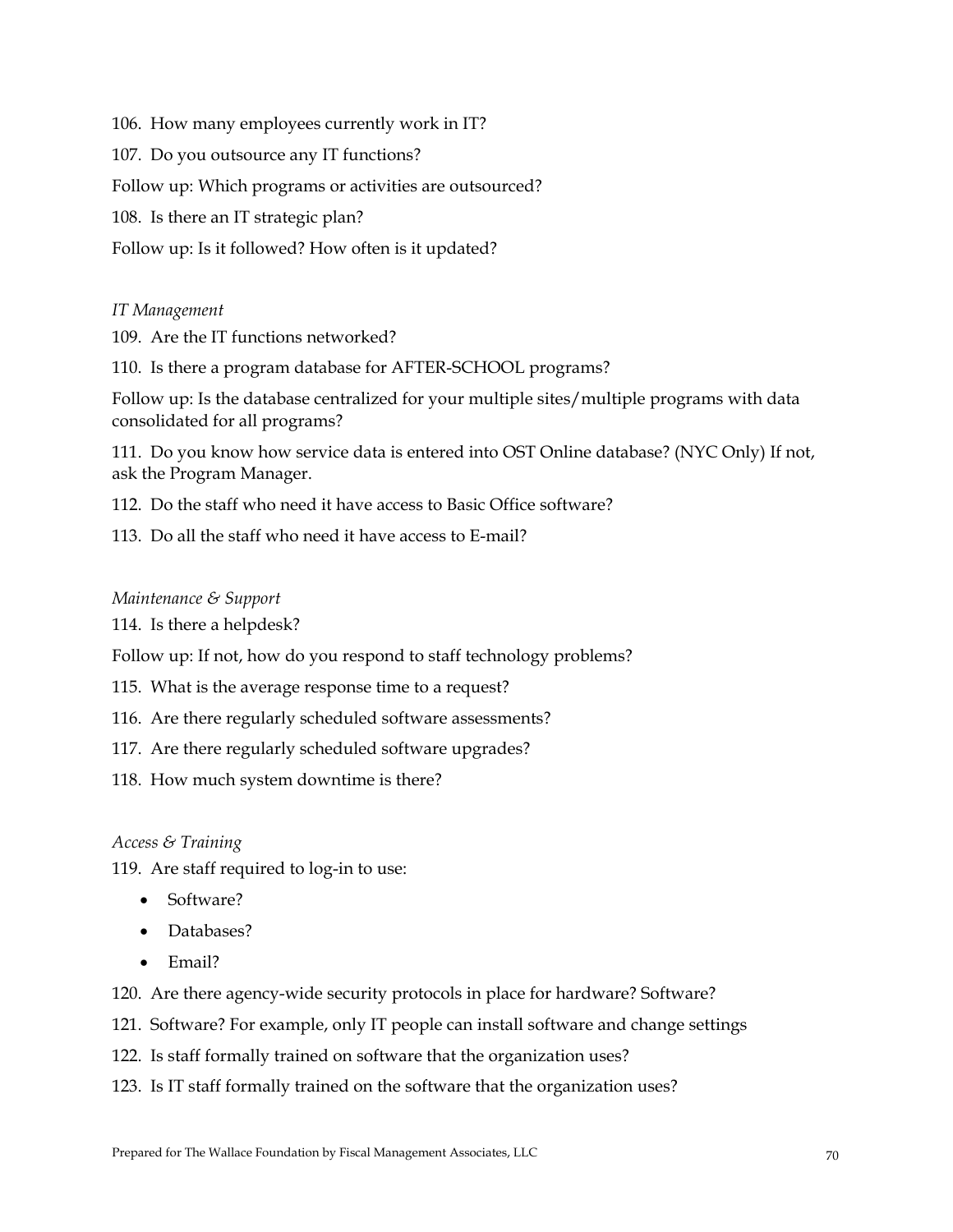124. What is the biggest challenge you face in IT?

#### **FACILITIES MANAGER**

*Facilities Planning* 

- 125. How much is the organization's overall budget is for the facilities department?
- 126. How much is for the after-school program specifically?
- 127. What is the capital budget size of the Facilities Department?
- 128. Where are the after-school programs located?
- 129. Do you own or rent the after-school facilities?
- 130. How do you determine when you need new space for after-school programs?
- 131. How do you locate new space when you need to for after-school programs?

#### *Operational Management*

- 132.Is the space adequate for the numbers of students that you are serving?
- 133. Who is responsible for maintenance of the after-school facilities?
- 134. Rate your satisfaction with the after-school facility.
- 135. Rate your happiness with the maintenance service.
- 136. Who is responsible for ensuring supplies and equipment are adequately provided?
- 137. How does the organization keep track of its equipment?
- 138. Are there emergency plans in place at the after-school program?

Follow up: Has it been tested?

139. Are there regular emergency drills?

140. What is the biggest challenge you face in providing necessary facilities, especially with respect to after-school programs?

#### **PROGRAMS – SITE WALKTHROUGH**

*Operational Facilities Management* 

- 141. Temperature comfort
- 142. Cleanliness
- 143. Safety
- 144. Equipment age and condition
- 145. Furniture age and condition
- 146. Lighting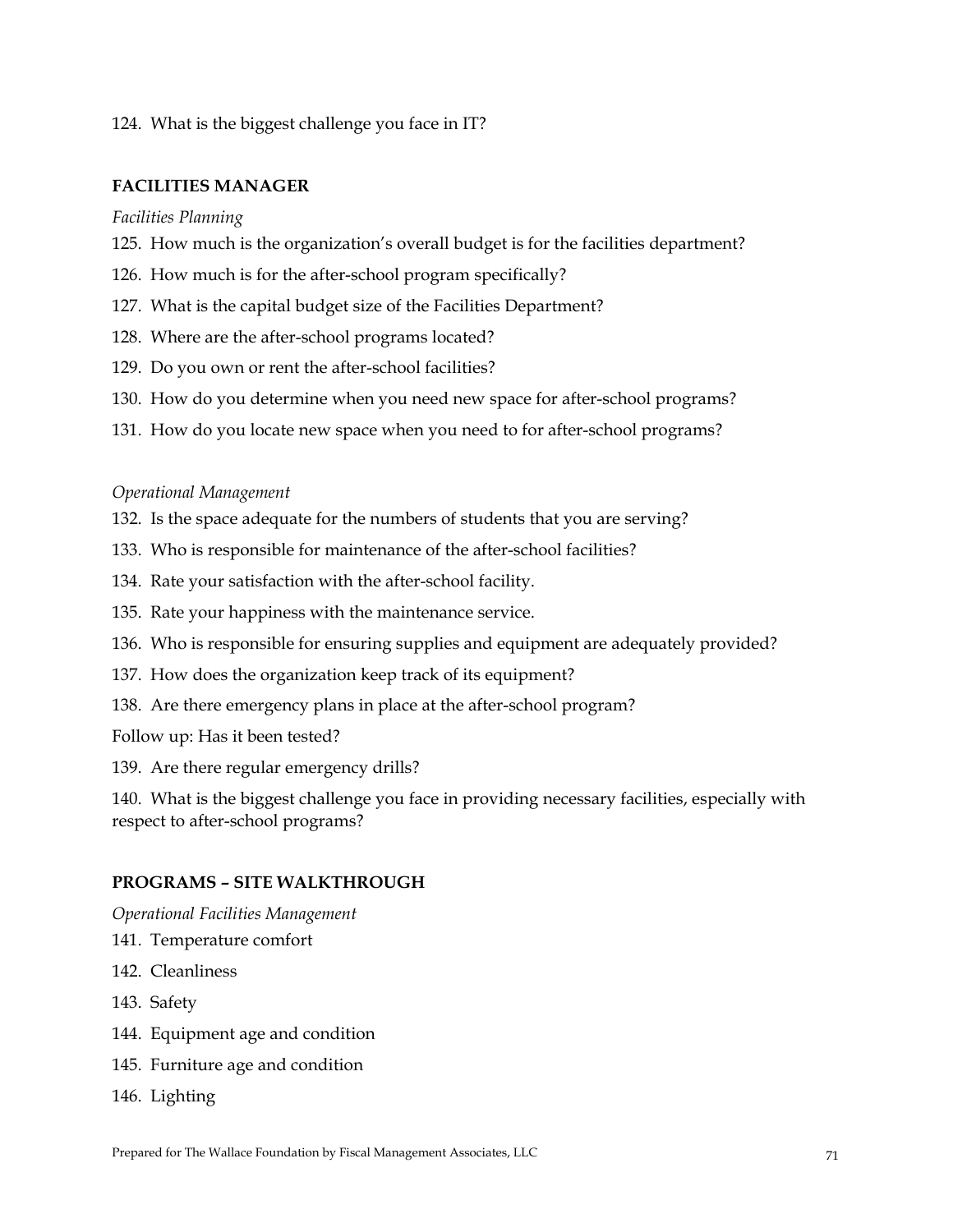147. Security 148. How crowded it is 149. Access

### **PROGRAM MANAGER**

*Overall* 

150. What are your biggest financial challenges in managing your after-school program?

151. Do program managers receive budget-to-actual reports?

- By program?
- By location?
- By funder/contract?
- 152. What are your biggest HR challenges in managing your after-school program?
- 153. What are your biggest IT challenges in managing your after-school program?

154. What are your biggest Facilities challenges in managing your after-school program?

#### *Budget Monitoring*

155. Do program managers receive budget-to-actual reports?

- By program?
- By location?
- By funder/contract?

Follow up: How often? Do you feel you understand the reports?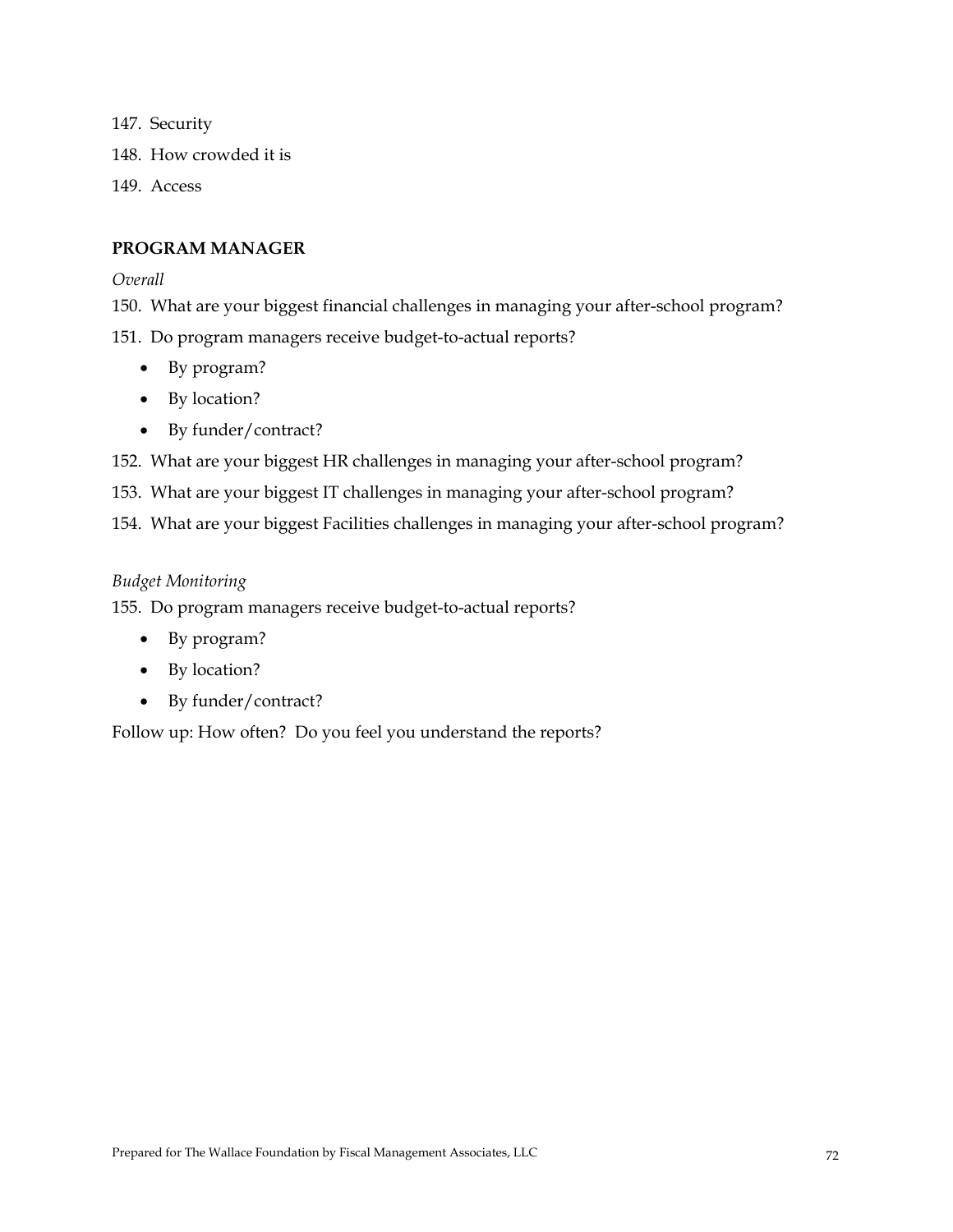# **Appendix B: Document Request List**

## **Document Request List**

| Document                                                                                                            |
|---------------------------------------------------------------------------------------------------------------------|
| 1. Audited financial statements for the prior 2 fiscal years                                                        |
| 2. Organization chart (entire organization)                                                                         |
| 3. Organization chart for operations departments (fiscal, HR, IT, facilities), if not covered in<br>other org chart |
| 4. The organization's consolidated operating budget by program/ department                                          |
| 5. Most recently produced budget-to-actual report with variances                                                    |
| 6. Sample Employment Application                                                                                    |